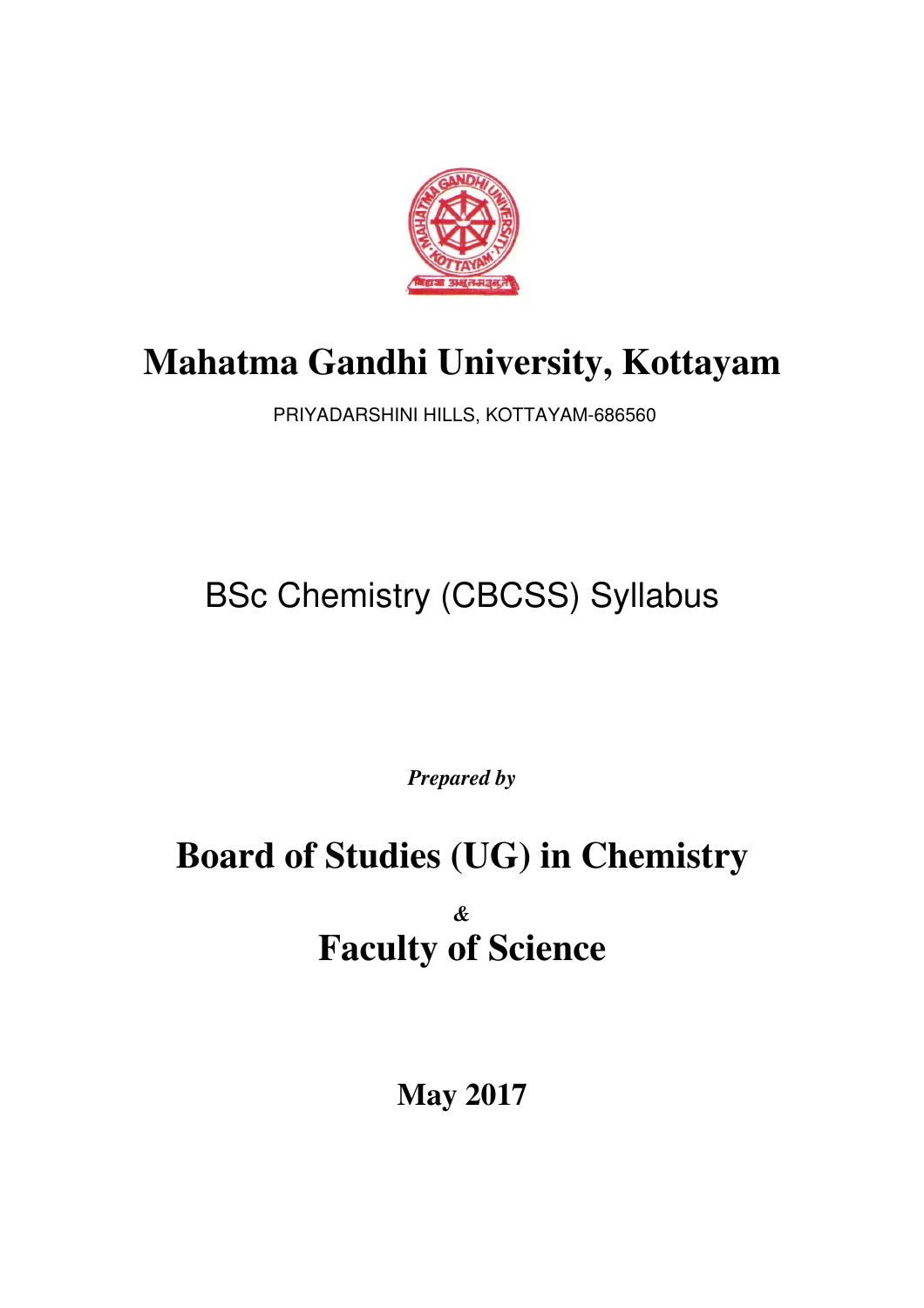

# *Prepared by*

# **Board of Studies (UG) in Chemistry**  *&*  **Faculty of Science**



# **Mahatma Gandhi University, Kottayam**

**May 2017**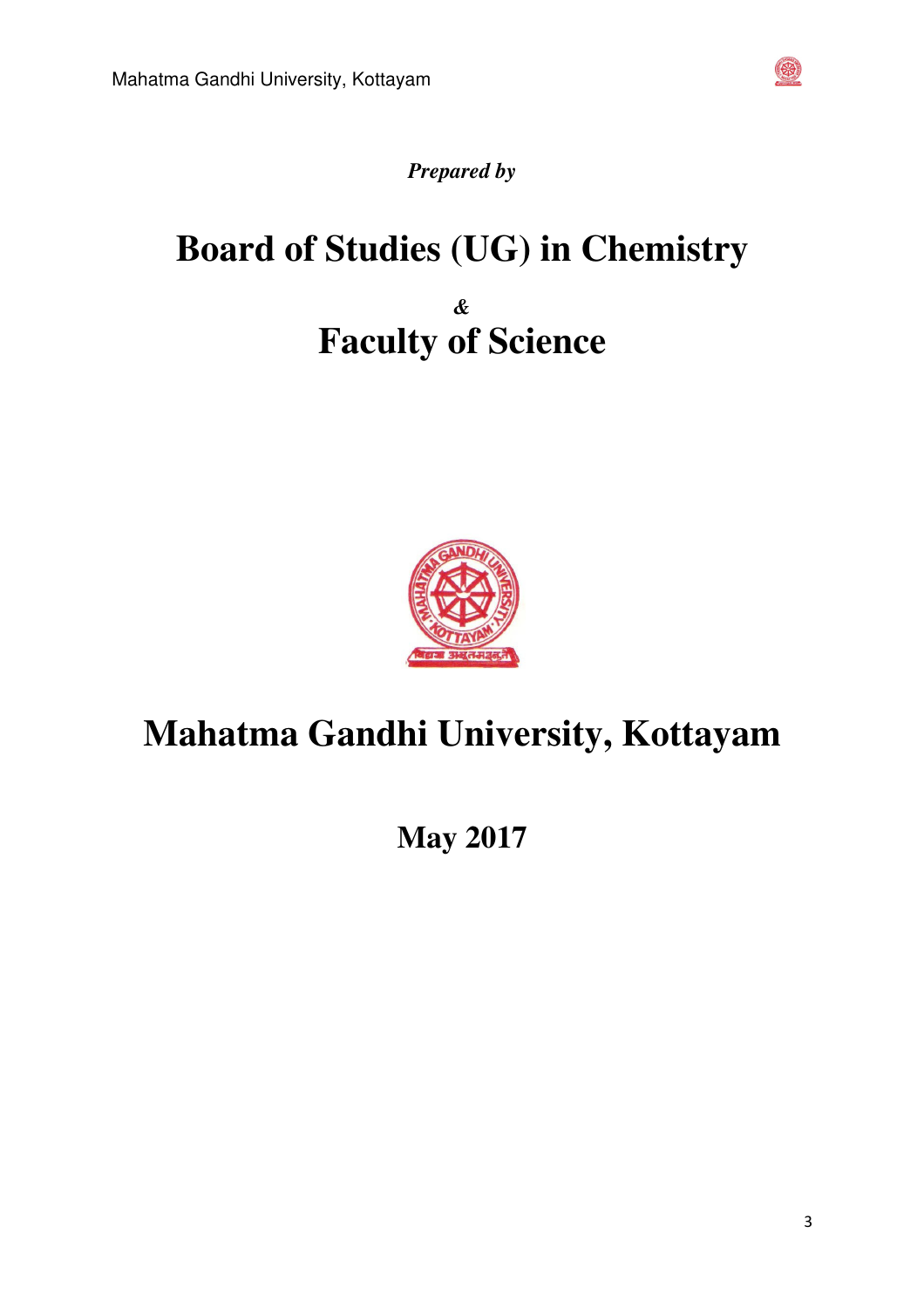

## **5. COURSE DESIGN**

The U.G.programme in Chemistry must include (a) Common courses, (b) Core courses, (c) Complementary Courses, (d) Choice based courses (e) open courses and (f) Project, Industrial Visit (I.V.) and Comprehensive viva - voce. No course shall carry more than 4 credits. The student shall select any one open course in Sem V offered by the Departments which offers the core courses or physical education department, depending on the availability of infrastructure facilities, in the institution. The number of Courses for the restructured programme should contain 12 compulsory core courses,1 open course,1 choice based course from the frontier area of the core courses, 6 core practicals,1 project & I.V. in the area of core, 8 complementary courses, 2 complementary practicals otherwise specified, from the relevant subjects for complementing the core of study. There should be 10 common courses, or otherwise specified, which includes the first and second language of study.

# **6. B. Sc. PROGRAMME IN CHEMISTRY**

### **6.1. PROGRAMME STRUCTURE**

#### **(i) MODEL I BSC CHEMISTRY**

| A            | <b>Programme Duration</b>                   | <b>6 Semesters</b> |
|--------------|---------------------------------------------|--------------------|
| B            | Total Credits required for successful       | 120                |
|              | completion of the Programme                 |                    |
| C            | Credits required from Common Course I       | 22                 |
| D            | Credits required from Common Course II      | 16                 |
| E            | Credits required from Core course and<br>79 |                    |
|              | Complementary courses including Project     |                    |
| $\mathbf{F}$ | Open Course                                 | 3                  |
| G            | Minimum attendance required                 | 75%                |

### **(ii) MODEL II BSC CHEMISTRY**

| A             | <b>Programme Duration</b>                          | <b>6 Semesters</b> |
|---------------|----------------------------------------------------|--------------------|
| B             | Total Credits required for successful              | 120                |
|               | completion of the Programme                        |                    |
| $\mathcal{C}$ | Credits required from Common Course I              | 16                 |
| D             | Credits required from Common Course II             | 8                  |
| E             | 93<br>Credits required from Core + Complementary + |                    |
|               | <b>Vocational Courses including Project</b>        |                    |
| $\mathbf{F}$  | Open Course                                        | 2                  |
| G             | Minimum attendance required                        | 75%                |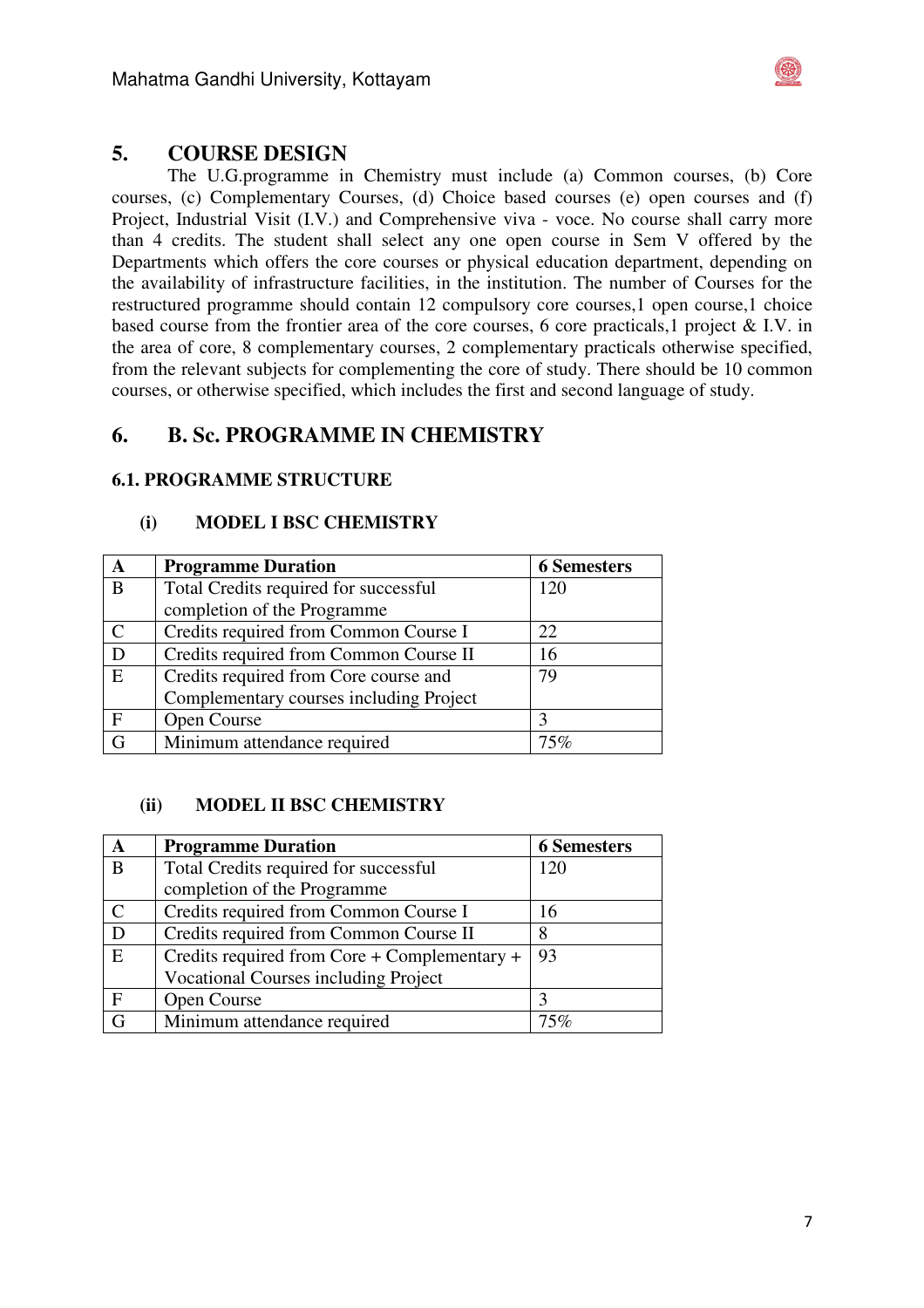

The external theory examination of all semesters shall be conducted by the University at the end of each semester. Internal evaluation is to be done by continuous assessment. For all papers (theory and practical) total percentage of marks of external examination is 80 and total percentage of marks of internal evaluation is 20.

Marks distribution for external and internal assessments and the components for internal evaluation with their marks are shown below:

Components of the internal evaluation and their marks are as below.

#### **8. 1. FOR ALL THEORY PAPERS:**

| (a) Marks of external Examination : | 60 |
|-------------------------------------|----|
| (b) Marks of internal evaluation    | 15 |

All the three components of the internal assessment are mandatory.

| <b>Components of theory Internal Evaluation</b> | <b>MARKS</b> |
|-------------------------------------------------|--------------|
| Attendance                                      |              |
| Assignment/Seminar/Viva                         |              |
| Test Paper(s) $(1 \times 7 = 7)$                |              |
| <b>Total</b>                                    |              |

#### **8.2 FOR ALL PRACTICAL PAPERS (conducted only at the end of even semesters): (a) Marks of external Examination : 40 (b) Marks of internal evaluation : 10**

All the three components of the internal assessment are mandatory

| <b>Components of Practical-internal evaluation</b> | <b>Marks</b> |
|----------------------------------------------------|--------------|
| Attendance                                         |              |
| Record*                                            |              |
| Lab involvement                                    |              |
| Total                                              | 10           |

\*Marks awarded for Record should be related to number of experiments recorded.

**8.3 FOR PROJECTS, INDUSTRIAL VISIT AND COMPREHENSIVE VIVA-VOCE\*:**

**(a) Marks of external Examination : 80** 

**(b) Marks of internal evaluation : 20** 

| Components of Project I.V. and Viva – Evaluation External |    |  |
|-----------------------------------------------------------|----|--|
| Dissertation and I.V. report (External)                   | 50 |  |
| Comprehensive Viva-voce (External)                        |    |  |
| <b>Total</b>                                              |    |  |

\* Bonafide reports of the project work and Industrial Visit conducted shall be submitted at the time of examination.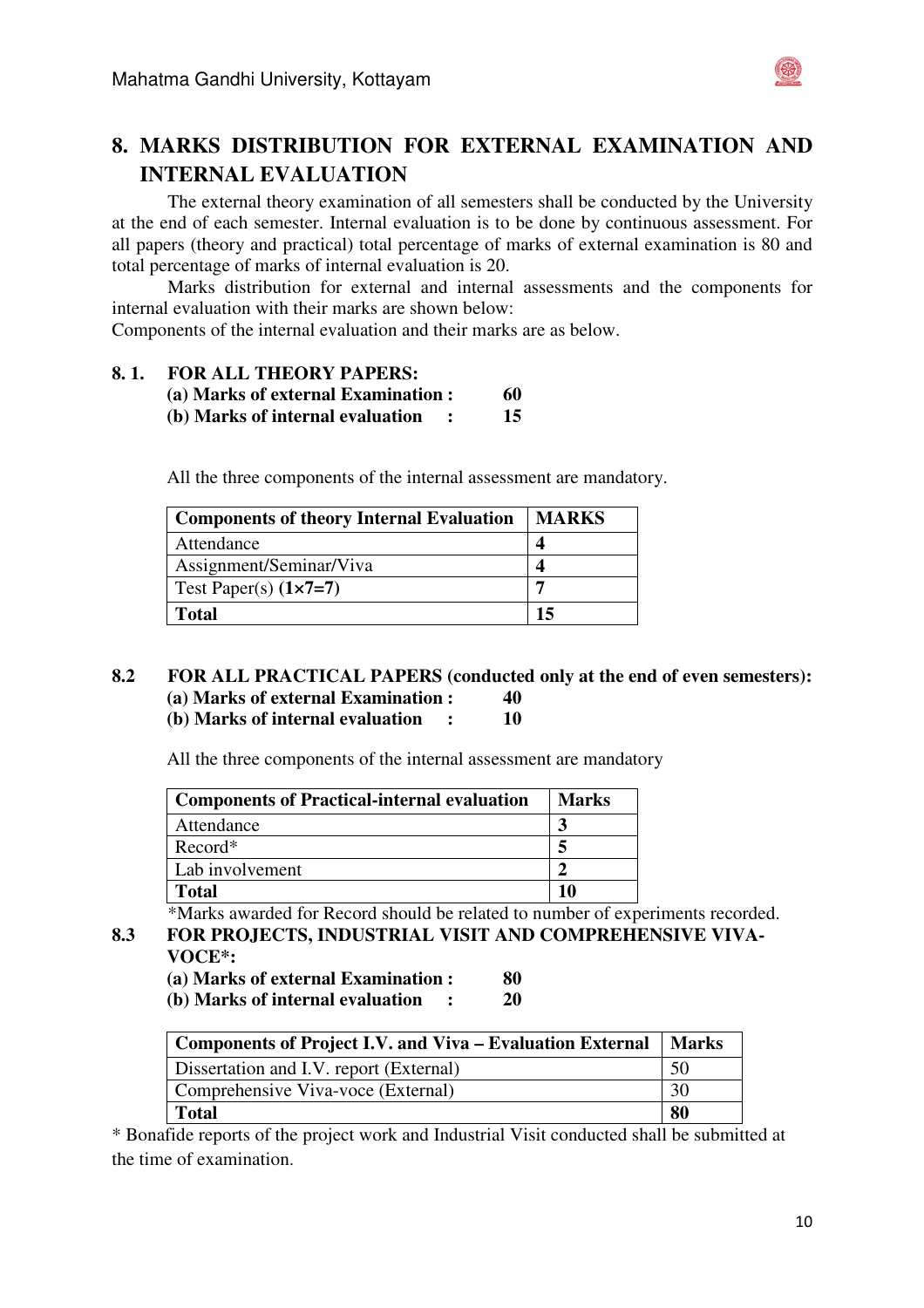

#### **All the four components of the internal assessment are mandatory.**

| Components of Project & I.V. - Internal Evaluation | <b>Marks</b> |
|----------------------------------------------------|--------------|
| Punctuality                                        |              |
| <b>Experimentation / Data Collection</b>           |              |
| Knowledge                                          |              |
| Report                                             |              |
| <b>Total</b>                                       | 20           |

#### **8.4 OJT EVALUATION**

For On the J ob Training there is only internal evaluation.

#### **8.5. ASSIGNMENTS**

Assignments are to be done from 1st to 4th Semesters. At least one assignment should be done in each semester for all papers.

#### **8.6 SEMINAR / VIVA**

A student shall present a seminar in the  $5<sup>th</sup>$  semester and appear for Viva- voce in the  $6<sup>th</sup>$  semester for all papers.

### **8.7 INTERNAL ASSESSMENT TEST PAPERS**

Two internal test- papers are to be attended in each semester for each paper. The evaluations of all components are to be published and are to be acknowledged by the candidates. All documents of internal assessments are to be kept in the college for two years and shall be made available for verification by the University. The responsibility of evaluating the internal assessment is vested on the teacher(s) who teach the paper.

### **9. CONDUCT OF PRACTICAL EXAMINATIONS**

### 9.1 **PRACTICAL EXAMINATION**

Practical examinations will be conducted only at the end of even semesters for all programmes.

### 9.2. **PATTERN OF QUESTION PAPERS**

Pattern of questions for external examination of practical papers will decided by the concerned Board of practical examination.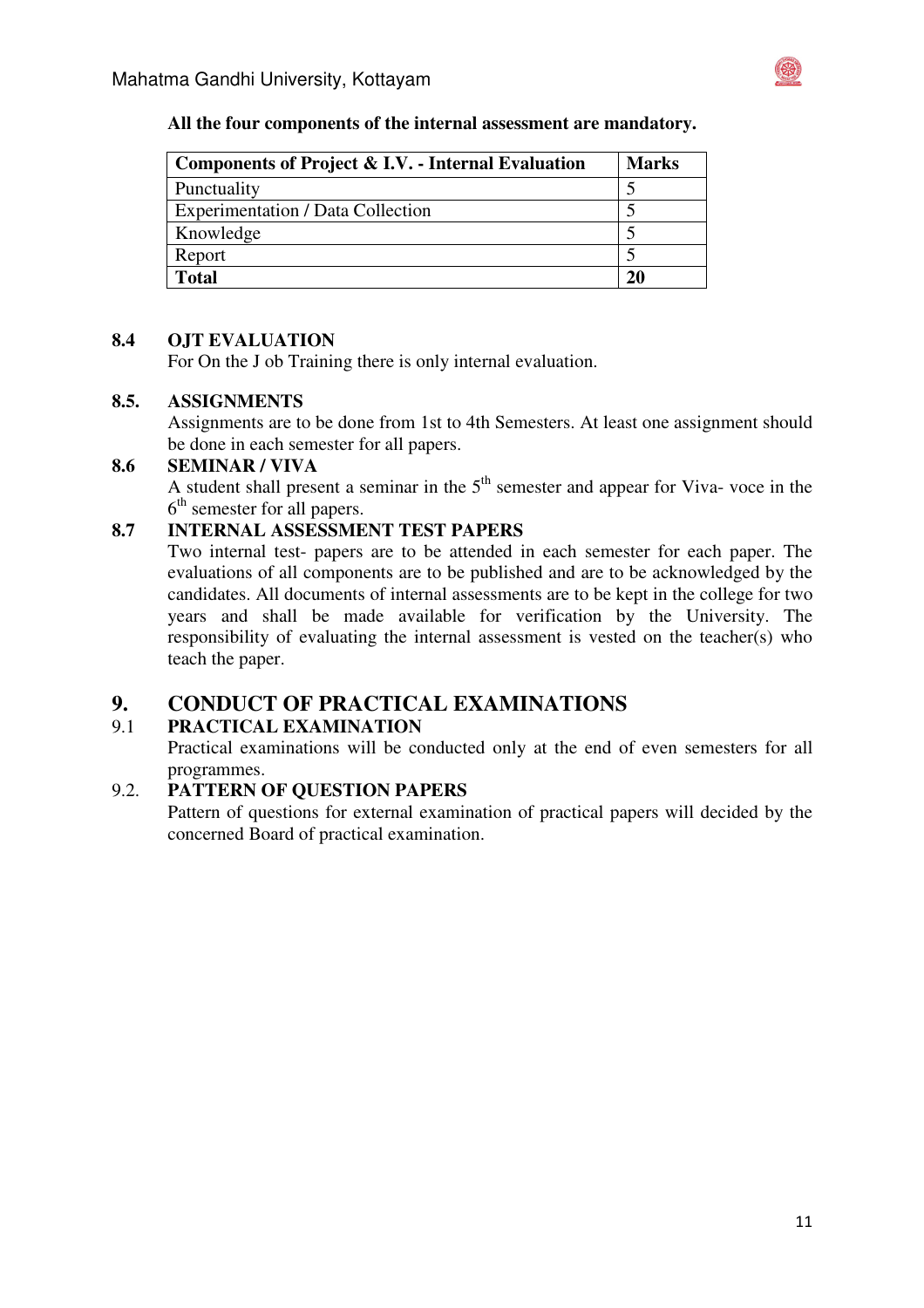

# **1. BSC CHEMISTRY PROGRAMME – (MODEL - I)**

|              |                                               | <b>Course</b> | <b>Hours</b>   |                |
|--------------|-----------------------------------------------|---------------|----------------|----------------|
| <b>Sem</b>   | <b>Title with Course code</b>                 | Category      | per            | <b>Credits</b> |
|              |                                               |               | week           |                |
| $\mathbf I$  | English I                                     | Common        | 5              | $\overline{4}$ |
|              | English/Common Course I                       | Common        | $\overline{4}$ | $\overline{3}$ |
|              | Second Language I                             | Common        | $\overline{4}$ | $\overline{4}$ |
|              | CHICRT01 General and Analytical               | Core          | $\overline{2}$ | $\overline{2}$ |
|              | Chemistry                                     |               |                |                |
|              | CH2CRP01 Volumetric Analysis                  | Core          | $\overline{2}$ |                |
|              | <b>Complementary Mathematics</b>              | Complementary | $\overline{4}$ | 3              |
|              | <b>Complementary Physics</b><br>Complementary |               | $\overline{2}$ | $\overline{2}$ |
|              | <b>Complementary Physics Practical</b>        | Complementary | $\overline{2}$ |                |
| $\mathbf{I}$ | English II                                    | Common        | $\overline{5}$ | $\overline{4}$ |
|              | English/Common Course II                      | Common        | $\overline{4}$ | 3              |
|              | Second Language II                            | Common        | $\overline{4}$ | $\overline{4}$ |
|              | CH2CRT02 Theoretical and Inorganic            | Core          | $\overline{2}$ | $\overline{2}$ |
|              | Chemistry                                     |               |                |                |
|              | <b>CH2CRP01 Volumetric Analysis</b>           | Core          | $\mathfrak{2}$ | $\overline{2}$ |
|              | <b>Complementary Mathematics</b>              | Complementary | $\overline{4}$ | 3              |
|              | <b>Complementary Physics</b>                  | Complementary | $\overline{2}$ | $\overline{2}$ |
|              | <b>Complementary Physics Practical</b>        | Complementary | $\overline{c}$ | $\overline{2}$ |
| III          | English III                                   | Common        | $\overline{5}$ | $\overline{4}$ |
|              | II Lang/Common Course I                       | Common        | $\overline{5}$ | $\overline{4}$ |
|              | CH3CRT03 Organic Chemistry-I                  | Core          | 3              | 3              |
|              | CH4CRP02 Qualitative Organic                  | Core          | $\overline{2}$ |                |
|              | Analysis                                      |               |                |                |
|              | <b>Complementary Mathematics</b>              | Complementary | 5              | $\overline{4}$ |
|              | <b>Complementary Physics</b>                  | Complementary | 3              | 3              |
|              | <b>Complementary Physics Practical</b>        | Complementary | $\overline{2}$ | $\overline{a}$ |
| IV           | English IV                                    | Common        | $\overline{5}$ | $\overline{4}$ |
|              | II Lang/ Common Course II                     | Common        | $\overline{5}$ | $\overline{4}$ |
|              | CH4CRT04 Organic Chemistry-II                 | Core          | $\overline{3}$ | 3              |
|              | CH4CRP02 Qualitative Organic                  | Core          | $\overline{2}$ | $\overline{2}$ |
|              | Analysis                                      |               |                |                |
|              | <b>Complementary Mathematics</b>              | Complementary | 5              | 4              |
|              | <b>Complementary Physics</b>                  | Complementary | 3              | $\overline{3}$ |
|              | <b>Complementary Physical Practical</b>       | Complementary | $\overline{2}$ | $\overline{2}$ |
| V            | <b>CH5CRT05</b> Environmental Studies and     | Core          | $\overline{4}$ | 4              |
|              | Human Rights                                  |               |                |                |
|              | CH5CRT06 Organic Chemistry-III                | Core          | 3              | 3              |
|              | CH5CRT07 Physical Chemistry - I               | Core          | $\overline{2}$ | $\overline{2}$ |
|              | CH5CRT08 Physical Chemistry - II              | Core          | $\overline{2}$ | $\overline{3}$ |
|              | CH5OPT Open course                            | Open          | $\overline{4}$ | 3              |

 $\circledast$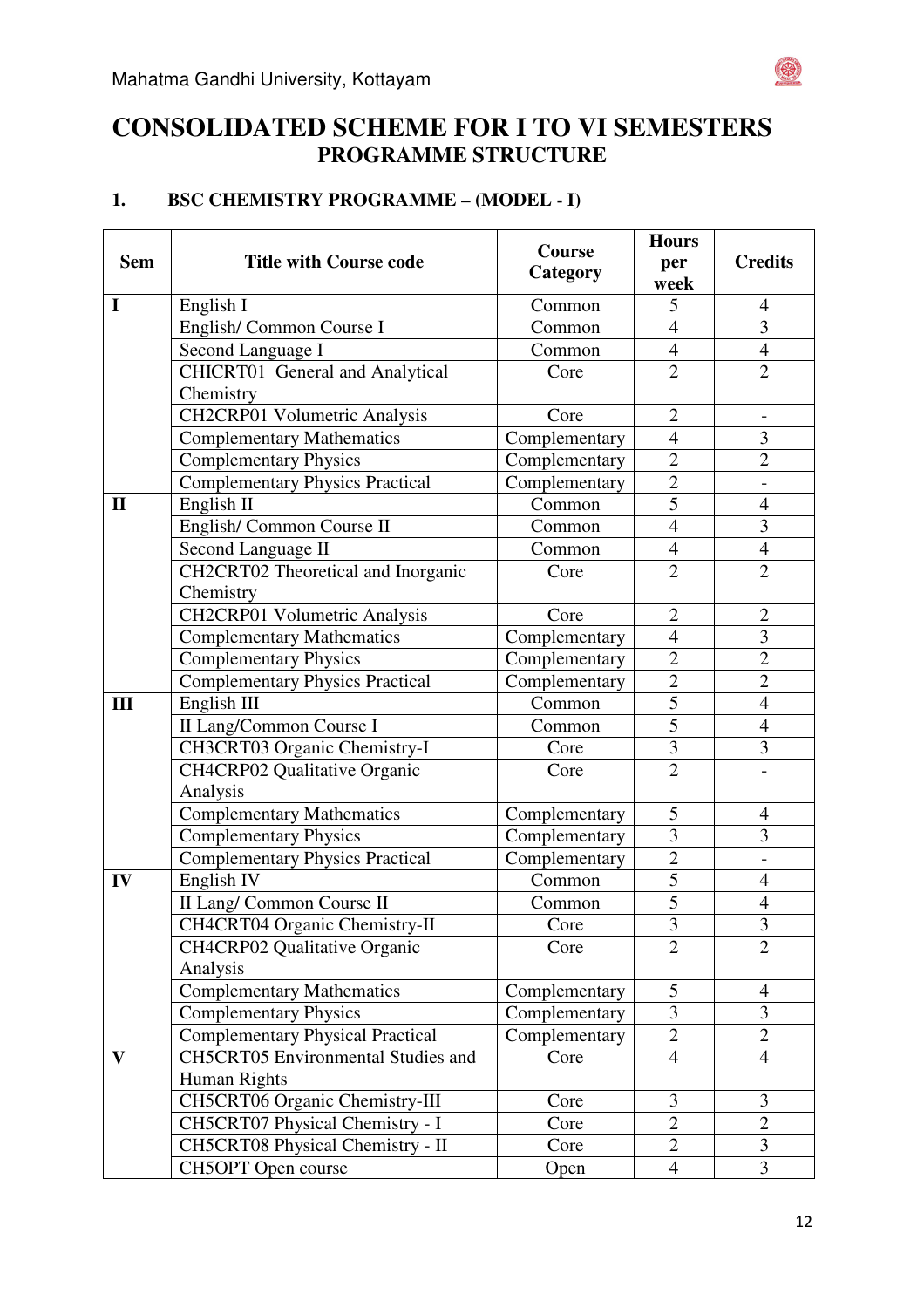

|                                                                       | CH6CRP03 Qualitative Inorganic                                    | Core | 3              |                |
|-----------------------------------------------------------------------|-------------------------------------------------------------------|------|----------------|----------------|
|                                                                       | Analysis                                                          |      |                |                |
|                                                                       | CH6CRP04                                                          | Core | $\overline{2}$ |                |
|                                                                       | Organic Preparations and Basic                                    |      |                |                |
|                                                                       | <b>Laboratory Techniques</b>                                      |      |                |                |
|                                                                       | CH6CRP05                                                          | Core | 3              |                |
|                                                                       | <b>Physical Chemistry Practical</b>                               |      |                |                |
|                                                                       | CH6PRP01Project                                                   | Core | $\overline{2}$ |                |
| VI                                                                    | <b>CH6CRT09</b> Inorganic Chemistry                               | Core | 3              | 3              |
|                                                                       | CH6CRT10 Organic Chemistry-IV                                     | Core | 3              | 3              |
|                                                                       | CH6CRT11 Physical Chemistry - III                                 | Core | 3              | 3              |
| CH6CRT12 Physical Chemistry - IV<br><b>CH6CBT Choice Based Course</b> |                                                                   | Core | $\overline{3}$ | 3              |
|                                                                       |                                                                   | Core | 3              | 3              |
|                                                                       | CH6CRP03 Qualitative Inorganic                                    | Core | 3              | $\overline{2}$ |
|                                                                       | Analysis                                                          |      |                |                |
|                                                                       | CH6CRP04                                                          | Core | $\overline{2}$ | $\overline{2}$ |
|                                                                       | Organic Preparations and Basic                                    |      |                |                |
|                                                                       | <b>Laboratory Techniques</b>                                      |      |                |                |
|                                                                       | CH6CRP05                                                          | Core | 3              | $\overline{2}$ |
|                                                                       | <b>Physical Chemistry Practical</b>                               |      |                |                |
|                                                                       | CH6CRP06                                                          | Core | $\overline{2}$ | $\overline{2}$ |
|                                                                       | Gravimetric Analysis                                              |      |                |                |
|                                                                       | CH6PR01 Project & Industrial visit and<br>comprehensive viva-voce | Core |                | $\overline{2}$ |
|                                                                       |                                                                   |      |                |                |

# **OPEN COURSES:**

| <b>Sl. No.</b> | <b>Semester</b> | <b>Course Code</b>                | <b>Course Title</b>            |
|----------------|-----------------|-----------------------------------|--------------------------------|
|                |                 | CH <sub>5</sub> OPT <sub>01</sub> | Chemistry in Everyday Life     |
|                |                 | CH5OPT02                          | Nanoscience and Nanotechnology |
|                |                 | CH5OPT03                          | <b>Forensic Science</b>        |

## **CHOICE BASED COURSES:**

| <b>Sl. No.</b> | <b>Semester</b> | <b>Course Code</b> | <b>Course Title</b>              |
|----------------|-----------------|--------------------|----------------------------------|
|                | VI              | CH6CBT01           | Polymer Chemistry                |
|                | VI              | CH6CBT02           | Nanochemistry and Nanotechnology |
|                |                 | CH6CBT03           | Soil and Agricultural Chemistry  |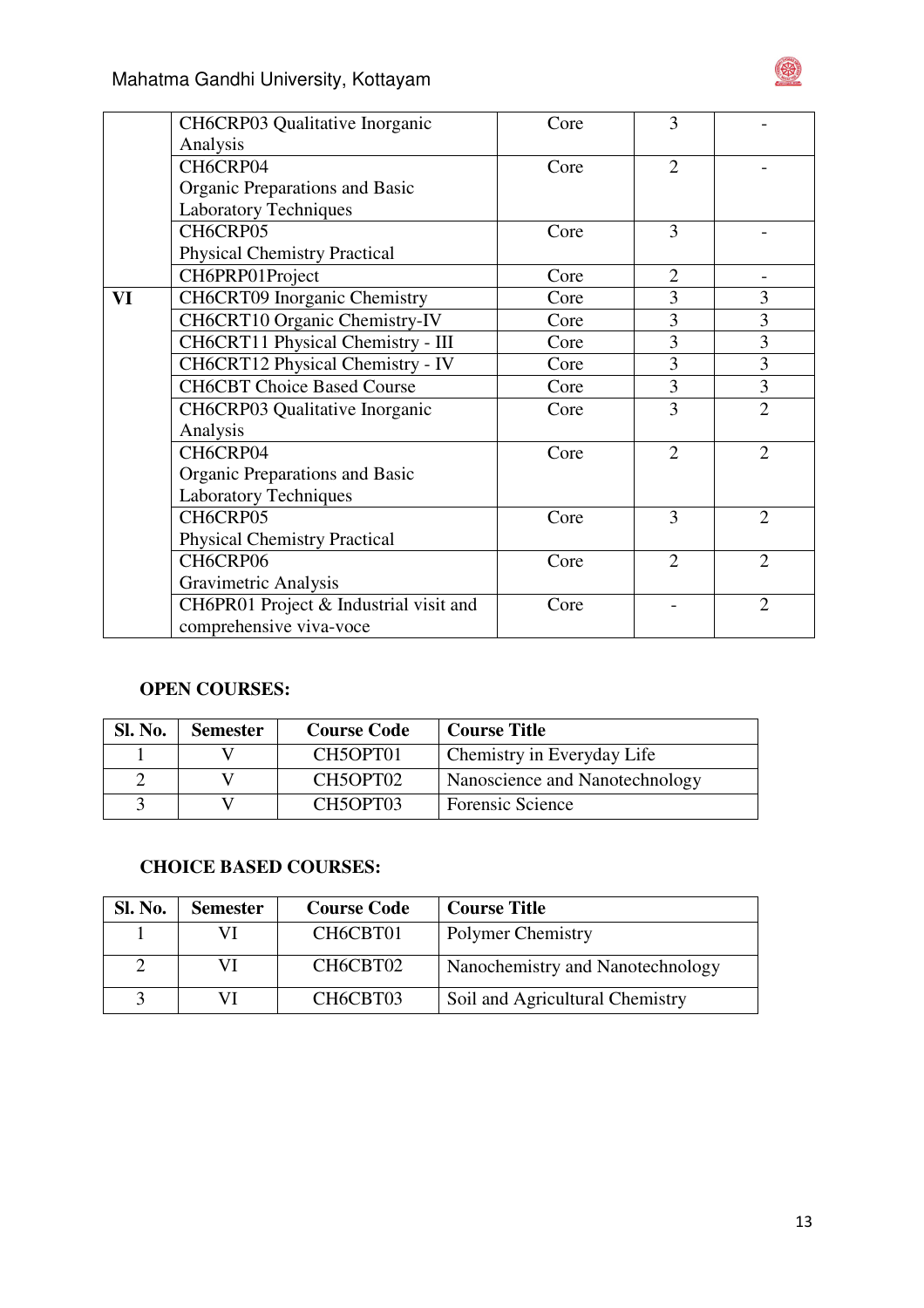

# **SYLLABUS FOR CHEMISTRY CORE COURSES**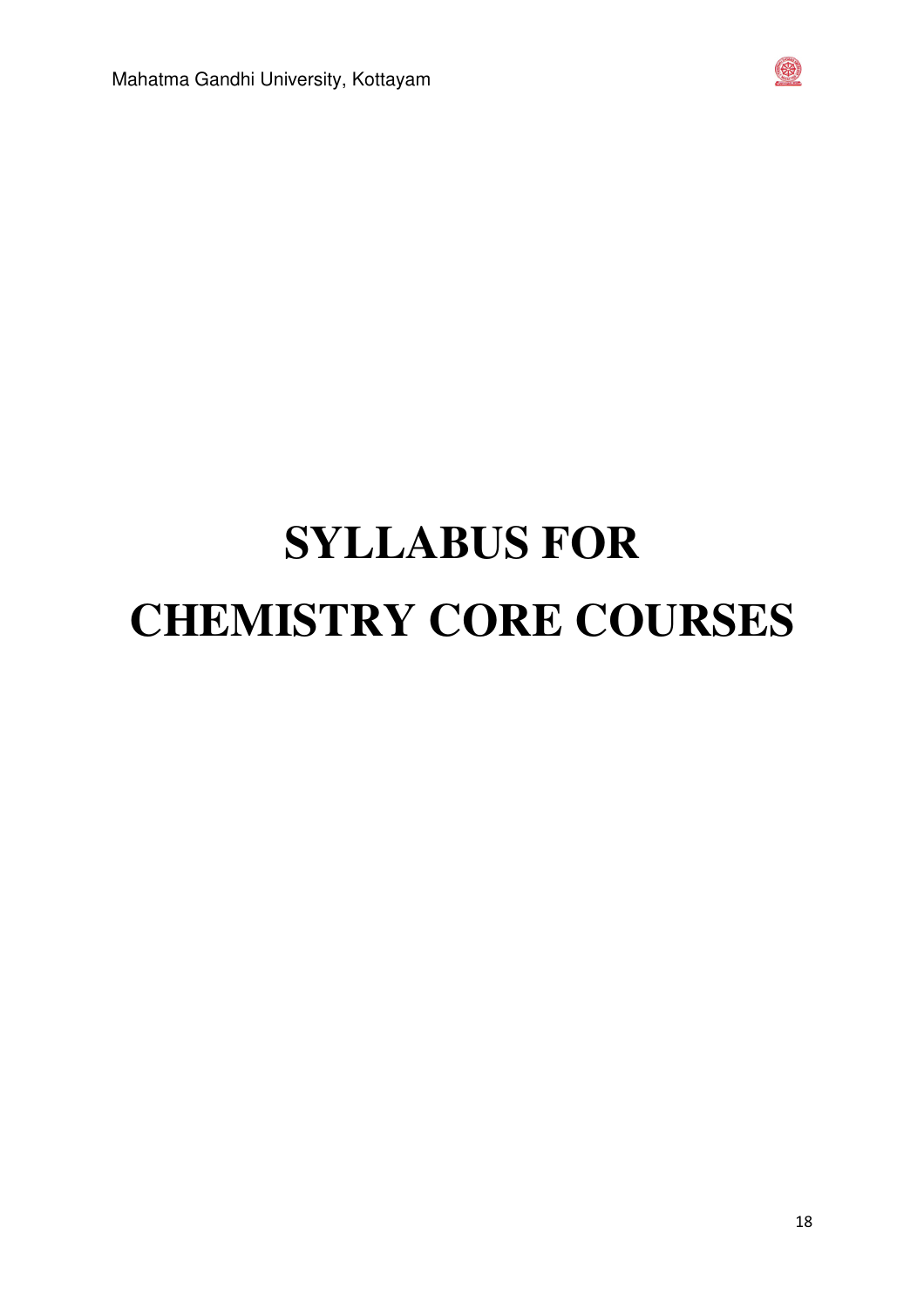# **SEMESTER I**

# **CH1CRT01 – GENERAL AND ANALYTICAL CHEMISTRY Credits: 2 (36 Hrs)**

#### Unit 1: Methodology of Chemistry **(7 Hrs) (7 Hrs)**

Definition of Science. Scientific methods - observation-posing a question - formulation of hypothesis- experiment – theory - law. Falsification of hypothesis - inductive and deductive reasoning- revision of scientific theories and laws.

Evolution of Chemistry-ancient speculation on the nature of matter. Early form of chemistryalchemy, origin of modern chemistry. Structure of chemical science: Scope, theory and experiment - branches of chemistry. Role of chemistry as a central science connecting physics, biology and other branches of science. Interdisciplinary areas involving chemistry: Nanotechnology and biotechnology.

#### **Unit 2: Periodic Table and Periodic Properties (5 Hrs)**

Modern periodic law – Long form periodic table. Diagonal relationship and anomalous behavior of first element in a group. Periodicity in properties: Atomic and ionic radii ionization enthalpy - electron affinity (electron gain enthalpy) – electronegativity. Electronegativity scales: Pauling and Mullikan scales. Effective nuclear charge – Slater rule and its applications – polarising power.

#### **Unit 3: Analytical Methods in Chemistry (12 Hrs)**

Molecular mass - mole concept – molar volume. Oxidation and reduction – oxidation number and valency – variable valency - equivalent mass.

Qualitative analysis: Applications of solubility product and common ion effect in the precipitation of cations. Principle of intergroup separation of cations. Interfering acid radicals and their elimination (oxalate, fluoride, borate and phosphate).

Titrimetric analysis - fundamental concepts. Methods of expressing concentration: Weight percentage, molality, molarity, normality, mole fraction, ppm. and ppb. Primary and secondary standards, quantitative dilution – problems. Acid base titrations- titration curves – pH indicators. Redox titrations – titration curve –titrations involving MnO<sub>4</sub><sup>-</sup> and Cr<sub>2</sub>O<sub>7</sub><sup>2</sup> redox indicators. Complexometric titrations – EDTA titrations - titration curves – metal ion indicators. Gravimetric analysis: Unit operations in gravimetric analysis - illustrations using iron and barium estimation. Separation and purification techniques – filtration, crystallization and precipitation – fractional distillation, solvent extraction.

#### **Unit 4: Chromatographic Methods (7 Hrs)**

Column Chromatography: Principle, types of adsorbents, preparation of the column, elution, recovery of substances and applications. Thin Layer Chromatography: Principle, choice of adsorbent and solvent, preparation of Chromatoplates, Rf-values, significance of Rf values. Ion exchange chromatography: Principle and experimental techniques. Gas Chromatography: Principle and experimental techniques. High Performance Liquid Chromatography (HPLC): Principle and experimental techniques.

#### 19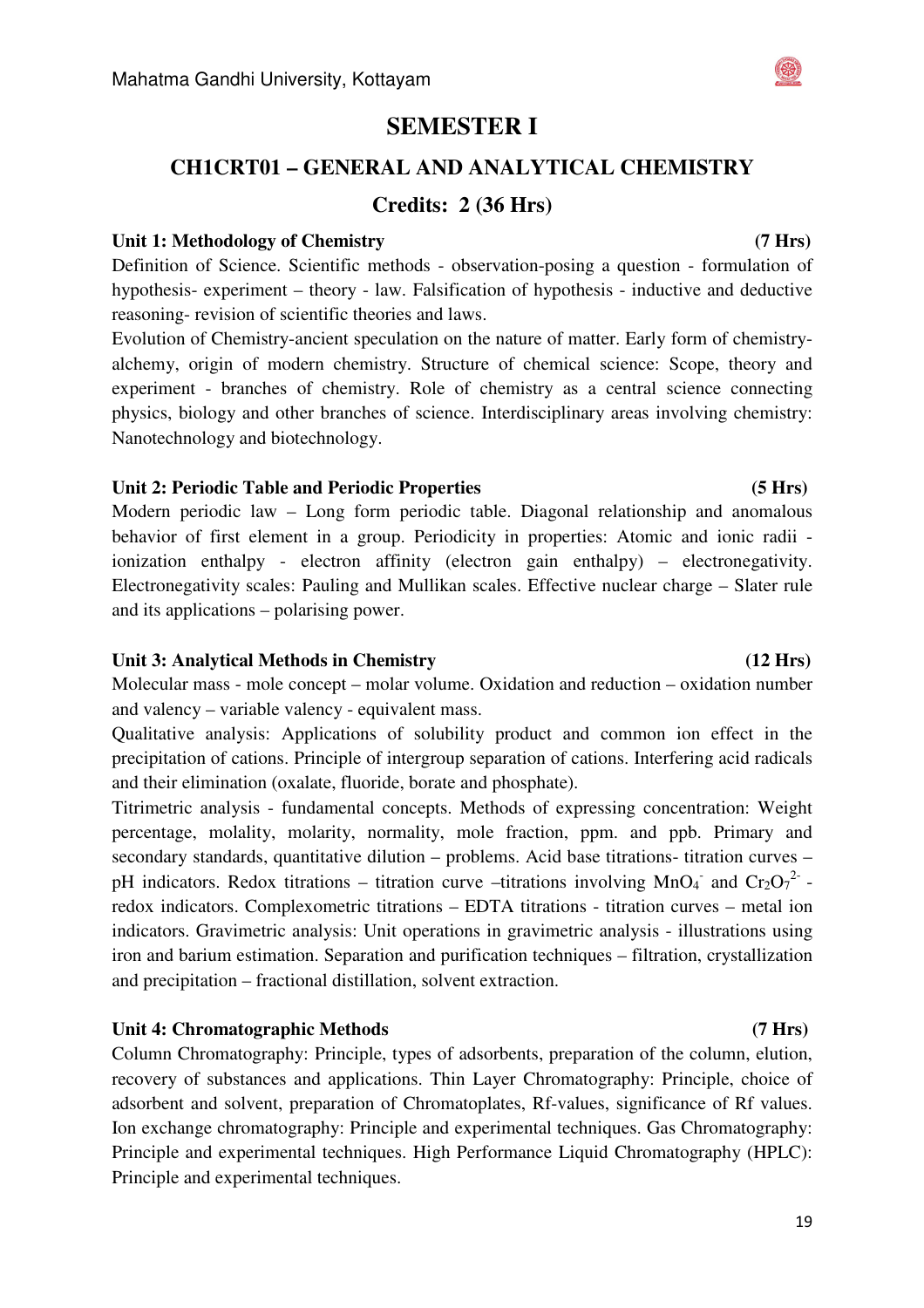### Unit 5: Evaluation of Analytical Data (5 Hrs)

Units, significant digits, rounding, scientific and prefix notation, graphing of data. Precision and accuracy-types of errors – ways of expressing precision – ways to reduce systematic errors - reporting analytical data. Statistical treatment of analytical data – population and samples –Mean and standard deviation – distribution of random errors.

- 1. J.A.Lee, Scientific Endeavour, Addison Wesley Longman
- 2. C.N.R.Rao, University General Chemistry, MacMillan India (Ltd.)
- 3. D.A. Skoog*,* D.M. West*,* F.J. Holler and S.R. Crouch, *Fundamentals of Analytical Chemistry*, 8th Edition, Brooks/Cole, Thomson Learning, Inc., USA, 2004.
- 4. J. D. Lee, Concise Inorganic Chemistry, 5th edn., Blackwell Science, London, 2010.
- 5. B.R. Puri, L.R. Sharma and K.C. Kalia, *Principles of Inorganic Chemistry*, 31st Edition, Milestone Publishers and Distributors, New Delhi, 2013.
- 6. Satya Prakash, *Advanced Inorganic Chemistry, Volume 1,* 5th Edition, S. Chand and Sons, New Delhi, 2012.
- 7. J. Mendham, R.C. Denney, J. D. Barnes and M. Thomas, *Vogel's Text Book of Quantitative Chemical Analysis*, 6th Edition, Pearson Education, Noida, 2013.
- 8. R. Gopalan, *Inorganic Chemistry for Undergraduates,* Universities Press, Hyderabad, 2009.
- 9. Vogels Textbook of Quantitative Chemical Analysis, 6<sup>th</sup>Edn., Pearson Education Ltd.

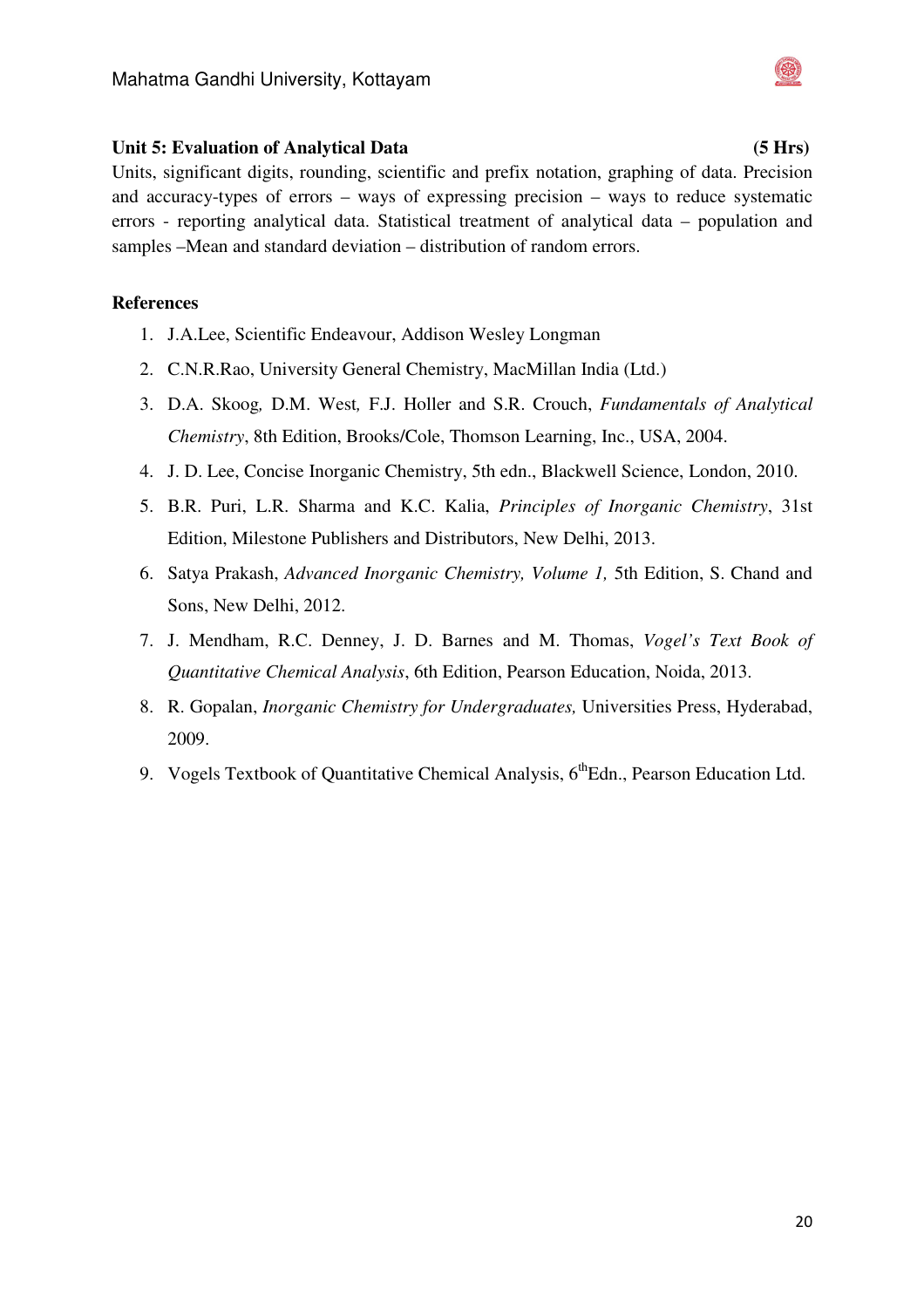# **SEMESTER II**

### **CH2CRT02 – THEORETICAL AND INORGANIC CHEMISTRY**

#### **Credits - 2 (36 hrs)**

#### **Unit 1: Atomic Structure (6 Hrs)**

Introduction based on historical development (Dalton's atomic theory, Thomson's atom model Rutherford's atom model) - failure of classical physics – black body radiation - Planck's quantum hypothesis - photoelectric effect - generalization of quantum theory . Atomic spectra of hydrogen and hydrogen like atoms– Bohr theory of atom – Calculation of Bohr radius, velocity and energy of an electron - explanation of atomic spectra - limitations of Bohr theory - Sommerfeld modification. Louis de Broglie's matter waves – wave-particle duality - electron diffraction - Heisenberg's uncertainty principle.

Schrödinger wave equation (derivation not expected), wave functions – significance of  $\psi$  and  $\psi^2$  – atomic orbitals and concept of quantum numbers - shapes of orbitals (*s*, *p* and *d*) -Pauli's Exclusion principle - Hund's rule of maximum multiplicity - Aufbau principle – electronic configuration of atoms.

#### Unit 2: Chemical Bonding – I (9 Hrs)

Introduction – Octet rule and its limitations.

Types of bonds: Ionic bond - factors favouring the formation of ionic bonds - lattice energy of ionic compounds - Born- Lande equation with derivation - solvation enthalpy and solubility of ionic compounds – Born-Haber cycle and its applications – properties of ionic compounds - polarisation of ions – Fajan's rule and its applications.

Covalent Bond: Valence Bond Theory and its limitations. Concept of resonance - resonance structures of borate, carbonate and nitrate ions. Hybridization: Definition and characteristics - shape of molecules (BeCl<sub>2</sub>, C<sub>2</sub>H<sub>2</sub>, BF<sub>3</sub>, C<sub>2</sub>H<sub>4</sub>, CH<sub>4</sub>, NH<sub>3</sub>, H<sub>2</sub>O, NH<sub>4</sub><sup>+</sup>, H<sub>3</sub>O<sup>+</sup>, PCl<sub>5</sub>, SF<sub>6</sub> and IF<sub>7</sub>). VSEPR theory: Postulates - applications - shapes of molecules CCl<sub>4</sub>, NH<sub>3</sub>, H<sub>2</sub>O, ClF<sub>3</sub>,  $XeF_2$ ,  $SF_6$ ,  $IF_5$ ,  $XeF_4$ ,  $IF_7$  and  $XeF_6$ .

Properties of covalent compounds - polarity of bonds – percentage of ionic character – dipole moment and molecular structure.

#### Unit 3: Chemical Bonding – II (9 Hrs)

Covalent Bond: Molecular Orbital Theory – LCAO - bonding and anti-bonding molecular orbitals – bond order and its significance. MO diagrams of homonuclear and heteronuclear diatomic molecules:  $H_2$ ,  $He_2$ ,  $Li_2$ ,  $Be_2$ ,  $B_2$ ,  $C_2$ ,  $N_2$ ,  $O_2$ ,  $F_2$ ,  $CO$  and  $NO$  – comparison of bond length, magnetic behavior and bond energy of  $O_2$ ,  $O_2^+$ ,  $O_2^{\prime +}$ ,  $O_2^-$  and  $O_2^{\prime -}$ . Metallic Bond: free electron theory, valence bond theory and band theory (qualitative treatment only) explanation of metallic properties based on these theories.

Intermolecular forces: Hydrogen bond - intra and inter molecular hydrogen bonds – effect on physical properties. Van der Waals forces, ion-dipole, dipole-dipole, ion-induced dipole, dipole-induced dipole and induced dipole-induced dipole interactions



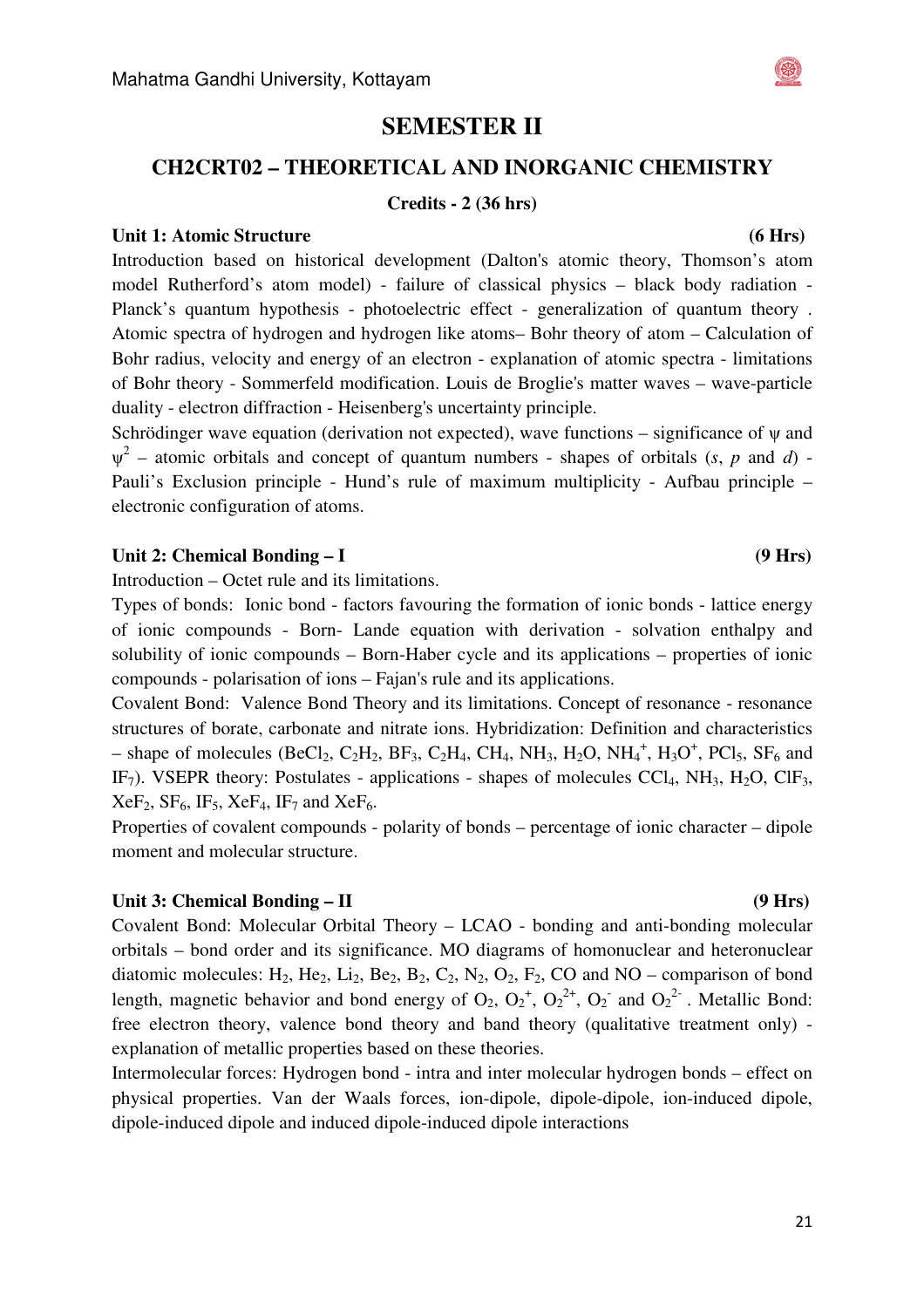### Mahatma Gandhi University, Kottayam

### Unit 4: Chemistry of s and p Block Elements (3 Hrs)

Periodicity in s-and p- block elements with respect to electronic configuration, atomic and ionic size, ionization energy and electro negativity. Inert pair effect.

### **Unit 5: Chemistry of d and f Block Elements (9 Hrs)**

*Transition Metals:* General characteristics: Metallic character, oxidation states, size, density, melting points, boiling points, ionization energy, colour, magnetic properties, reducing properties, catalytic properties, non-stoichiometric compounds, complex formation and alloy formation. Difference between first row and other two rows. Preparation, properties, structure and uses of  $KMnO_4$  and  $K_2Cr_2O_7$ .

*Lanthanides:* Electronic configuration and general characteristics – Occurrence of lanthanides

 Isolation of lanthanides from monazite sand - Separation by ion exchange method. Lanthanide contraction: Causes and consequences. Industrial importance of lanthanides.

- 1. R.K. Prasad, *Quantum Chemistry*, New Age International, 2001
- 2. McQuarrie, J. D. Simon, *Physical Chemistry A molecular Approach*, Viva Books.
- 3. I. N. Levine, *Physical Chemistry*, Tata McGraw Hill,
- 4. ManasChanda, *Atomic structure and Chemical bonding in Molecular Spectroscopy"* Tata McGraw Hill.
- 5. J. D. Lee, Concise Inorganic Chemistry, 5th edn., Blackwell Science, London.
- 6. B. R. Puri, L. R. Sharma, Kalia, Principles of Inorganic Chemistry, Milestone Publishers, New Delhi.
- 7. F. A. Cotton, G. Wilkinson and P. L. Gaus, Basic Inorganic Chemistry, 3rd edn., John Wiley.
- 8. B. Douglas, D. Mc Daniel, J. Alexander, Concepts and models in Inorganic Chemistry.
- 9. Satya Prakash, *Advanced Inorganic Chemistry, Volume 1,* 5th Edition, S. Chand and Sons, New Delhi, 2012.
- 10. R. Gopalan, *Inorganic Chemistry for Undergraduates,* Universities Press, Hyderabad, 2009.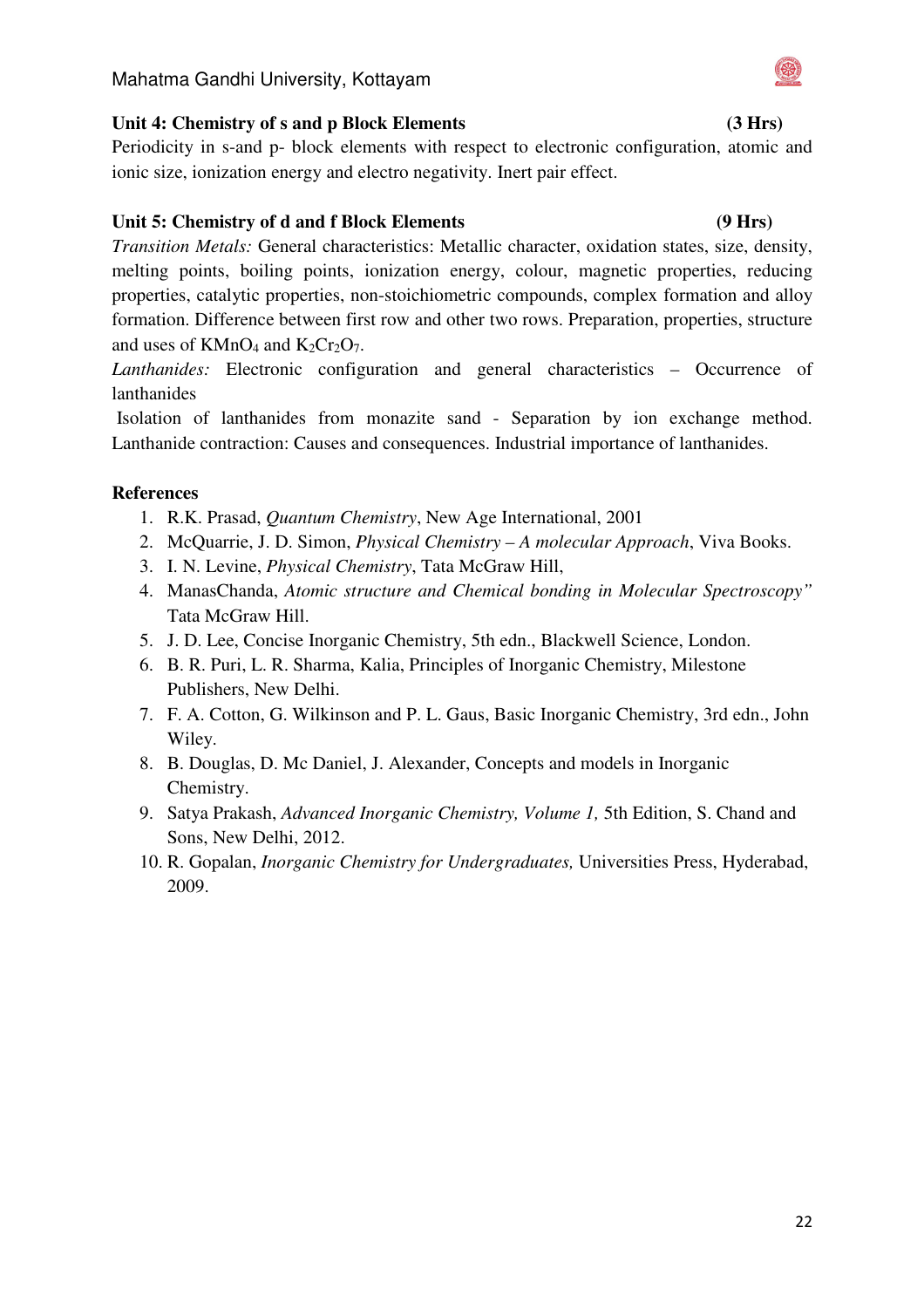

### **A. Acidimetry and Alkalimetry**

- 1. Strong acid-Strong base
- 2. Strong acid Weak base
- 3. Strong base Weak acid
- 4. Estimation of  $Na<sub>2</sub>CO<sub>3</sub>$  and NaHCO<sub>3</sub> in a mixture
- 5. Estimation of NaOH and  $Na<sub>2</sub>CO<sub>3</sub>$  in a mixture
- 6. Estimation of ammonia in ammonium salts by direct and indirect methods

### **B. Complexometric Titrations Using EDTA**

- 1. Estimation of Zn
- 2. Estimation of Mg
- 3. Estimation of Mg and Ca in a mixture
- 4. Estimation of Ni
- 5. Determination of hardness of water

### **C. Oxidation – Reduction Titrations**

### **(i) Permanganometry**

- 1. Estimation of ferrous iron
- 2. Estimation of oxalic acid
- 3. Estimation of sodium oxalate
- 4. Estimation of calcium

### **(ii) Dichrometry**

- 1. Estimation of ferrous iron using internal indicator
- 2. Estimation of ferrous iron using external indicator
- 3. Estimation of ferric iron using internal indicator
- 4. Estimation of ferric iron using external indicator

### **(iii) Iodimetry and Iodometry**

- 1. Estimation of copper
- 2. Estimation of arsenious oxide

- 1. A. I. Vogel 'A Text Book of Quantitative Inorganic Analysis Including Elementary Instrumental Analysis': (Third Ed.) (ELBS)
- 2. D.A.Skoog, D.M.West and S.R.crouch, Fundamentals of Analytical Chemistry, 8<sup>th</sup>Edn., Brooks/Cole Nelson.
- 3. Vogels Textbook of Quantitative Chemical Analysis, 6<sup>th</sup>Edn., Pearson Education Ltd.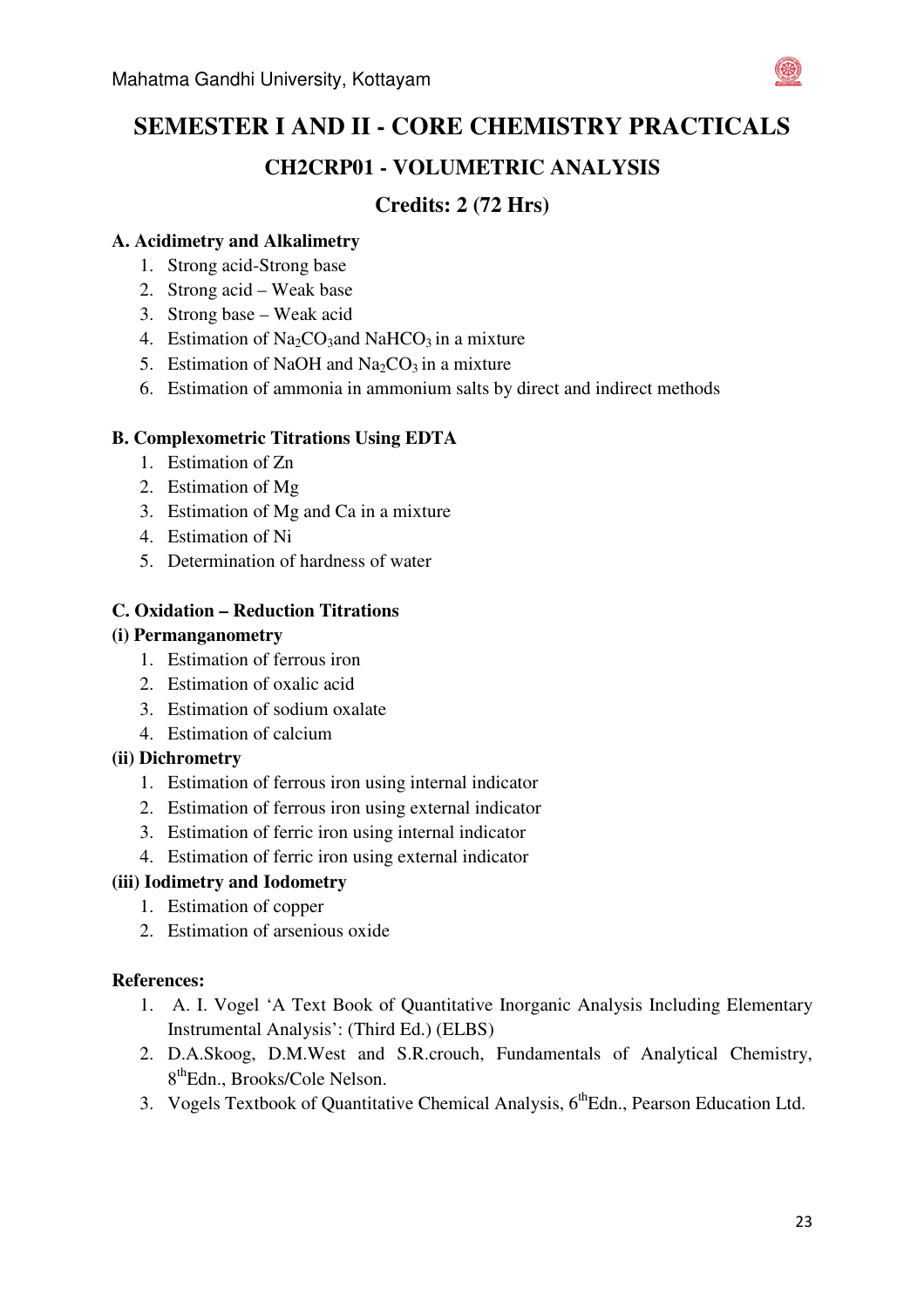# **SEMESTER III**

# **CH3CRT03 - ORGANIC CHEMISTRY – I**

### **Credits – 3 (54 Hrs)**

#### *(Reaction mechanisms expected only wherever mentioned)*

#### **Unit 1: Fundamentals of Organic Chemistry (8 Hrs)**

Classification and IUPAC system of nomenclature of common organic compounds (both aliphatic and aromatic).

Line diagram drawing. Factors affecting reaction mechanism. Polarity of bonds.

*Electronic displacements*: Inductive effect, electromeric effect, mesomeric effect, resonance and hyperconjugation. steric effects.

*Cleavage of bonds*: Homolysis and heterolysis with suitable examples. curly arrow rules, formal charges.

*Types of reagents*: Nucleophiles and electrophiles.

*Reactive intermediates*: Carbocations, carbanions, free radicals and carbenes – types, shape and relative stability.

*Types of organic reactions*: Addition, elimination, substitution, rearrangement and redox reactions (definition and one example each).

### Unit 2: Stereochemistry **15 Hrs**) (15 Hrs)

Stereoisomerism – definition, classification.

*Optical isomerism*: Optical activity, specific rotation, concept of chirality (upto two carbon atoms). Configuration. Enantiomerism, diastereomerism and meso compounds. Racemic mixture and methods of resolution. Asymmetric synthesis (partial and absolute). Threo and erythro; *d* and *l* designations; Cahn-Ingold-Prelog rules: R/ S notation (for upto 2 chiral carbon atoms).

*Geometrical isomerism: cis–trans*, *syn-anti* and E/Z nomenclature (for upto two C=C systems) with C.I.P rules. Methods of distinguishing geometrical isomers.

*Conformational analysis:* Conformational analysis with respect to ethane, butane and cyclohexane. Relative stability and energy diagrams. Interconversion of Wedge formula, Newman, Sawhorse and Fischer projection formulae. Chair, boat and twist boat forms of cyclohexane with energy diagrams. Conformation of methyl cyclohexane.

Origin of ring strain in cyclic systems. Baeyer's strain theory.

### **Unit 3: Aliphatic Hydrocarbons and Alkyl Halides (12 Hrs)**

*Alkanes:* Preparation - catalytic hydrogenation, Wurtz reaction, Wurtz-Fittig reaction, from Grignard reagent. Reactions - free radical substitution - halogenation.

*Alkenes:* Preparation - Elimination reactions - mechanism of E1 and E2 reactions. Dehydration of alkenes and dehydrohalogenation of alkyl halides (Saytzeff's and Hofmann's rules). Reactions - *cis*-addition (alkaline KMnO4) and *trans*-addition (bromine). Addition of HX (Markownikoff's and anti-Markownikoff's addition with mechanisms), Hydration, Ozonolysis.

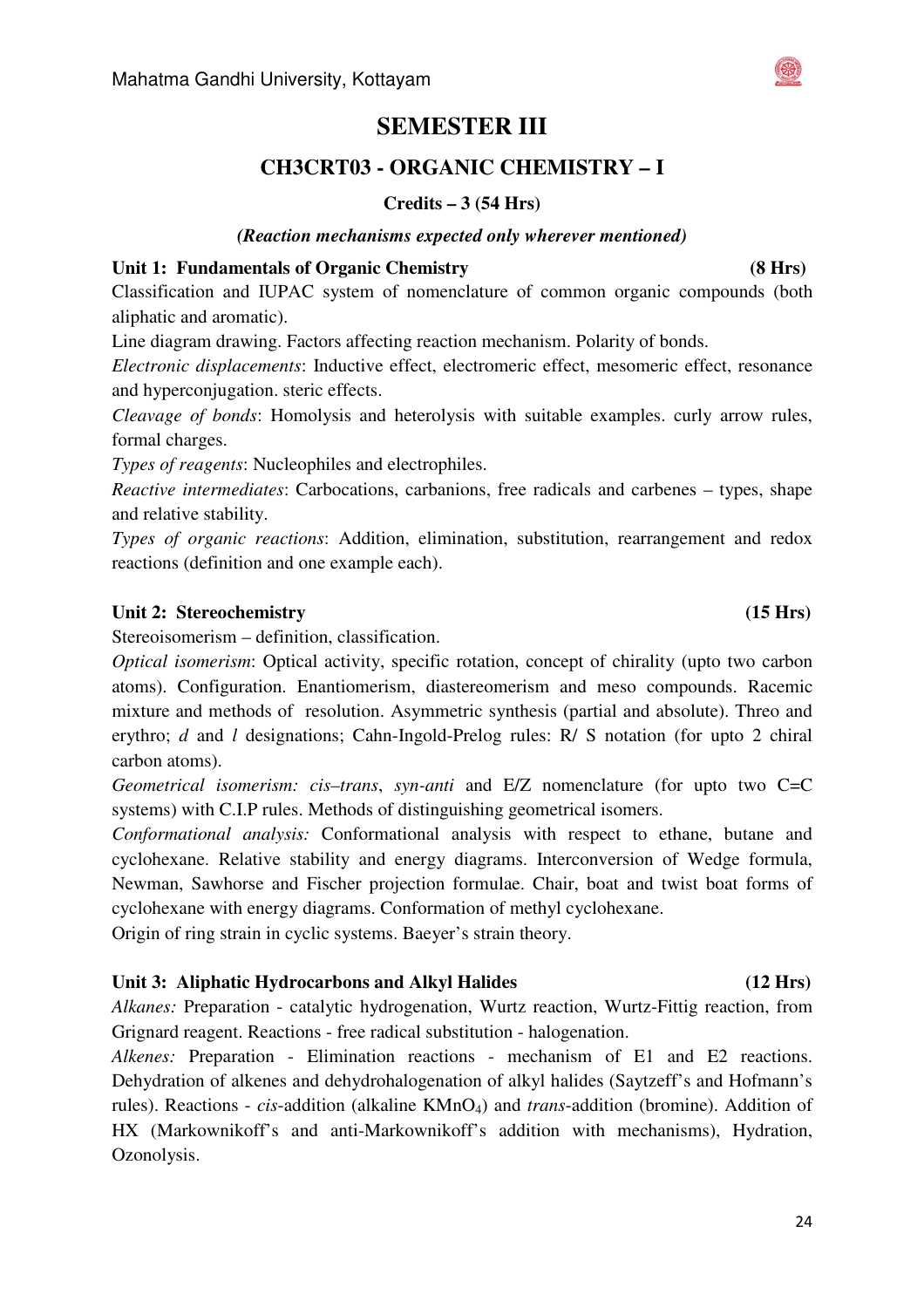

*Alkynes:* Preparation - Acetylene from  $CaC<sub>2</sub>$  and conversion into higher alkynes; by dehalogenation of tetra halides and dehydrohalogenation of vicinal dihalides. Reactions - Acidity of alkynes, formation of metal acetylides, alkylation of terminal alkynes and conversion into higher alkynes, addition of bromine and alkaline KMnO4.

*Alkyl Halides:* Preparation - From alkenes and alcohols. Reactions - Types of aliphatic nucleophilic substitution reactions -  $S_N^{\dagger}$  and  $S_N^2$  mechanisms with stereochemical aspects and effects of substrate structure, solvent, nucleophile and leaving group.

Organometallic compounds of Mg (*Grignard reagents*) – Formation, structure and important reactions/synthetic applications.

### **Unit 4: Aromatic Hydrocarbons and Aryl Halides (15 Hrs)**

 *Aromaticity :* Definition, Hückel's rule - application to benzenoid (benzene, naphthalene and anthracene) and non-benzenoid (cyclopropenyl cation, cyclopentadienyl anion and tropylium cation) compounds.

*Benzene:* Molecular orbital picture and resonance energy. Preparation - from phenol, by decarboxylation, from acetylene, from aromatic acids. Reactions - Electrophilic aromatic substitution: nitration, halogenation, sulphonation and Friedel-Craft's reaction (alkylation and acylation) with their mechanism. Orientation of aromatic substitution. *ortho, para* and *meta* directing effects of groups. Ring activating and deactivating groups with examples.

*Naphthalene and Anthracene:* Molecular orbital picture and resonance energy. Preparation - (of Naphthalene): Haworth synthesis

Reactions - Electrophilic substitutions (halogenation, nitration and sulphonation) of naphthalene.

*Aryl Halides:* Preparation *-* chloro, bromo and iodo-benzene from phenol, Sandmeyer and Gattermann reactions. Reactions - aromatic nucleophilic substitutions – bimolecular displacement mechanism, elimination-addition (benzyne intermediate) mechanism.

#### **Unit 5: Pericyclic Reactions (4 Hrs)**

Classification – electrocyclic reactions, cycloadditions - Diels-Alder reaction and Sigmatropic rearrangements - Claisen rearrangement (with mechanism).

- 1. Morrison, R.T., Boyd, R.N. & Bhattacharjee, S.K. *Organic Chemistry*, 7<sup>th</sup> ed., Dorling Kindersley (India) Pvt. Ltd (Pearson Education), 2011.
- 2. Graham Solomon, T.W., Fryhle, C.B. & Snyder, S.A. *Organic Chemistry,* John Wiley & Sons, 2014.
- 3. McMurry, J. *Organic Chemistry*, 7th ed. Cengage Learning, 2013.
- 4. Sykes, P. *A Guidebook to Mechanism in Organic Chemistry,* Orient Longman, 1988.
- 5. Eliel, E.L. & Wilen, S.H. *Stereochemistry of Organic Compounds*, Wiley, 1994.
- 6. Finar, I.L. *Organic Chemistry* (Vol. 1 & 2), Dorling Kindersley (India) Pvt. Ltd (Pearson Education).
- 7. Jain, M.K. & Sharma, S.C. *Modern Organic Chemistry*, Vishal Publishing Co. 2010.
- 8. Bahl, A. & Bahl, B.S. *Advanced Organic Chemistry,* S. Chand, 2010.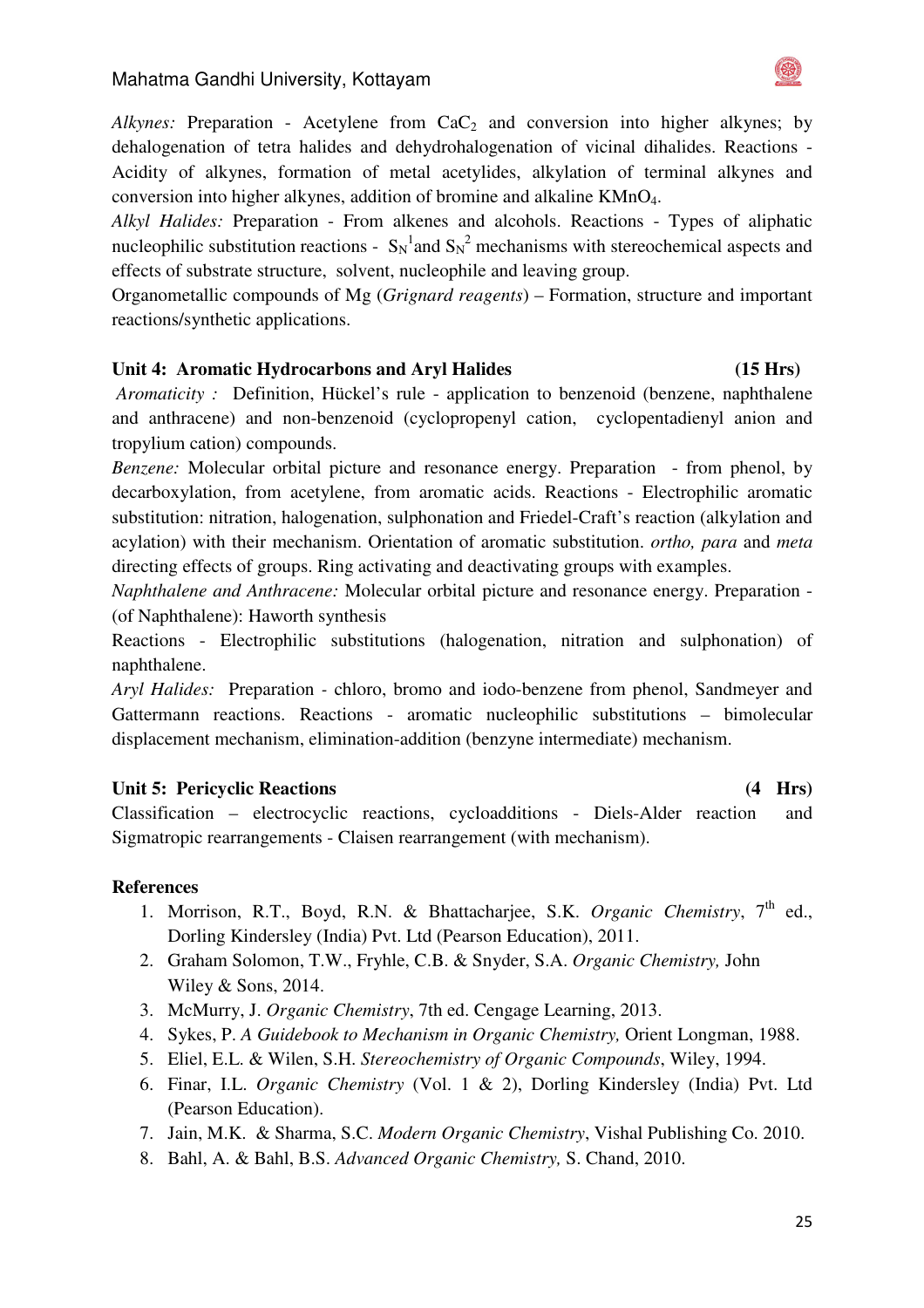

- 9. Kalsi, P. S. *Stereochemistry Conformation and Mechanism*; New Age International, 2005.
- 10. Pillai, C.N. *Organic Chemistry*, Universities Press, 2008.
- 11. Gupta, S.S. *Organic Chemistry*, Oxford University Press, 2014.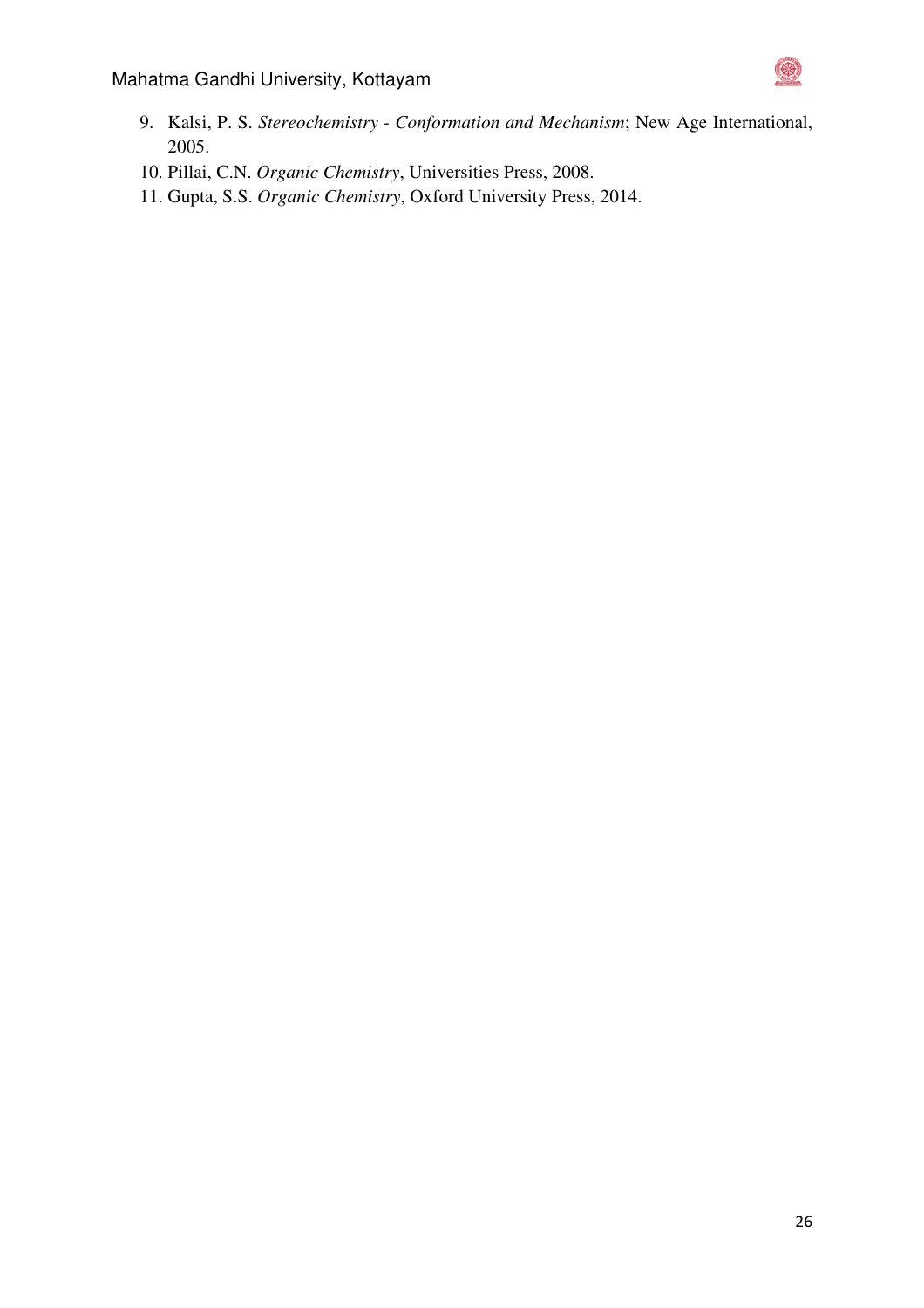# **SEMESTER IV**

# **CH4CRT04 - ORGANIC CHEMISTRY –II**

### **Credits – 3 (54 Hrs)**

#### *(Reaction mechanisms expected only wherever mentioned)*

#### **Unit 1: Alcohols, Phenols and Ethers (16 Hrs)**  *Alcohols*

Preparation -  $1^\circ$ ,  $2^\circ$  and  $3^\circ$  alcohols using Grignard reagent, ester hydrolysis, reduction of aldehydes, ketones, carboxylic acids and esters (Bouveault-Blanc reduction).

Reactions - with sodium, HX (Lucas test), esterification, oxidation (with PCC, alkaline KMnO<sub>4</sub>, OsO<sub>4</sub>, acidic dichromate, conc. HNO<sub>3</sub>). Oppenauer oxidation (with mechanism). Ascent and descent of alcohol series.

*Diols:* Preparation - hydroxylation of alkenes, hydrolysis of epoxides. Reactions - oxidative cleavage of diols using lead tetraacetate and periodic acid. Pinacol - Pinacolone rearrangement (with mechanism).

*Phenols:* Preparation *-*cumene hydroperoxide method, from diazonium salts. Reactions - Electrophilic substitution - nitration, halogenation and sulphonation. Reimer- Tiemann reaction and Fries rearrangement (with mechanisms).

Preparation and uses of nitrophenols, picric acid, resorcinol and quinol.

*Ethers and Epoxides:* Preparation - ethers and epoxides - Williamson's ether synthesis. Reactions of ethers - cleavage with HI. Zeisel's method of estimation of alkoxy groups. Reactions of epoxides - with alcohols, ammonia derivatives and LiAlH4.

### Unit 2: Aldehydes and Ketones **(20 Hrs) (20 Hrs)**

# *Preparation, properties and reactions of formaldehye, acetaldehyde, acetone, benzaldehyde and benzophenone.*

Preparation - from alcohols, acid chlorides, esters and nitriles.

Reactions - Structure of the carbonyl group and acidity of  $\alpha$ -hydrogen. (i) Additions reactions - with HCN, ROH, NaHSO<sub>3</sub>, Grignard reagents and ammonia derivatives. Aldol, Claisen, Claisen-Schmidt, Knoevenagel and Benzoin condensations (with mechanisms). Cannizzaro reaction, Wittig reaction and Mannich reaction (with mechanisms). Michael addition (with mechanism) (ii) Oxidation reactions - Tollen's and Fehling's tests, Iodoform test, Baeyer-Villiger oxidation (with mechanism) (iii) Reduction reactions - Clemmensen, Wolff-Kishner, Meerwein-Pondorff-Verley, LiAlH<sub>4</sub>, and NaBH<sub>4</sub> reductions (with mechanisms) (iv) Rearrangement reactions - Beckmann, and benzil-benzilic acid rearrangements (with mechanisms).

### **Unit 3: Carboxylic Acids, Sulphonic Acids and their Derivatives (18 Hrs)**

*Carboxylic acids* (aliphatic and aromatic)

Preparation - Oxidation of alcohols and aldehydes, hydrolysis of nitriles, side chain oxidation and carbonylation of grignard reagents. Acidic and alkaline hydrolysis of esters.

Reactions - structure of carboxylate ion, effect of substituents on acid strength. Ascent and descent of acid series. Reduction and decarboxylation reactions. Reactions with PCl<sub>5</sub>, PCl<sub>3</sub>

#### 27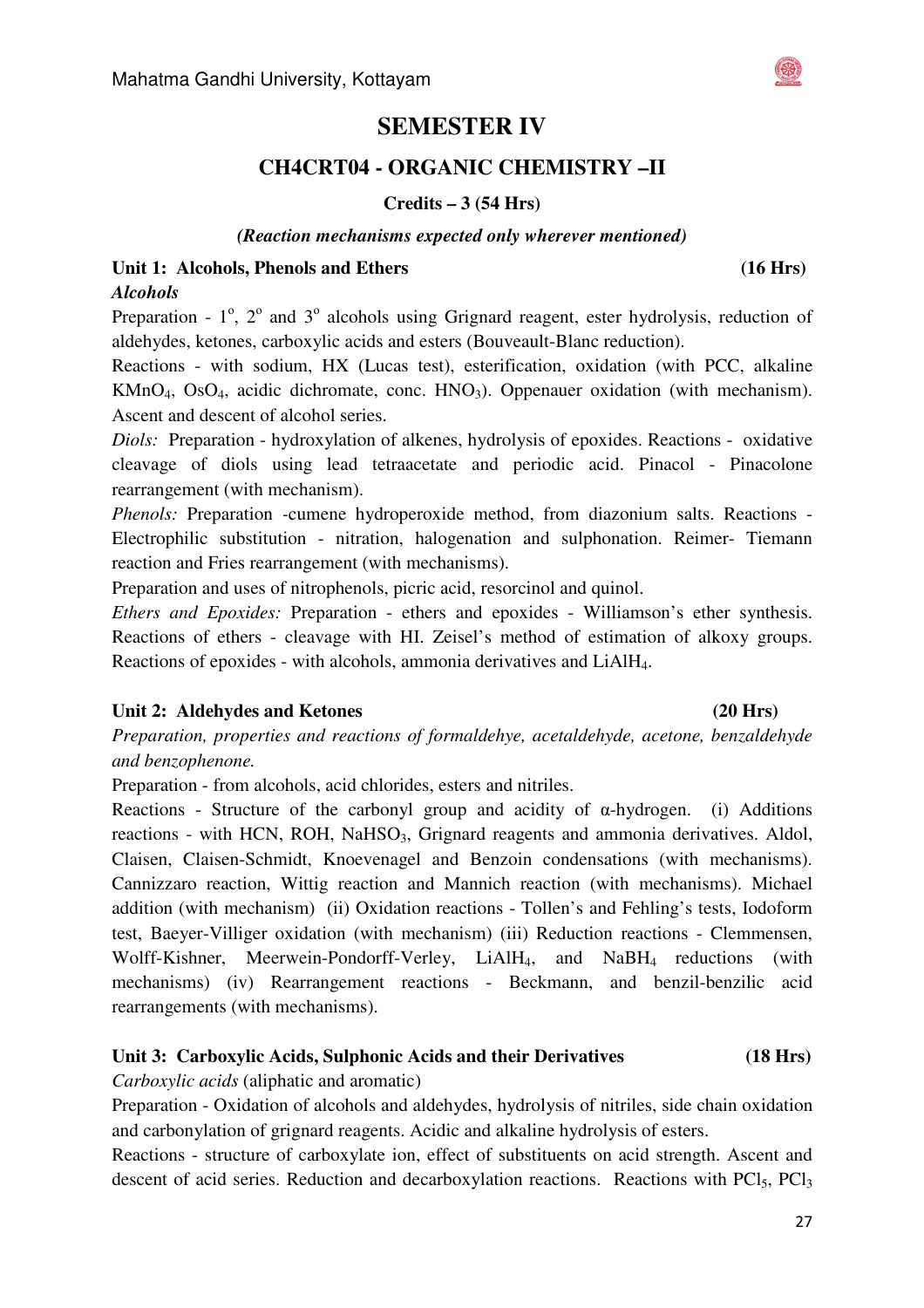

and SOCl2. Reaction with ammonia, esterification and halogentaion. Hell – Volhard - Zelinsky reaction (with mechanism).

# *Carboxylic acid derivatives* (aliphatic):

*Preparation -* acid chlorides, anhydrides, esters and amides from acids.

Reactions - comparative study of nucleophilicity of acyl derivatives. Perkin condensation and Reformatsky reaction (with mechanisms).

### *Dicarboxylic acids, hydroxy acids and unsaturated acids*

Methods of formation, important reactions and uses of dicarboxylic acids, hydroxy acids and unsaturated acids like oxalic acid, malonic acid, adipic acid, phthalic acid, citric acid, salicylic acid, cinnamic acid, anthranilic acid, acrylic acid, maleic acid and fumaric acid.

### *Sulphonic acids and their derivatives*

Preparation, reactions and uses of benzene sulphonic acid, benzene sulphonyl chloride and *ortho-* and *para-* toluene sulphonyl chlorides.

- 1. Morrison, R.T., Boyd, R.N. & Bhattacharjee, S.K. *Organic Chemistry*, 7<sup>th</sup> ed., Dorling Kindersley (India) Pvt. Ltd (Pearson Education), 2011.
- 2. Graham Solomon, T.W., Fryhle, C.B. & Snyder, S.A. *Organic Chemistry,* Wiley, 2014.
- 3. McMurry, J. *Organic Chemistry*, 7th ed. Cengage Learning, 2013.
- 4. Finar, I.L. *Organic Chemistry* (Vol. 1), Dorling Kindersley (India) Pvt. Ltd (Pearson Education).
- 5. Carey, F.A., Giuliano, R.M. *Organic Chemistry*, 8<sup>th</sup> ed., Tata McGraw Hill, 2012
- 6. Jain, M.K. & Sharma, S.C. *Modern Organic Chemistry*, Vishal Publishing Co. 2010.
- 7. Bahl, A. & Bahl, B.S. *Advanced Organic Chemistry,* S. Chand, 2010.
- 8. Tewari, K.S. & Vishnoi, N.K. *Organic Chemistry*, Vikas Publishing House, 2012.
- 9. Pillai, C.N. *Organic Chemistry*, Universities Press, 2008.
- 10. Gupta, S.S. *Organic Chemistry*, Oxford University Press,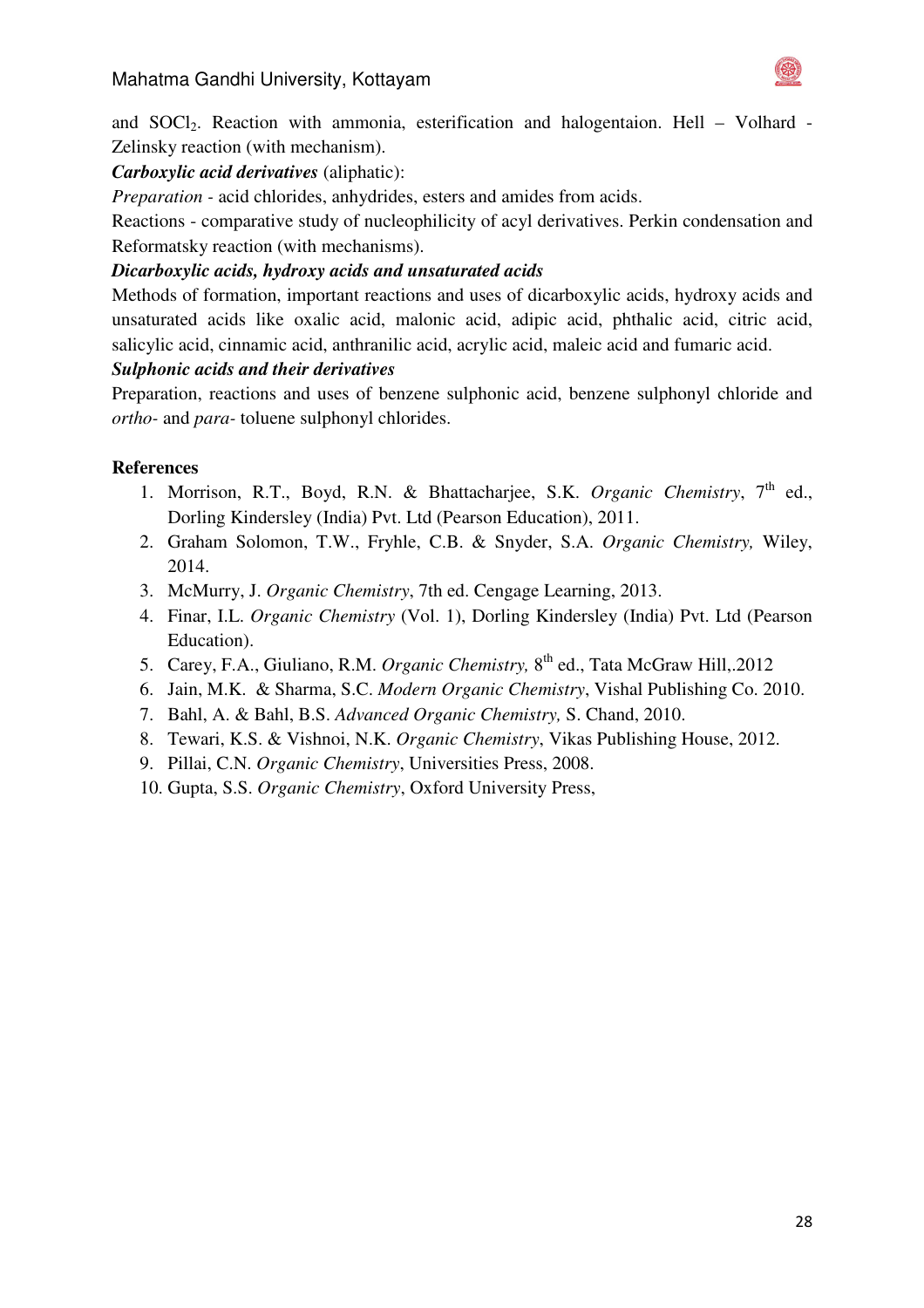

# **SEMESTER III AND IV ORGANIC CHEMISTRY PRACTICALS- I**

# **CH4CRP02 - QUALITATIVE ORGANIC ANALYSIS**

# **Cridit-2 (72 Hrs)**

- 1. Determination of physical constants of solids and liquids melting and boiling points.
- 2. Tests for elements: Nitrogen, Halogens and Sulphur
- 3. Tests for unsaturation.
- 4. Tests for aromatic character.
- 5. Study of the reactions of the following functional groups: carboxylic acid, 1,2 dicarboxylic acid, phenol, aldehyde, ketone, ester, reducing and nonreducing sugars, polynuclear hydrocarbon, primary, secondary and tertiary amines, amides, diamide, nitro and halogen compounds.
- 6. Systematic analysis and preparation of solid derivative of the following organic compounds: carboxylic acid, 1,2-dicarboxylic acid, unsaturated acids, phenol, hydroxy acids, aldehyde, ketone, ester, reducing and nonreducing sugars, polynuclear hydrocarbon, primary, secondary and tertiary amines, amide, diamide, nitro and halogen compounds.

(Minimum twelve compounds to be analysed)

- 1. Furniss, B.S.; Hannaford, A.J.; Rogers, V. Smith, P.W.G.; Tatchell, A.R. *Vogel's Textbook of Practical Organic Chemistry,* 5th ed., Pearson Education, 2005.
- 2. Mann,F.G.; Saunders, B.C. *Practical Organic Chemistry*, 4th ed., Pearson Education, 2009.
- 3. Ahluwalia, V.K.; Dhingra, S. *Comprehensive Practical Organic Chemistry Qualitative Analysis,* Universities Press, 2000.
- 4. Vishnoi, N.K. *Advanced Practical Organic Chemistry*, 3rd ed., Vikas Publishing House, New Delhi, 2010.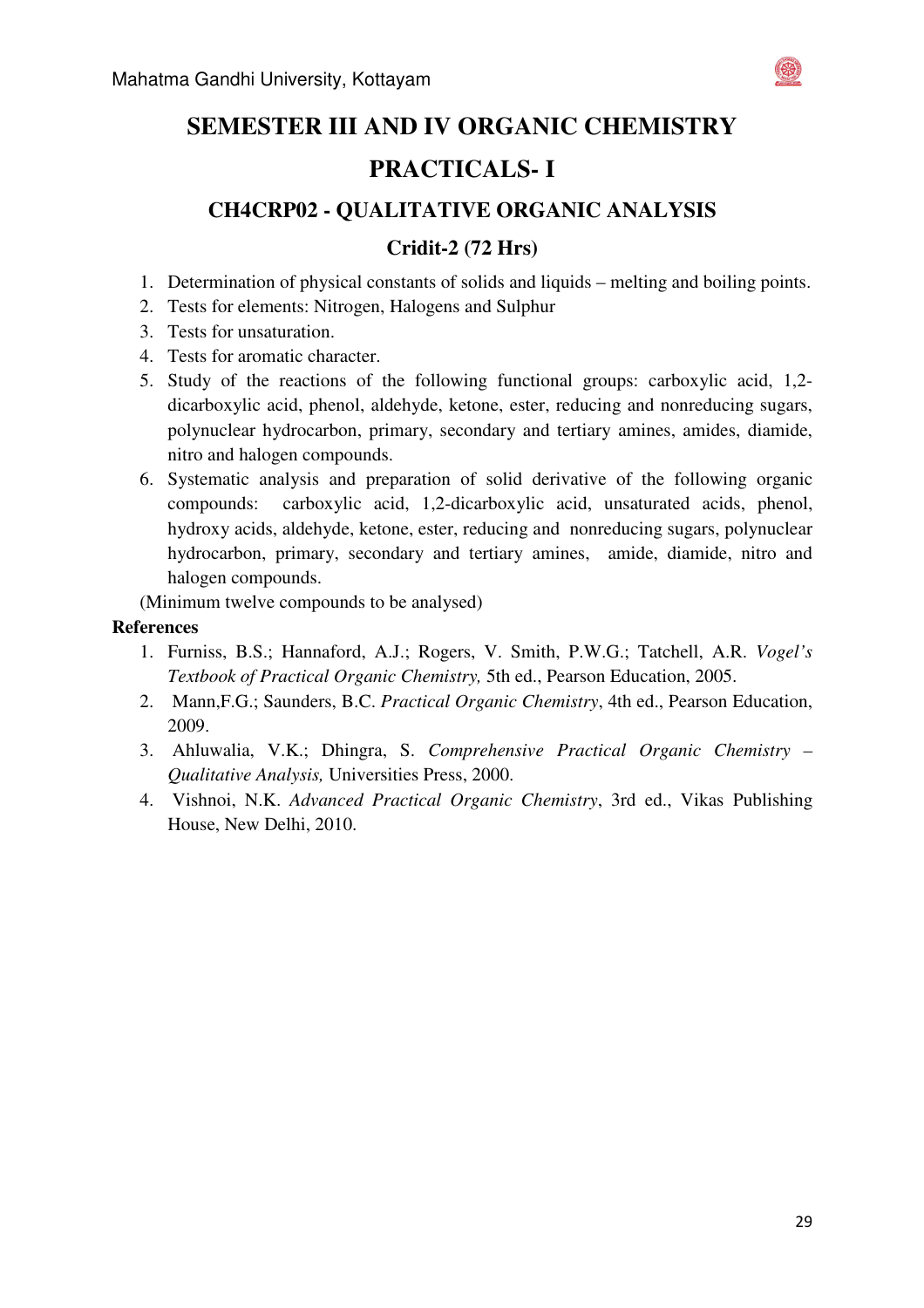# **SEMESTER V**

# **CH5CRT05 - ENVIRONMENTAL STUDIES AND HUMAN RIGHTS**

#### **Credits – 4 (72 Hrs)**

#### **Unit 1: Multidisciplinary Nature of Environmental Studies (12 Hrs)**

Definition, scope and importance. Need for public awareness. Natural resources: Renewable and non-renewable resources, forest resources - use and over-exploitation, deforestation. Water resources - use and over-utilization of surface and ground water, floods, drought, conflicts over water, dams-benefits and problems. Mineral resources - use and exploitation, environmental effects of extracting and using mineral resources. Food resources - World food problems, changes caused by agriculture and overgrazing, effects of modern agriculture, fertilizer-pesticide problems. Energy resources -growing energy needs, renewable and non renewable energy sources, use of alternate energy sources. Land resources - land as a resource, land degradation, man induced landslides, soil erosion and desertification

#### Unit 2: Ecosystems **(8 Hrs) (8 Hrs) (8 Hrs) (8 Hrs) (8 Hrs) (8 Hrs) (8 Hrs) (8 Hrs) (8 Hrs) (8 Hrs) (8 Hrs) (8 Hrs) (8 Hrs) (8 Hrs) (8 Hrs) (8 Hrs) (8 Hrs) (8 Hrs) (8 Hrs) (8 Hrs) (8**

Concept of an ecosystem. Structure and function of an ecosystem. Producers, consumers and decomposers. Energy flow in the ecosystem. Ecological succession. Food chains, food webs and ecological pyramids. Introduction, types, characteristic features, structure and function of the given ecosystem:- Forest ecosystem.

#### **Unit 3: Social Issues and the Environment** (**8 Hrs**)

Urban problems related to energy. Water conservation, rain water harvesting, water shed management. Resettlement and rehabilitation of people: its problems and concerns. Environmental ethics: Issues and possible solutions. Environment Protection Act, Air ( Prevention and Control of Pollution) Act, Water (Prevention and control of Pollution) Act, Wildlife Protection Act, Forest Conservation Act, Issues involved in enforcement of environmental legislation, Public awareness.

#### Unit 4:. Air, Water and Soil Pollution **(12 Hrs) (12 Hrs)**

*Air pollution*: Causes, effects and control measures. Acid rain, smog, green house effect, Global warming, ozone depletion – causes and consequences. Introduction to noise pollution, hazards of noise pollution.

**Water pollution:** Causes- organic, inorganic and macroscopic contaminants, effects of pesticides, insecticides and detergents on water pollution. Marine pollution, eutrophication, biomagnification ,water quality parameters-DO, BOD, COD.

*Soil pollution*: Causes and effects: Agrochemicals, industrial wastes, petroleum wastes, electronic wastes, landfill and dumping. Genetically modified plants.

#### **Unit 5: Toxicology and Toxicological Effects (6 Hrs)**

Toxic chemicals in the environment, impact of toxic chemicals on enzymes, biochemical effects of As, Cd, Pb, Hg, CO, Oxides of Nitrogen and Sulphur.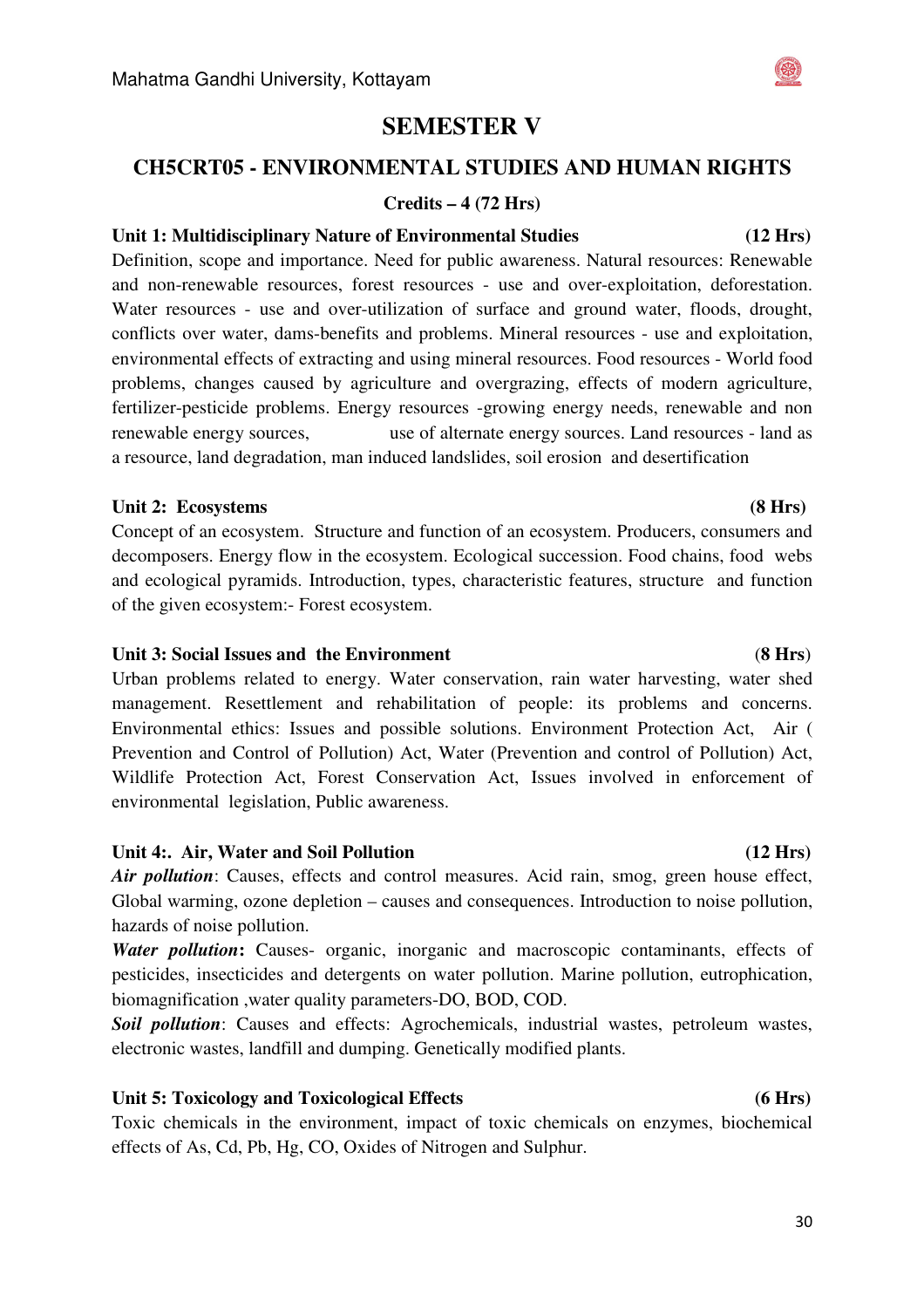#### **Unit 6: Introduction to Green Chemistry (4 Hrs)**

Introduction to green chemistry, twelve principles of green chemistry, atom economy – examples.

#### **Unit 7: Environmental Aspects of Nuclear Chemistry (10 Hrs)**

Nuclear particles, size of the nucleus - nuclear forces - nuclear stability – N/P ratio – packing fraction – mass defect – binding energy - magic numbers. Nuclear models – shell model and liquid drop model.

Natural radioactivity. Modes of decay- group displacement law  $-$  rate of decay – decay constant – half-life period – Gieger-Nuttall rule – disintegration series – transmutation reactions using protons, deutrons, α-particles and neutrons. Artificial radioactivity – positron emission and K electron capture – trans uranic elements, spallation reactions .

Applications of radioactivity: Radio carbon dating – rock dating – isotopes as tracers – study of reaction mechanism (ester hydrolysis). Application of radioactive isotopes in medicine. Nuclear fission - atom bomb - nuclear reactors – fast breeder reactors. Nuclear fusion and hydrogen bomb. Nuclear waste and its impact on environment – nuclear waste management

#### Unit 8: Introduction to Human Rights **(12 Hrs)**

An Introduction to Human Rights, meaning, concept and development. Three generations of human rights (civil and political rights; economic, social and cultural rights).Human Rights and United Nations – contributions, main human rights related organs UNESCO,UNICEF, WHO, ILO, Declarations for women and children, Universal Declaration of Human Rights. Human Rights in India: Fundamental rights and Indian Constitution, Rights for children and women, Scheduled Castes, Scheduled Tribes, Other Backward Castes and Minorities. Environment and Human Rights - right to clean environment and public safety. Issues of industrial pollution, prevention, rehabilitation and safety aspect of new technologies such as chemical and nuclear technologies, issues of waste disposal, protection of environment.

- 1. Bharucha Erach, Text Book of Environmental Studies for undergraduate Courses. University Press, IInd Edition 2013 (TB)
- 2. Clark.R.S., Marine Pollution, Clanderson Press Oxford (Ref)
- 3. Cunningham, W.P.Cooper, T.H.Gorhani, E & Hepworth, M.T.2001 Environmental Encyclopedia, Jaico Publ. House. Mumbai. 1196p .(Ref)
- 4. Dc A.K.Enviornmental Chemistry, Wiley Eastern Ltd.(Ref)
- 5. Down to Earth, Centre for Science and Environment (Ref)
- 6. Heywood, V.H & Watson, R.T. 1995. Global Biodiversity Assessment, Cambridge University Press 1140pb (Ref)
- 7. Jadhav.H & Bhosale.V.M. 1995. Environmental Protection and Laws. Himalaya Pub. House, Delhi 284p (Ref)
- 8. Mekinney, M.L & Schock.R.M. 1996 Environmental Science Systems & Solutions. Web enhanced edition 639p (Ref)
- 9. Miller T.G. Jr., Environmental Science, Wadsworth Publishing Co. (TB)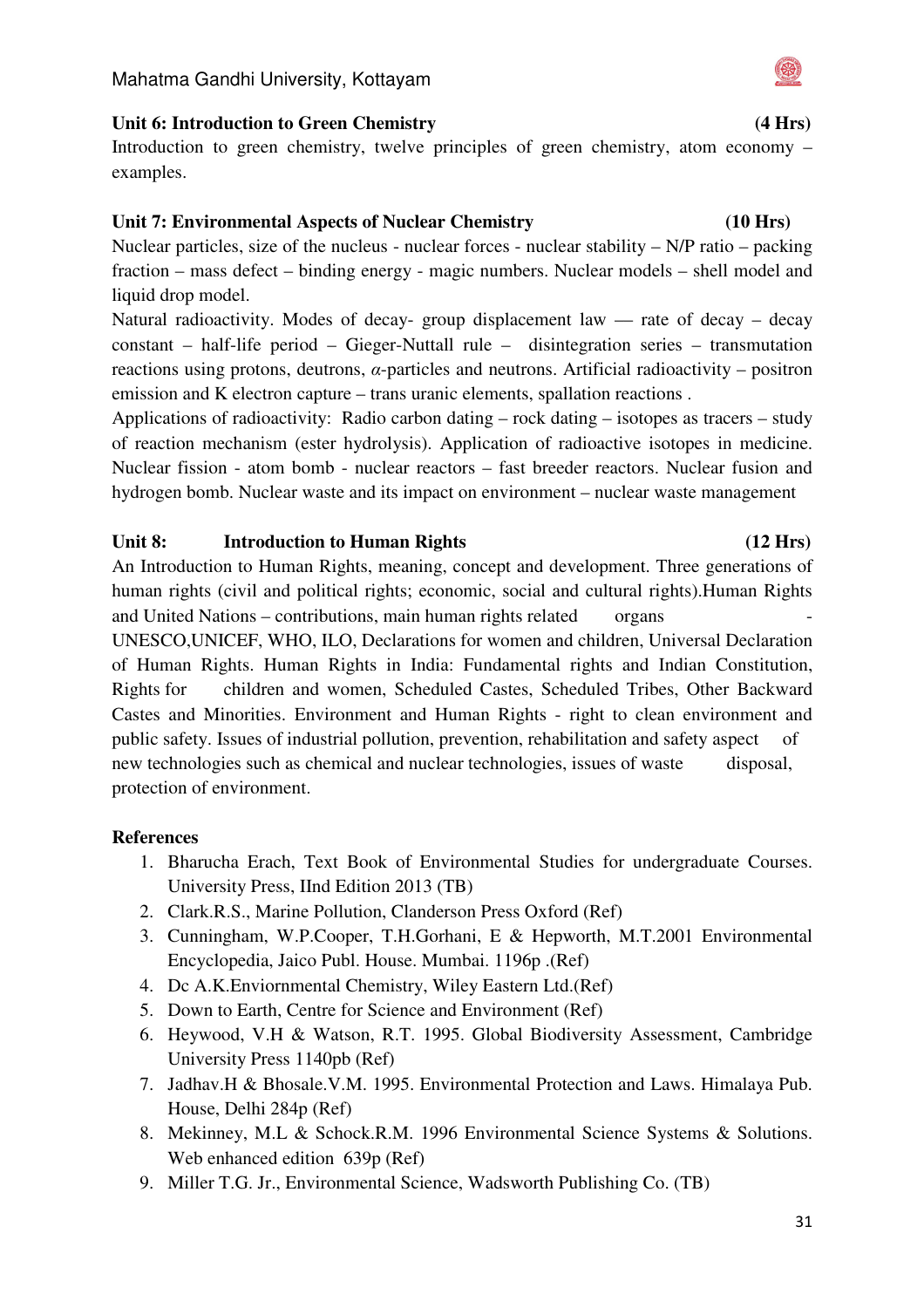

- 10. Odum.E.P 1971. Fundamentals of Ecology. W.B. Saunders Co. USA 574p (Ref)
- 11. Rao.M.N & Datta.A.K. 1987 Waste Water treatment Oxford & IBII Publication Co.Pvt.Ltd.345p (Ref)
- 12. Rajagopalan. R, Environmental Studies from crisis and cure, Oxford University Press, Published: 2016 (TB)
- 13. Sharma B.K., 2001. Environmental Chemistry. Geol Publ. House, Meerut (Ref)
- 14. Townsend C., Harper J, and Michael Begon, Essentials of Ecology, Blackwell Science (Ref)
- 15. Trivedi R.K., Handbook of Environmental Laws, Rules Guidelines, Compliances and Stadards, Vol I and II, Enviro Media (Ref)
- 16. Trivedi R. K. and P.K. Goel, Introduction to air pollution, Techno-Science Publication (Ref)
- 17. Wanger K.D., 1998 Environmental Management. W.B. Saunders Co. Philadelphia, USA 499p (Ref)
- 18. H.J. Arnikar, Essentials of Nuclear Chemistry, 4th Edition, New Age International (P) Ltd., New Delhi, 1995 (Reprint 2005).
- 19. S. Glasstone, Source Book on Atomic Energy, 3rd Edition, East-West Press Pvt. Ltd., New Delhi, 1967.
- 20. U.N. Dash, Nuclear Chemistry, Sultan Chand and Sons (1991).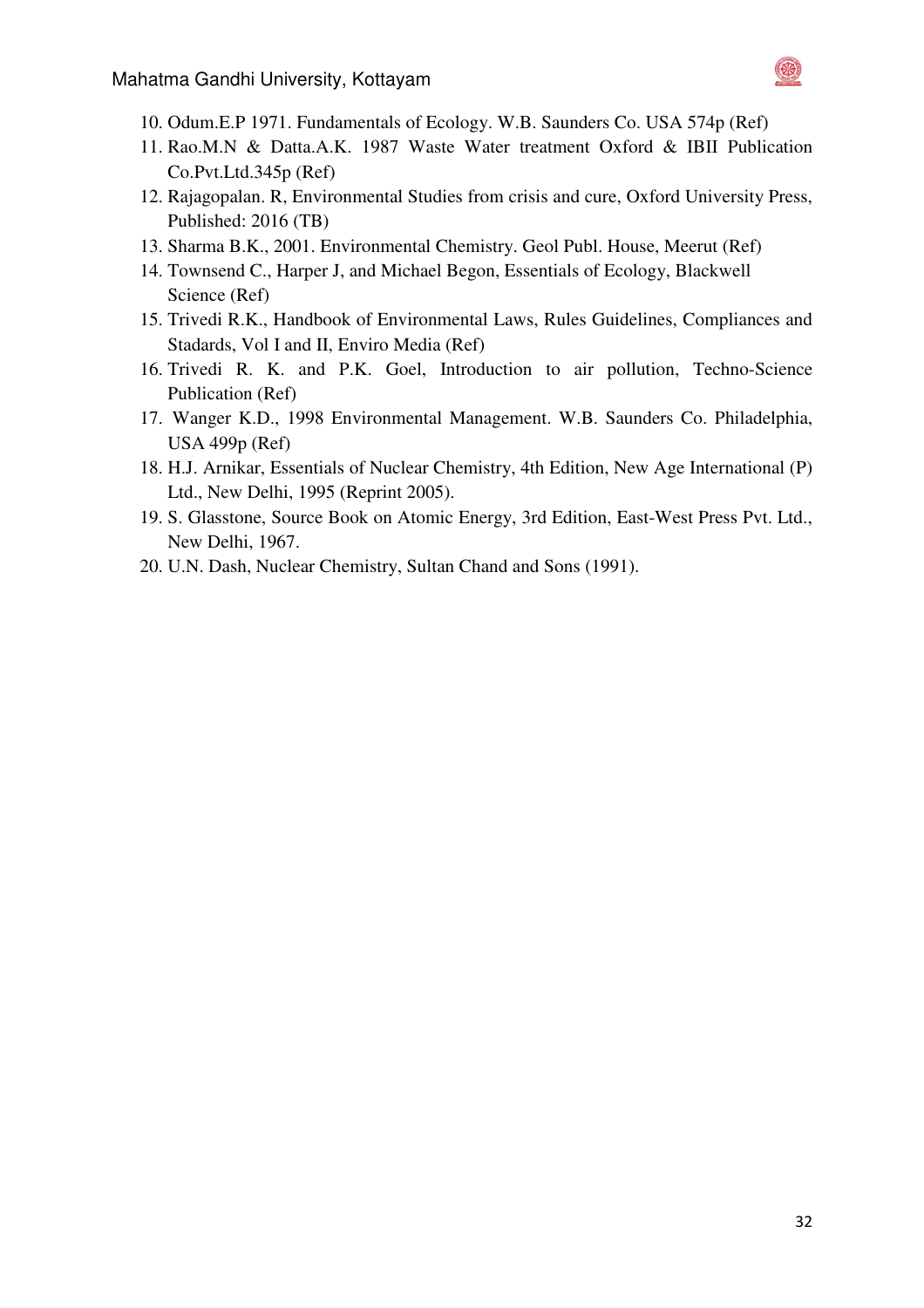# **CH5CRT06 - ORGANIC CHEMISTRY - III**

*(Reaction mechanisms expected only wherever mentioned)* 

#### **Credits – 3 (54 Hrs)**

#### Unit 1: Nitrogen Containing Compounds **(15 Hrs)**  $(15 \text{ Hrs})$

**Nitro compounds** (aliphatic and aromatic):

*Preparation*: Methods of preparation of nitroalkanes and aromatic nitro compounds**.** 

*Reactions*: Tautomerism of nitromethane. Reduction products of nitrobenzene in acidic, neutral and alkaline media. Electrolytic reduction and selective reduction of polynitro compounds. Formation of charge transfer complexes.

**Amines** (aliphatic and aromatic):

*Preparation*: From alkyl halides, Reduction of nitro compounds and nitriles, Reductive amination of aldehydes and ketones, Gabriel's phthalimide synthesis, Hofmann bromamide reaction (with mechanism).

*Reactions:* Hofmann vs. Saytzeff elimination, Carbylamine test, Hinsberg test, with HNO<sub>2</sub>. Separation of a mixture of 1°, 2° and 3° amines using Hinsberg reagent. Stereochemistry of amines. Structural features affecting basicity of aliphatic and aromatic amines. Comparative study of aliphatic and aromatic amines. Schotten – Baumann Reaction (with mechanism). Electrophilic substitution reactions of aniline: Halogenation, nitration and sulphonation. Quaternary amine salts as phase-transfer catalysts.

#### **Diazonium salts**:

*Preparation:* From aromatic amines.

*Reactions:* Structure and stability of benzene diazonium salts. Conversion to benzene, phenol, chloro, bromo, iodo and fluoro benzenes, nitro benzene and azo dyes. Mechanisms of Sandmeyer and Gatterman reactions. Schiemann and Gomberg reactions. Preparation, structure and uses of Phenyl hydrazine, Diazomethane and Diazoacetic ester. Arndt –Eistert synthesis – Mechanism of Wolff rearrangement.

### Unit 2: Heterocyclic Compounds **(8 Hrs) (8 Hrs)**

Classification and nomenclature. Structure and aromaticity of 5-numbered and 6-membered rings containing one heteroatom. Synthesis and reactions of: Furan, Thiophene, Pyrrole (Paal-Knorr synthesis and Knorr pyrrole synthesis), Pyridine (Hantzsch synthesis), Indole (Fischer's indole synthesis), Quinoline (Skraup synthesis and Friedlander's synthesis) and Isoquinoline (Bischler-Napieralski reaction).

### **Unit 3: Active Methylene Compounds (5 Hrs)**

*Preparation:* Ethyl acetoacetate by Claisen ester condensation.

*Reactions:* Keto-enol tautomerism. Synthetic uses of ethylacetoacetate, diethyl malonate and ethyl cyanoacetate (preparation of non-heteromolecules only).

Alkylation of carbonyl compounds *via* enamines.

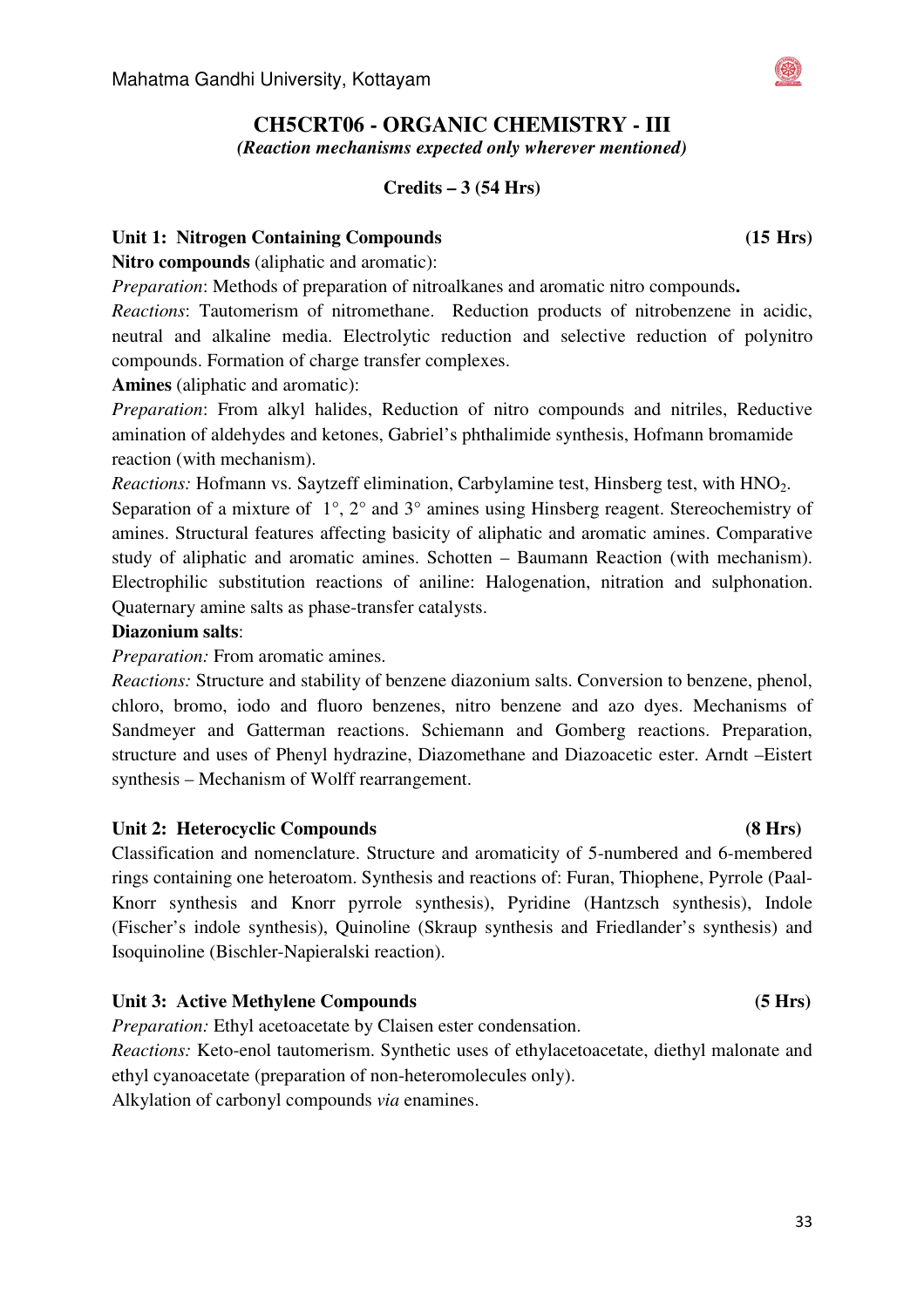

Classification of carbohydrates. Reducing and non-reducing sugars. General Properties of Glucose and Fructose, their open chain structure. Epimers, mutarotation and anomers. Determination of configuration of Glucose (Fischer proof). Cyclic structure of glucose. Haworth projections. Cyclic structure of fructose. Chain lengthening and chain shortening of aldoses - Kiliani-Fischer synthesis and Wohl degradation. Interconversion of aldoses and ketoses.Linkage between monosaccharides. Structure of the disaccharides sucrose, maltose and cellobiose (excluding their structure elucidation). Reactions and uses of sucrose. Artificial sugars (sweeteners) – sucralose. Structure of the polysaccharides starch and cellulose (excluding their structure elucidation). Industrial applications of cellulose.

#### Unit 5: Drugs (5 Hrs) **(5 Hrs)**

Classification of drugs. Structure, therapeutic uses and mode of action (synthesis not required) of Antibiotics: Ampicillin and Chloramphenicaol, Sulpha drugs: Sulphanilamide, Antipyretics: Paracetamol, Analgesics: Aspirin and Ibuprofen, Antimalarials: Chloroquine, Antacids: Ranitidine, Anti- cancer drugs: Chlorambucil and Anti-HIV agents: Azidothymidine (Zidovudine). Psychotropic drugs: Tranquilizers, antidepressants and stimulants with examples. Drug addiction and abuse. Prevention and treatment.

### Unit 6: Dyes (4 Hrs) **(4 Hrs)**

 Theories of colour and chemical constitution. Classification of dyes – according to chemical constitution and method of application. Natural and synthetic dyes. Synthesis and applications of: Azo dyes – Methyl orange; Triphenyl methane dyes - Malachite green and Rosaniline; Phthalein dyes – Phenolphthalein and Fluorescein; Indigoid dyes - Indigotin; Anthraquinoid dyes – Alizarin. Edible dyes (Food colours) with examples.

### Unit 7: Polymers (6 Hrs)

Introduction and classification. Polymerisation reactions - Addition and condensation - Mechanism of cationic, anionic and free radical addition polymerization; Metallocene-based Ziegler-Natta polymerisation of alkenes. Preparation and applications of plastics – thermosetting (Phenol-formaldehyde, Urea-formaldehyde, Polyurethane) and thermosoftening (Polythene, PVC); Fibres (acrylic, polyamide, polyester). Synthetic rubbers – SBR, Nitrile rubber and Neoprene. Introduction to conducting polymers with examples. Environmental hazards and biodegradability of polymers. Recycling of plastics.

- 1. Morrison, R.T., Boyd, R.N. & Bhattacharjee, S.K. *Organic Chemistry*, 7<sup>th</sup> ed., Dorling Kindersley (India) Pvt. Ltd (Pearson Education), 2011.
- 2. Graham Solomon, T.W., Fryhle, C.B. & Snyder, S.A. *Organic Chemistry,* Wiley, 2014.
- 3. McMurry, J. *Organic Chemistry*, 7th ed. Cengage Learning, 2013.
- 4. Finar, I.L. *Organic Chemistry* (Vol. 1 & 2), Dorling Kindersley (India) Pvt. Ltd (Pearson Education).
- 5. Jain, M.K. & Sharma, S.C. *Modern Organic Chemistry*, Vishal Publishing Co. 2010.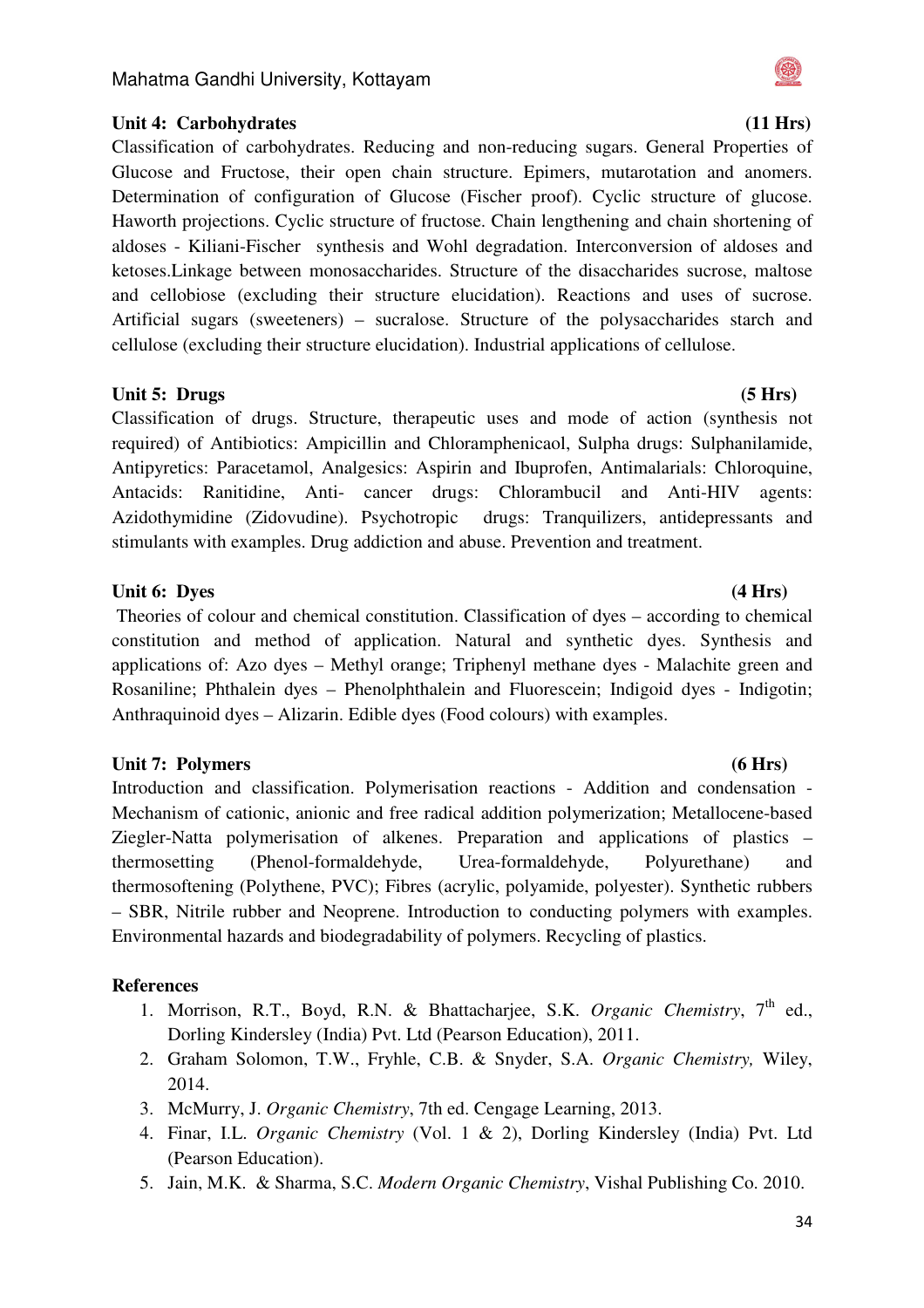

- 6. Bahl, A. & Bahl, B.S. *Advanced Organic Chemistry,* S. Chand, 2010.
- 7. John R. Dyer: *Applications of Absorption Spectroscopy of Organic Compounds,* Prentice Hall.
- 8. R.M. Silverstein, G.C. Bassler & T.C. Morrill*: Spectroscopic Identification of Organic Compounds*, Wiley.
- 9. Pillai, C.N. *Organic Chemistry*, Universities Press, 2008.
- 10. Gupta, S.S. *Organic Chemistry*, Oxford University Press, 2014.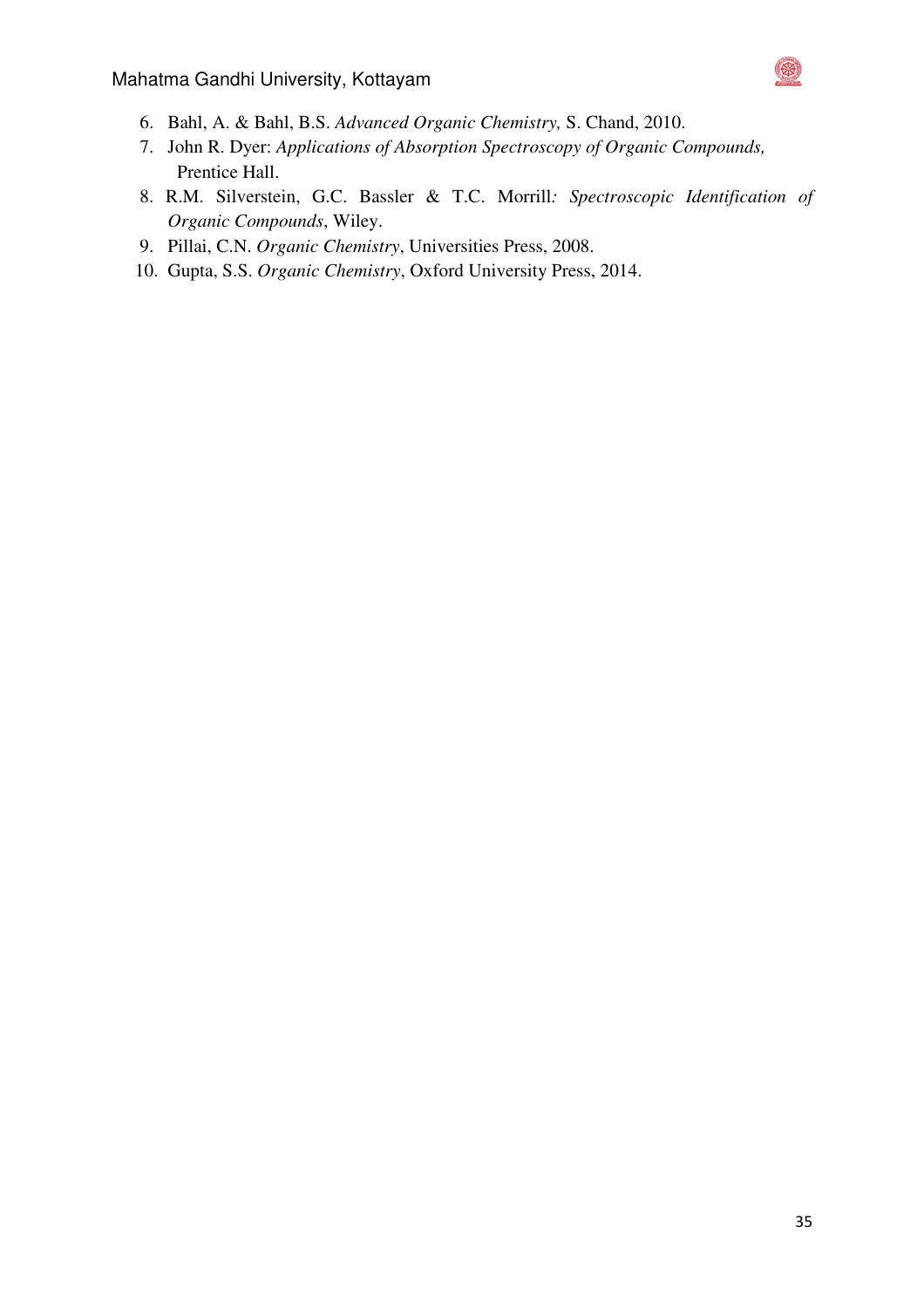# **CH5CRT07 – PHYSICAL CHEMISTRY - I**

### **Credits – 2 (36 Hrs)**

#### Unit 1: Gaseous State (12 Hrs) **(12 Hrs)**

Postulates of Kinetic Theory of Gases and derivation of the kinetic gas equation. Deviation of real gases from ideal behaviour, compressibility factor, causes ofdeviation. van der Waals equation of state for real gases. Boyle temperature (derivation not required). Critical phenomena and Andrews isotherms of  $CO<sub>2</sub>$ , critical constants and their calculationfrom van der Waals equation.Virial equation of state, van der Waals equation expressed in virial form.

Maxwell Boltzmann distribution laws of molecular velocities and molecular energies (graphical representation – derivation not required) and their importance. Temperaturedependence of these distributions. Most probable, average and rootmean square velocities (no derivation).

Collision properties: Collision cross section, collision number, collision frequency, collision diameter and mean free path of molecules. Relation between mean free path and coefficient of viscosity.

#### Unit 2: Liquid State (3 Hrs)

Intermolecular forces in liquids (qualitative idea only). Surface tension and its measurement by stalagmometer method, factors affecting Surface tension, Viscosity, Poisuelle's equation, Determination of viscosity by Ostwald's viscometer..

#### Unit 3: Solid State (12 Hrs) **(12 Hrs)**

The nature of the solid state – anisotropy –Forms of solids. Unit cells, crystal systems, Bravais lattice types and identification of lattice planes. Laws of Crystallography – Law of constancy ofinterfacial angles, Law of rational indices. Miller indices. X–Ray diffraction bycrystals, Bragg's law.Bragg's X-ray diffractometer method and powder pattern method. Analysis of powder diffraction patterns of NaCl and KCl, density of cubic crystals.

Structure of ionic compounds of thetype AX (NaCl, CsCl, ZnS) and AX2 (CaF2, Na2O) Defects in crystals – stoichiometric and non-stoichiometric defects, extrinsic and intrinsic defects. Electrical conductivity, semiconductors, n-type, p-type, Superconductivity – An introduction.

Liquid crystals and its thermographic behaviour. Classification, structure of nematic and cholestric phases.

#### **Unit 4: Surface Chemistry and Colloidal State** (**9 Hrs)**

Adsorption – types, adsorption of gases by solids – factors influencing adsorption – Freundlich adsorption isotherm – Langmuir adsorption isotherm –derivation of Langmuir adsorption isotherm. The BET theory (no derivation) – use of BET equation for the determination of surface area.

Types of solutions – true, colloid and suspensions, Purification of colloids – Ultra filtration and electrodialysis, optical and electrical properties of colloids. Electrical double

# 36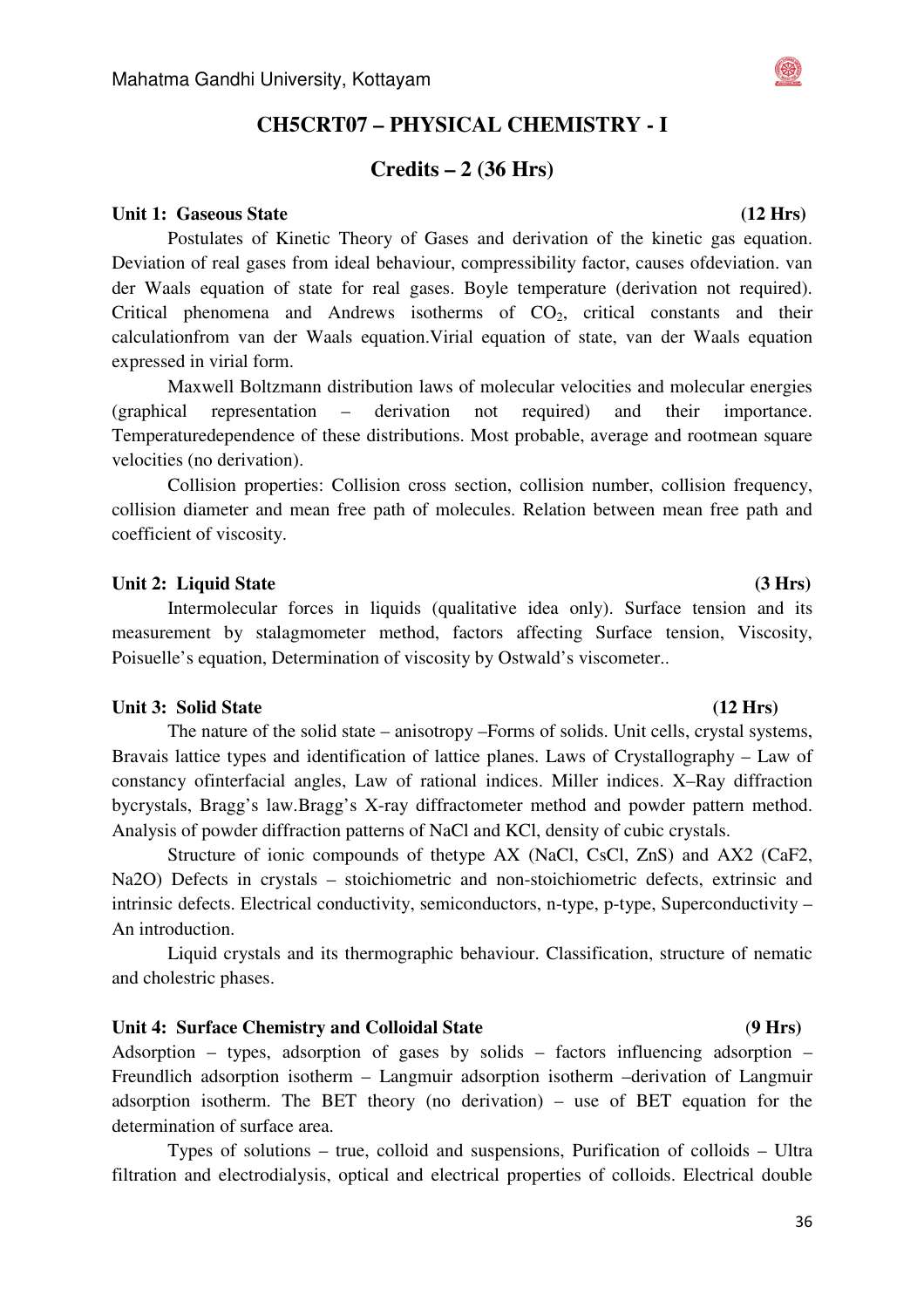

layer and zeta potential. Coagulation of colloids, Hardy-Schulz rule. Micelles and critical micelle concentration, sedimentation and streaming potential.

- 1. R P W Atkins, *"Physical Chemistry"*, Oxford University Press
- 2. R J Silby and R A Alberty, *"Physical Chemistry"*, John Wiley & Sons
- 3. F Daniels and A Alberty, *"Physical Chemistry"*, Wiley Eastern
- 4. Puri, Sharma and Pathania, *"Principles of Physical Chemistry"*, Millennium Edition, Vishal Publishing Co
- 5. Barrow, G.M. "*Physical Chemistry"*,Tata McGraw‐Hill (2007).
- 6. Castellan, G.W. "*Physical Chemistry"*,4th Ed. Narosa (2004).
- 7. K. L. Kapoor, "*A Textbook of Physical chemistry"*, Volume 1, Macmillan India Ltd.,
- 8. B. R. Puri, L. R. Sharma, M. S. Pathania, "*Elements of Physical chemistry"*, Vishal Pub. Co.,
- 9. L V Azaroff, *"Introduction to Solids"*, McGraw Hill.
- 10. N B Hannay, *"Solid State Chemistry"*, Prentice Hall.
- 11. A. McQuarrie, J. D. Simon, *"Physical Chemistry A molecular Approach"*, Viva Books Pvt. Ltd.
- 12. Anthony R. West, *"Solid State Chemistry and its Applications"*, Wiley Eastern.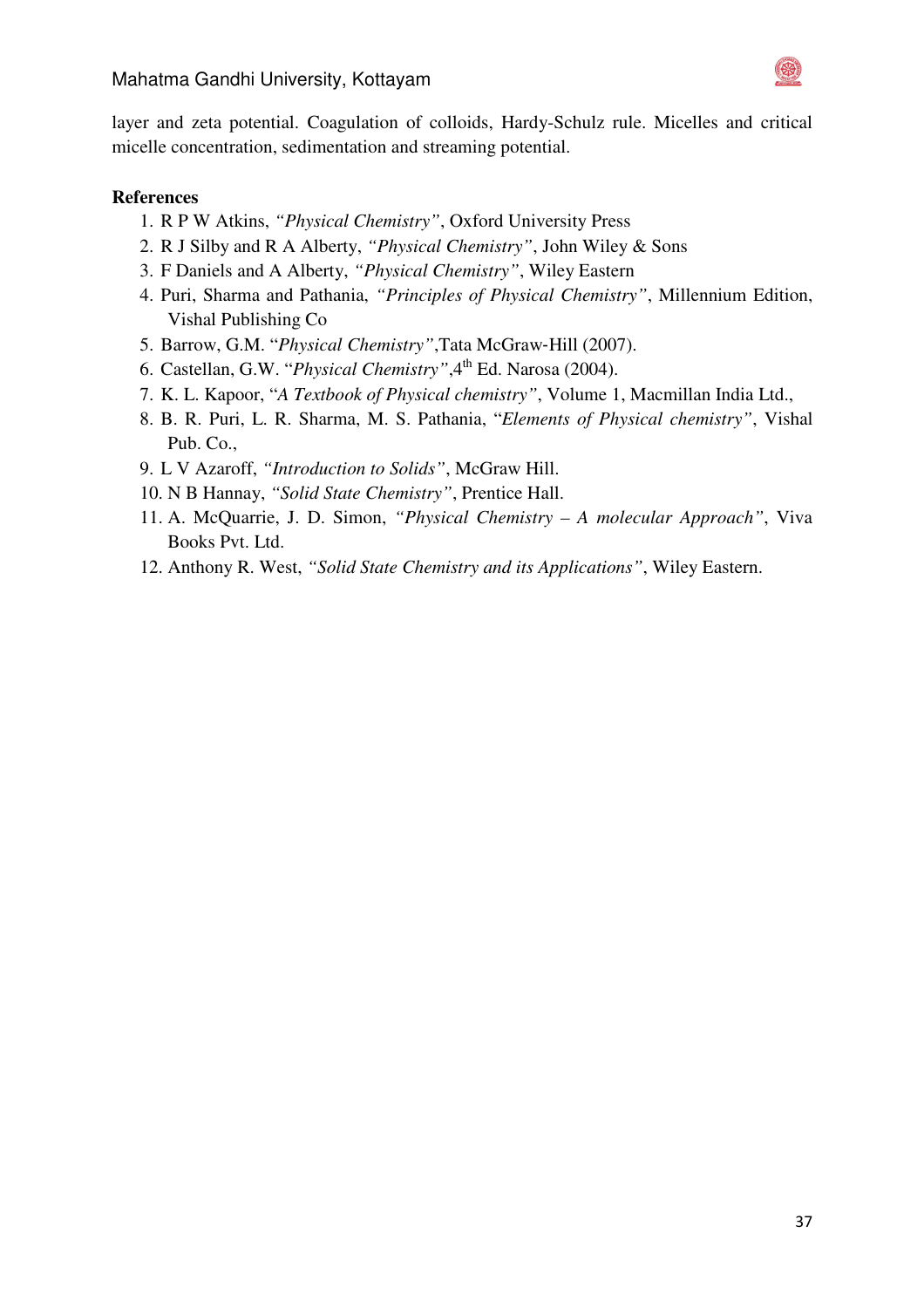# **CH5CRT08 – PHYSICAL CHEMISTRY – II Credits - 3 (36 Hrs)**

#### Unit 1: Ouantum Mechanics **(14 Hrs) (14 Hrs)**

 Classical mechanics: Concepts, Radiation phenomena –Blackbody radiation, Photoelectric effect, Compton effect and Atomic spectra. Plank's quantum theory and explanation of the radiation phenomena.de Broglie hypothesis, dual nature of electrons – Davisson and Germer's experiment. Heisensberg's uncertainty principle and its significance.

 Postulates of quantum mechanics: Schrodinger wave equation – significance of Ψ, well behaved wave functions, Concept of operators- Operator algebra – Linear and Hermitian operators - Laplacian and Hamiltonian operators – Eigen functions and Eigen values of an operator.

 Application of quantum mechanics to simple systems – Particle in 1-D box, normalization of wave function, application to linear conjugated polyene (butadiene).

Introductory treatment of Schrödinger equation for hydrogen atom.– The wave equation in spherical polar coordinates (derivation not required) - Separation of wave equation - Radial and angular functions (derivation not required) – Orbitals. Quantum numbers and their importance, hydrogen like wave functions – radial and angular wave functions, radial distribution curves.

Molecular orbital theory: basic ideas – criteria for forming MO from AOs, construction of molecular orbital by LCAO method for  $H_2^+$ ion (elementary idea only), physical picture of bonding and anti-bonding wave functions, concept of  $\sigma$ ,  $\sigma^*$ ,  $\pi$ ,  $\pi^*$  orbitals and their characteristics.

#### Unit 2: Molecular Spectroscopy-I (12 Hrs)

Introduction: electromagnetic radiation, regions of the spectrum, interaction ofelectromagnetic radiation with molecules, various types of molecular spectroscopic techniques, Born-Oppenheimer approximation.

*Rotation spectroscopy*: Introduction to rotational spectroscopy, Rotational energy levels, Selection rules.

*Vibrational spectroscopy*: Introduction, Selection Rules, Classical equation of vibration, calculation of force constant, concept of anharmonicity, Morse potential, dissociation energies, fundamental frequencies, overtones, hot bands. Degrees of freedom for polyatomic molecules, modes of vibration  $(H_2O)$  and  $CO_2$  as examples), finger print region, Fermi resonance.

*Raman spectroscopy*: Introduction, Classical and quantum treatment of Raman effect, Qualitative treatment of Rotational Raman effect; Vibrational Raman spectra, Stokes and anti-Stokes lines: their intensity difference, rule of mutual exclusion.

#### Unit 3: Molecular Spectroscopy-II (10 Hrs)

*Electronic spectroscopy*: Introduction, selection rule, Franck-Condon principle, electronic transitions, singlet and triplet states, dissociation and predissociation. Polyatomic molecules – qualitative description of  $\sigma$ ,  $\pi$  and n- molecular orbitals, their energy levels and the respective transitions. Lambert-Beer's law.

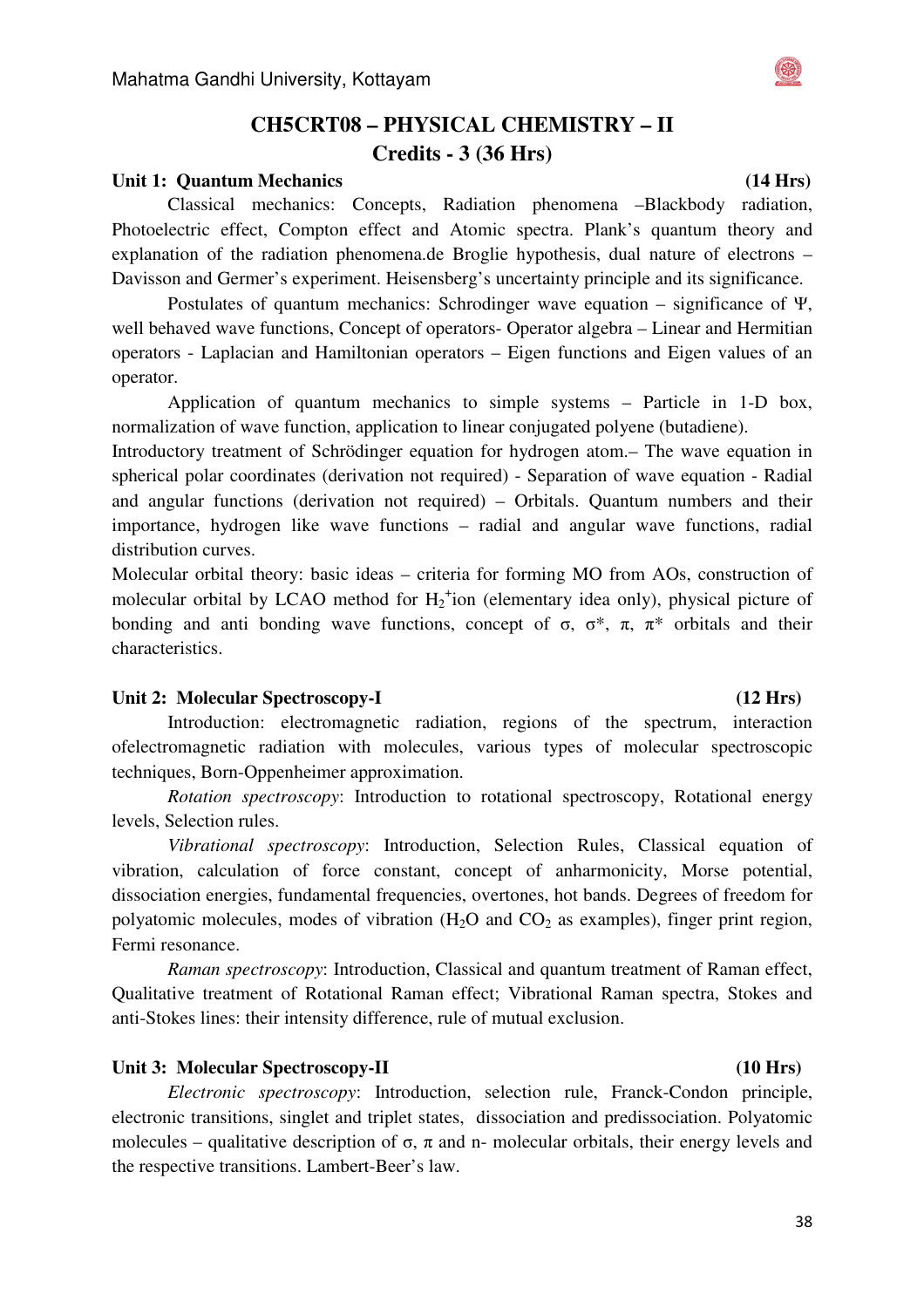

*Nuclear Magnetic Resonance (NMR) spectroscopy:* Principles of NMR spectroscopy, Larmor precession, chemical shift and low resolution spectra, different scales, spin-spin coupling.

*Electron Spin Resonance (ESR) spectroscopy*: Principle, hyperfine structure, ESR of simple radical - methyl radical.

- 1. R.K. Prasad, *Quantum Chemistry*, New Age International, 2001
- 2. Mc Quarrie, J. D. Simon, *Physical Chemistry A molecular Approach*, Viva Books.
- 3. I. N. Levine, *Physical Chemistry*, Tata McGraw Hill,
- 4. Banwell, C. N. &Mc Cash, E. M. *Fundamentals of Molecular Spectroscopy*, 4<sup>th</sup> Ed. Tata McGraw-Hill: New Delhi (2006).
- 5. Manas Chanda, *Atomic structure and Chemical bonding in Molecular Spectroscopy"* Tata McGraw Hill.
- 6. D. L. Pavia, G. M. Lampman, G. S. Kriz, *Introduction to spectroscopy*, 3rd edn, ThomsonBrooks/Cole, 2001.
- 7. D. N. Satyanarayana, *Electronic absorption spectroscopy and related techniques*, Universities Press.
- 8. D.N. Sathyanarayana, Introduction To Magnetic Resonance Spectroscopy ESR, NMR, NQR, IK International, 2009.
- 9. Lowe, J. P. & Peterson, K. *Quantum Chemistry*, Academic Press (2005).
- 10. GurdeepRaj, *Photochemistry*, 6<sup>th</sup>Edn, Goel Publishing House, 2014
- 11. Rohatgi-Mukherjee, *Fundamentals of Photochemistry*, New Age International (P) Ltd.
- 12. Puri, Sharma &Pathania, *Priniciples of Physical Chemistry*, Vishal Publishing Co.
- 13. N. J. Turro, *Modern Molecular Photochemistry*, 4th Edition University Science Books,Sausalito, 1991.
- 14. Gurdeep Raj, *"Advanced Physical Chemistry"*, Goel Publishing House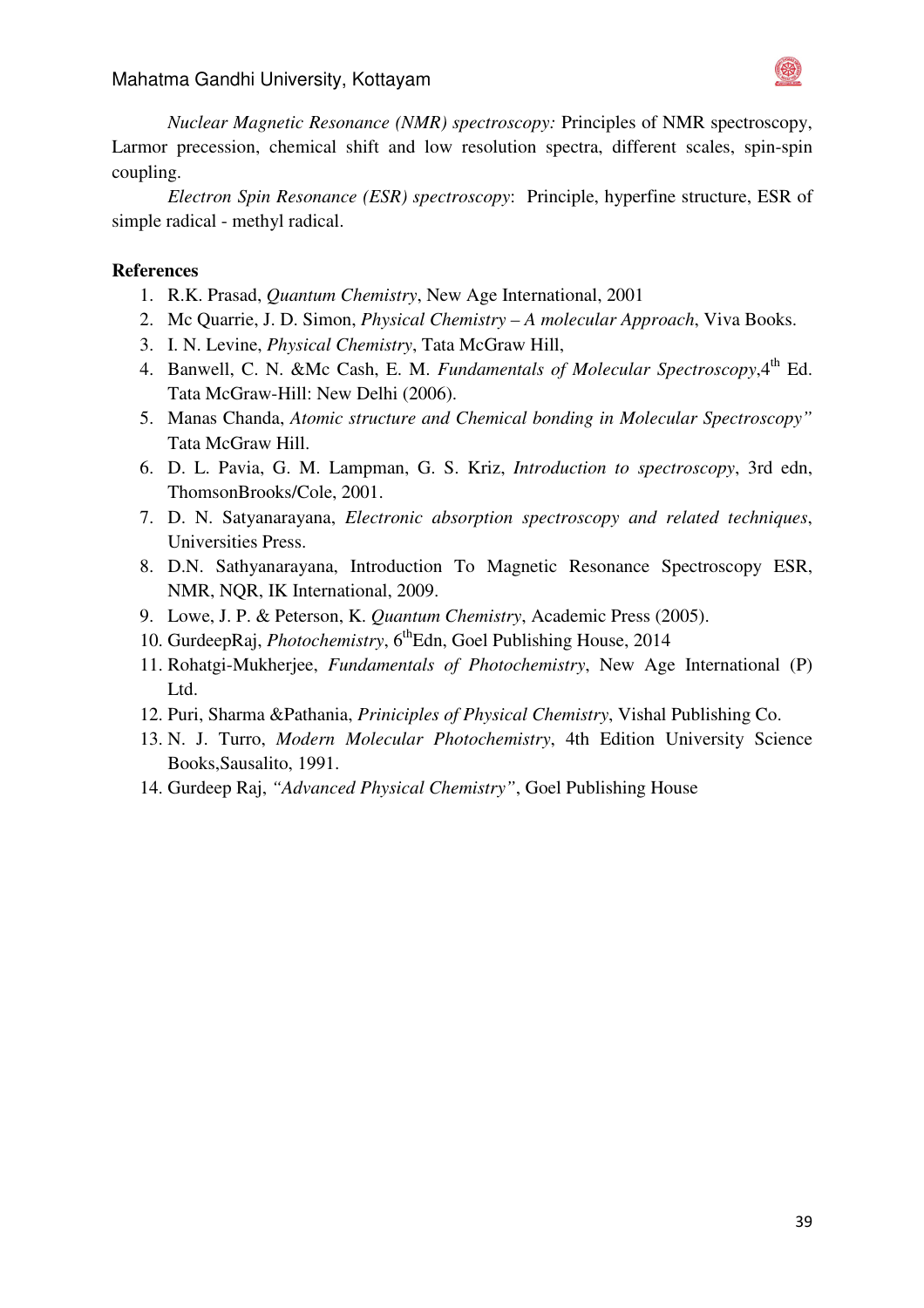#### Mahatma Gandhi University, Kottayam

# **CH5OPT – OPEN COURSE**

# **CH5OPT01 - CHEMISTRY IN EVERYDAY LIFE**

### *(Chemical structures are non-evaluative)*

### **Credits – 3 (72 Hrs)**

### Unit 1: Food Additives **(12 Hrs) (12 Hrs)**

Food additives – definition. Preservatives, Food colours - permitted and non-permitted, Toxicology. Flavours - natural and synthetic. Artificial sweeteners, Emulsifying agents, Antioxidants, Leavening agents and Flavour enhancers. Importance of food additives. Soft drinks - formulation and health effects. Health drinks. Fast foods and junk foods and their health effects. Food adulteration. Food laws and standards. Food Safety and Standards Act, 2006.

### Unit 2: Soaps and Detergents (10 Hrs)

Soaps – Introduction. Types of soaps - Toilet soaps, washing soaps. Liquid soap. TFM and grades of soaps. Bathing bars. Cleansing action of soap.

Detergents - Introduction. Types of detergents - anionic, cationic, non-ionic and amphoteric detergents. Common detergent additives. Enzymes used in commercial detergents. Comparison between soaps and detergents. Environmental aspects.

#### Unit 3: Cosmetics **(10 Hrs) (10 Hrs) (10 Hrs)**

Cosmetics - Introduction. General formulation of different types of cosmetics - Dental cosmetics, Shampoos, Hair dyes, Skin products (creams and lotions, lipstick, perfumes, deodorants and antiperspirants), Bath oil, Shaving cream and Talcum powder. Toxicology of cosmetics.

### Unit 4: Plastics, Paper and Dyes (12 Hrs) **(12 Hrs)**

Plastics in everyday life. Plastics and Polymers. Classification of polymers. Brief idea of polymerization. Use of LDPE, HDPE, PP, PVC and PS. Environmental hazards of plastics. Biodegradable plastics. Recycling of plastics. Paper – Introduction. Paper manufacture (basic idea only). Weight and size of paper. Types of paper - News print paper, writing paper, paperboards, cardboards. Environmental impact of paper. International recycling codes, and symbols for identification of plastics. Natural and synthetic dyes with examples (elementary idea only).

### Unit 5: Drugs (9 Hrs) **(9 Hrs)**

Classification of drugs - Analgesics, Antipyretics, Antihistamines, Antacids, Antibiotics and Antifertility drugs with examples. Psychotropic drugs - Tranquilizers, Antidepressants and Stimulants with examples. Drug addiction and abuse. Prevention and treatment.

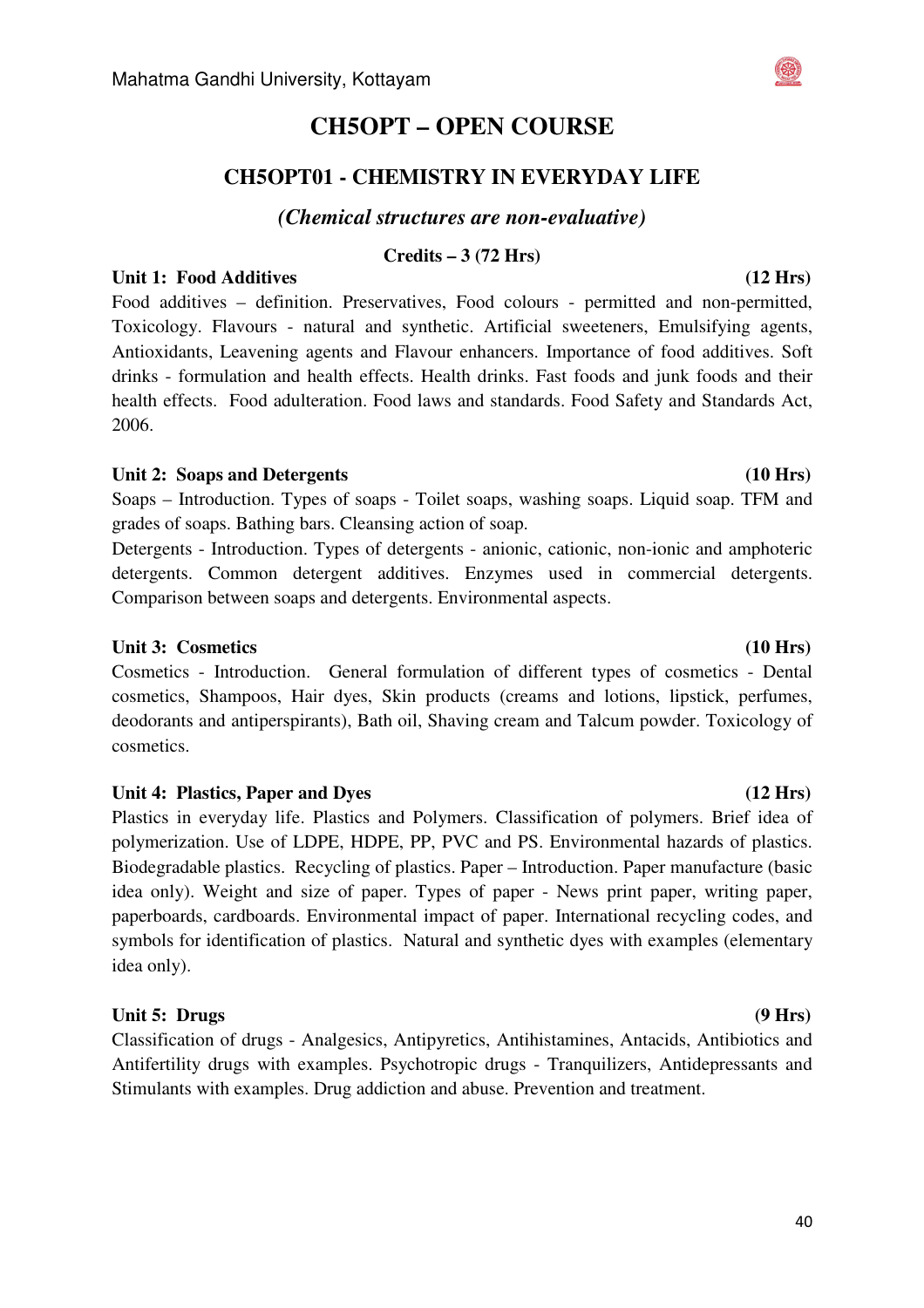### Unit 6: Chemistry and Agriculture (12 Hrs)  $(12 \text{ Hrs})$

Fertilizers – Introduction. Types of fertilizers - Natural, synthetic, mixed, NPK fertilizers. Excessive use of fertilizers and its impact on the environment. Bio-fertilizers. Plant growth hormones. Pesticides - Introduction. Classification - Insecticides, Fungicides, Herbicides. Excessive use of pesticides - Environmental hazards. Bio pesticides.

## Unit 7: Nanomaterials (7 Hrs)

Terminology. Scales of nanosystems. Different types of nanoparticles. Applications of nanoparticles in biology and medicine – biological labels, drug and gene delivery, tissue engineering, tumour destruction. Other applications of nanoparticles – electronics, paints, food packaging. Toxicology of nanoparticles.

- 1. B. Sreelakshmi, *Food Science*, New Age International, New Delhi, 2015.
- 2. Shashi Chowla; *Engineering Chemistry*, Danpat Rai Publication.
- 3. B.K. Sharma; *Industrial Chemistry*. Goel Publishing House, Meerut, 2003.
- 4. C.N.R. Rao; *Understanding Chemistry*, Universities Press.
- 5. M.K. Jain and S.C. Sharma; *Modern Organic Chemistry*, Vishal Pub. Co., Jalandhar, 2009.
- 6. A.K. De; *Environmental Chemistry*, New Age International Ltd., New Delhi, 2006.
- 7. S.S. Dara; *A Textbook of Environmental Chemistry and Pollution Control*, S. Chand & Company Ltd.
- 8. J.W. Hill; T.W. McCreary and D.K. Kolb; *Chemistry for Changing Times*, Prentice Hall,  $12^{th}$  edn., 2010.
- 9. V.R.Gowariker; N.V. Viswanathan and J. Sreedhar*; Polymer Science*, 2nd edn., New Age, New Delhi, 2015.
- 10. D. Sriram and P. Yogeeswari; *Medicinal Chemistry*, 2nd edn. Pearson, 2011.
- 11. S.L. Tisdale; W.L.Nelson and J.D.Beaton; *Soil Fertility and Fertilizers,* Macmillan Publishing Company, New York, 1990.
- 12. K.H.Buchel; *Chemistry of Pesticides*, John Wiley & Sons, New York, 1983.
- 13. P.C. Pall; K. Goel and R.K. Gupta*; Insecticides, Pesticides and Argobased Industries.*
- 14. T. Pradeep; *Nano- The Essentials*, McGraw Hill Publishing Co., New Delhi, 2007.
- 15. V.S.Muraleedharan, A. Subramania*; Nanoscience and Nanotechnology*, Ane Books, New Delhi, 2009.
- 16. K.J. Klabunde; *Nanoscale Materials in Chemistry*, Wiley.
- 17. Singh, K., *Chemistry in Daily Life;* Prentice Hall of India, New Delhi, 2008.

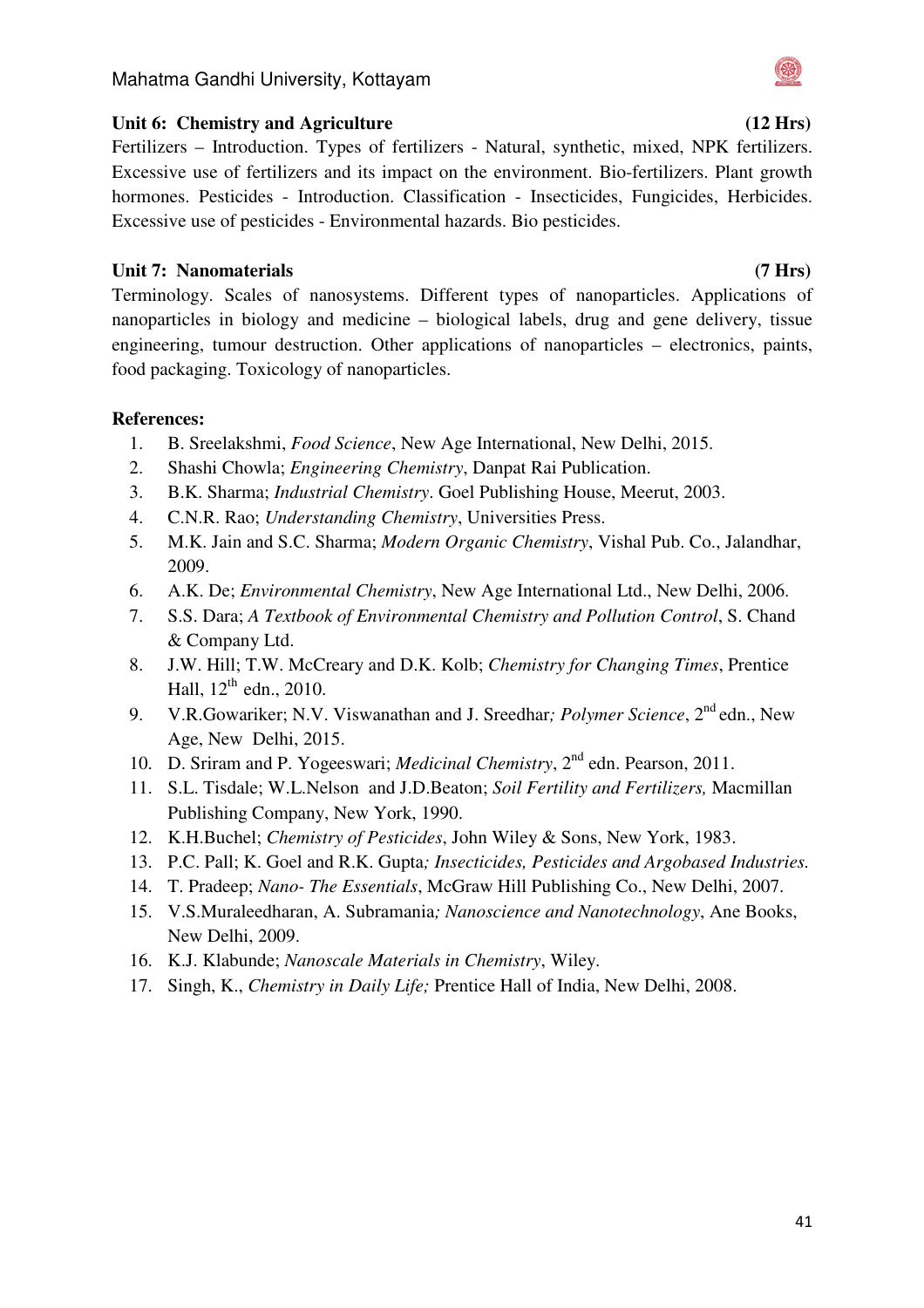# **SEMESTER VI**

## **CH6CRT09 - INORGANIC CHEMISTRY**

#### **Credits - 3 (54 Hrs)**

#### Unit 1: Coordination Chemistry - I *(7 Hrs)*

Introduction of coordination compounds, Types of ligands – Anionic, cationic and neutral – IUPAC Nomenclature , Isomerism in coordination compounds –Structural isomerism and stereo isomerism . Chelates, chelate effect-Stability of complexes: Inert and labile complexes - Factors influencing stability. Review of Werner's theory and Sidgwick's concept of coordination – EAN rule.

#### Unit 2: Coordination Chemistry - II **(14 Hrs)**

Bonding theories: Valence bond theory - Geometries of coordination numbers 4 and 6 – Inner orbital and outer orbital complexes- Limitations of VBT. Crystal filed theory - Splitting of *d*orbitals in octahedral, tetrahedral, tetragonal and square planar complexes - Jahn Teller Effect– Jahn –Teller distortion in Cu(II) complexes. Factors affecting crystal field splitting - CFSE of low spin and high spin octahedral complexes. Spectrochemical series - Explanation of geometry, magnetism and spectral properties - Merits and demerits of Crystal field theory. Molecular orbital theory – evidence for metal ligand covalency- MO diagram for octahedral complexes (with sigma bonds only).

#### **Unit 3: Cooridnation Chemistry III (6 Hrs)**

Spectral and magnetic properties of complexes – electronic absorption spectrum of  $[Ti(H_2O)_6]^3$ <sup>+</sup>, Calculation of magnetic moments – spin only formula. Reactivity of complexes – Ligand substitution reactions-  $SN_1$  and  $SN_2$  substitution reactions of square plananr complexs- Trans effect and its applications. Application of coordination chemistry in qualitative and quantitative analysis of metal ions such as  $Cu^{2+}$ ,  $Zn^{2+}$ , Ni<sup>2+</sup> and Mg<sup>2+</sup>.

#### **Unit 4: Organometallic Compounds (12 Hrs)**

Definition – Classification based on the nature of metal-carbon bond and on the basis of hapticity. Naming of organometallic compounds. The 18- electron rule and stability – Ferrocene: Preparation, properties and bonding (VBT only). Metal-alkene complexes- – Zeise's salt. Catalytic properties of organometallic compounds - Zeigler Natta catalyst in the polymerization of alkene and Wilkinson catalyst in the hydrogenation of alkene (mechanism not expected). Preparation and properties of mononuclear carbonyls - Structures of  $Mo(CO)_{6}$ ,  $Fe(CO)$ <sub>5</sub> and Ni $(CO)$ <sub>4</sub>. Polynuclear carbonyls, bridged carbonyls and bonding in carbonyls –  $Mn_2(CO)_{10}$  and Fe<sub>2</sub>(CO)<sub>9</sub>. EAN of metals in metal carbonys – indication of metal-metal bonding. - Quadruple bond – structure of  $Re_2Cl_8^2$ .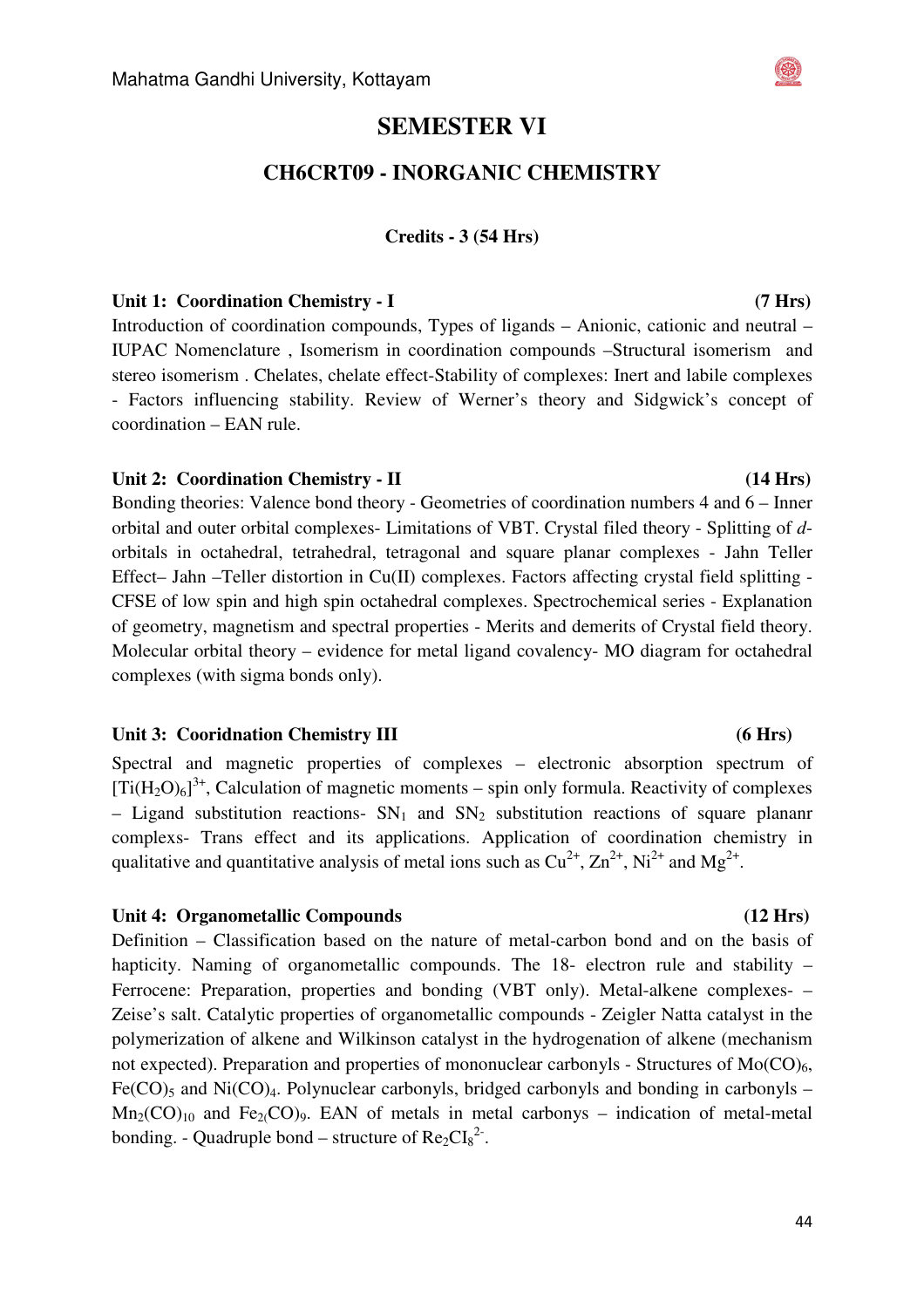# **Unit 5: Bioinorganic Chemistry (6 Hrs)**

Essential and trace elements in biological systems – Structure and functions of haemoglobin and myoglobin, Vitamin B12 (structure not expected). Electron carriers – cytochromes. Chlorophyll and photosynthesis (mechanism not expected).

Role of alkali and alkaline earth metals in biological systems, Na/K pump. Importance of Ca and Mg. Biological functions and toxicity of metals – Fe, Cu, Zn, Cr, Mn, Ni, Co, Cd, Hg and Pb. Metalloenzymes of zinc and copper, nitrogenase. Treatment of metal toxicity by chelation therapy. Anti cancer drugs – cis platin and carboplatin– Structure and significance.

### Unit 6: Boron Compounds (3 Hrs)

Preparation, properties and structure of diborane, borazine, boric acid, boron nitride.

### **Unit 7: Inter-halogen and Noble Gas Compounds (6 Hrs)**

Interhalogens - classification- general preparation- structures of  $AB, AB$ <sub>3</sub>,  $AB$ <sub>5</sub> and  $AB$ <sub>7</sub> types. Reactivity (ClF, ICl<sub>3</sub>, ClF<sub>3</sub>, IF<sub>5</sub> and IF<sub>7</sub>). Comparison of pseudohalogens with halogens. Electropositive character of iodine. Separation of noble gases (charcoal adsorption method). Compounds of noble gases.

# **References**

- 1. F.A. Cotton and G. Wilkinson, *Advanced Inorganic Chemistry*, 6th Edition, Wiley India Pvt. Ltd., New Delhi, 2009 (Reprint).
- 2. J.E. Huheey, E.A. Keitler and R.L. Keitler, *Inorganic Chemistry–Principles ofStructure and Reactivity,* 4th Edition, Pearson Education, New Delhi, 2013.
- 3. D.F. Shriver and P. Atkins, *Inorganic Chemistry*, 5th Edition, Oxford University Press, New York, 2010.
- 4. B.R. Puri, L.R. Sharma and K.C. Kalia, *Principles of Inorganic Chemistry*, 31st Edition, Milestone Publishers and Distributors, New Delhi, 2013.
- 5. P.L. Soni and Mohan Katyal, *Textbook of Inorganic Chemistry*, 20th Edition, S. Chand and Sons, New Delhi, 2013.
- 6. Satya Prakash, *Advanced Inorganic Chemistry, Volume 2,* S. Chand and Sons, New Delhi, 2005.
- 7. J.D. Lee, *Concise Inorganic Chemistry*, 5th Edition, Oxford University Press, New Delhi 2008.
- 8. R. Gopalan and V. Ramalingam, *Concise Coordination Chemistry,* 1st Edition, Vikas Publishing House, New Delhi, 2001.
- 9. Wahid U. Malik, G D. Tuli and R.D. Madan, Selected Topics in Inorganic Chemistry, S. Chand and Co., New Delhi, 2010 (Reprint).

### 45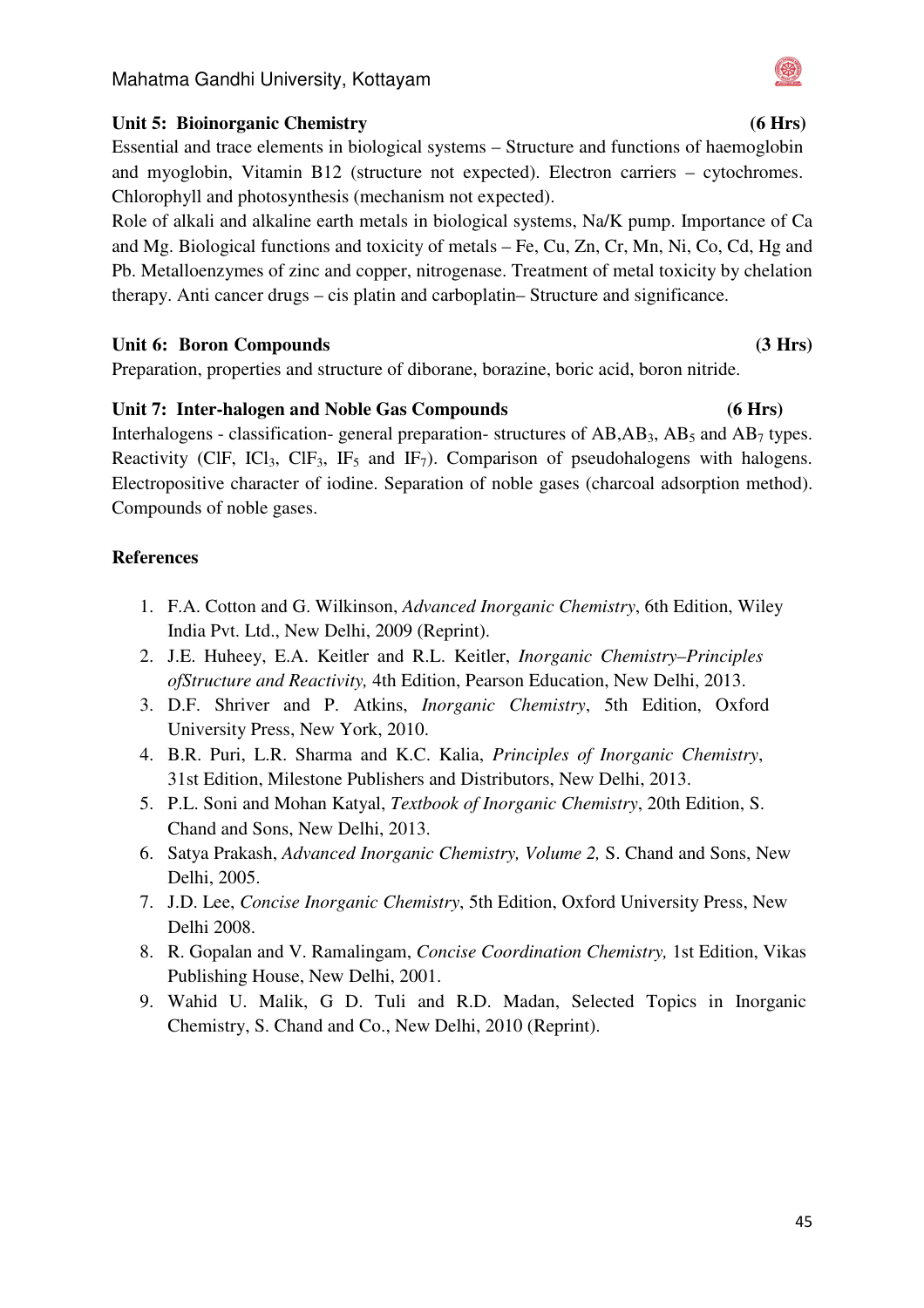#### Mahatma Gandhi University, Kottayam

# **SEMESTER VI**

# **CH6CRT10 - ORGANIC CHEMISTRY - IV**

### **Credits - 3 (54 Hrs)**

### Unit 1: Natural Products **(6 Hrs) (6 Hrs)**

#### **Terpenoids**

Terpenoids – Classification. Isoprene rule. Structure elucidation and uses of citral and geraniol. Natural rubber - structure, latex processing methods, vulcanisation, rubber compounding, mastication and uses.

#### **Alkaloids**

Alkaloids - General methods of isolation. Classification. Physiological action and medicinal importance. Structure elucidation and synthesis of coniine, nicotine and piperine.

### Unit 2: Lipids (6 Hrs)

Introduction to lipids. Classification.

Oils and fats: Biological functions. Extraction and refining. Common fatty acids present in oils and fats. Omega fatty acids. Trans fats and their effect. Hydrogenation, Rancidity. Acid value, Saponification value, Iodine value and RM value.

Biological functions of waxes, phospholipids and glycolipids.

Soaps - Types of soaps. Cleansing action of soaps.

Synthetic detergents - Classification. Detergent additives. Comparison between soaps and detergents. Environmental aspects. ABS and LAS detergents.

### Unit 3: Vitamins, Steroids and Hormones **1996** (6 Hrs)

### **Vitamins**

Vitamins – Classification. Structure, biological functions and deficiency diseases of vitamins A,  $B_1$ ,  $B_2$ ,  $B_3$ ,  $B_5$ ,  $B_6$ , C and D.

### **Steroids**

Steroids – Introduction. Diels' hydrocarbon. Structure and functions of cholesterol. Elementary idea of HDL and LDL.

#### **Hormones**

Hormones – Introduction. Examples and biological functions of steroid hormones, peptide hormones and amine hormones (structure not required). Artificial hormones.

### Unit 4: Amino Acids, Peptides and Proteins (8 Hrs)

Classification of amino acids. Synthesis, ionic properties and reactions of α-amino acids. Zwitterion structure and Isoelectric point.

Polypeptides. Synthesis of simple peptides (upto tripeptides) by N-protecting (benzyloxycarbonyl and *t*-butyloxycarbonyl) & C-activating groups. DCC method. Merrifield's solid phase peptide synthesis.

Classification of proteins. Overview of Primary, Secondary, Tertiary and Quaternary structure of proteins. Determination of primary structure of proteins. Determination of N-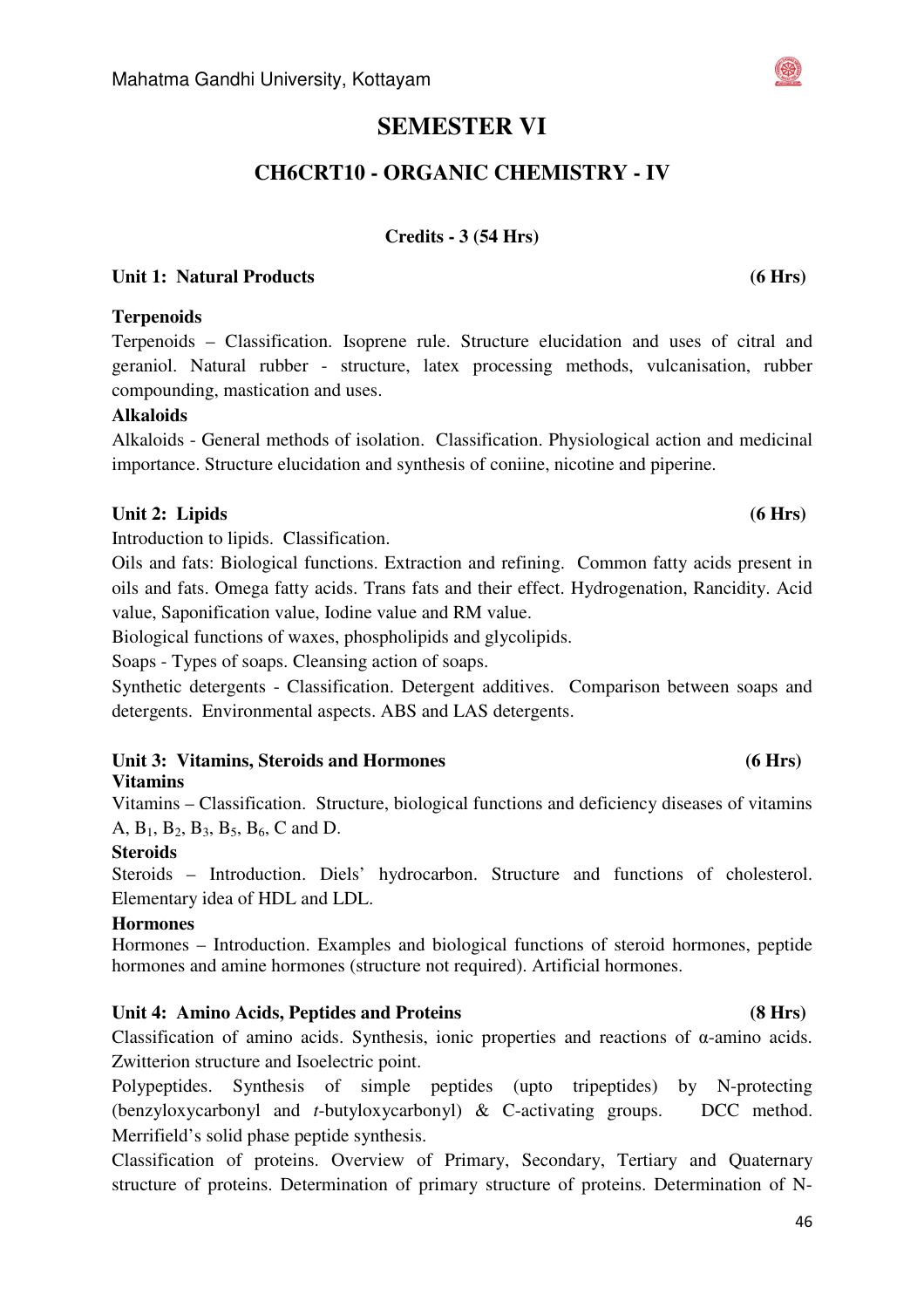47

### Mahatma Gandhi University, Kottayam

terminal amino acid (by FDNB and Edman method) and C–terminal amino acid (by hydrazinolysis and with carboxypeptidase enzyme). Helical and sheet structures. Denaturation of proteins.

#### Unit 5: Nucleic Acids **(4 Hrs) (4 Hrs) (4 Hrs)**

Components of Nucleic acids: Adenine, guanine, cytosine, thymine and uracil (structure only), other components of nucleic acids. Nucleosides and nucleotides (nomenclature), Structure of polynucleotides; Structure of DNA (Watson - Crick Model) and RNA. Biological functions of DNA and RNA - Replication and protein biosynthesis. Transcription and Translation. Genetic code.

#### Unit 6: Enzymes (3 Hrs)

Introduction, classification and characteristics of enzymes. Salient features of active site of enzymes.

Mechanism of enzyme action, factors affecting enzyme action, Coenzymes and cofactors and their role in biological reactions, Specificity of enzyme action (Including stereospecificity). Enzyme inhibitors and their importance. Uses of enzymes.

### Unit 7: Supramolecular Chemistry **(3 Hrs) (3 Hrs)**

Introduction. Molecular recognition. Host-guest interactions. Types of non-covalent interactions and molecular receptors. Role of molecular recognition in biopolymer (DNA and protein) structure organisation (elementary idea only).

#### Unit 8: Organic Photochemistry **(4 Hrs) (4 Hrs)**

Introduction. Photochemical versus Thermal reactions. Electronic excitation and fate of excited molecules. Jablonski diagram. Fluorescence and phosphorescence. Photosensitisation. Photochemical reactions: Norrish type I and II reactions of acyclic ketones, Paterno-Buchi reaction and Photo-Fries reaction (with mechanisms).

### Unit 9: Organic Spectroscopy (14 Hrs)

*UV Spectroscopy*: Types of electronic transitions, λmax, Chromophores and Auxochromes, Bathochromic and Hypsochromic shifts, Intensity of absorption; Application of Woodward Rules for calculation of  $λ_{max}$  for the following systems:  $α, β$ -unsaturated aldehydes, ketones, carboxylic acids and esters; Conjugated dienes: alicyclic, homoannular and heteroannular; Extended conjugated systems (aldehydes, ketones and dienes); distinction between *cis* and *trans* isomers.

*IR Spectroscopy*: Fundamental and non-fundamental molecular vibrations; IR absorption positions of O and N containing functional groups; Effect of H-bonding, conjugation,

resonance and ring size on IR absorptions; Fingerprint region and its significance; application in functional group analysis.

*NMR Spectroscopy*: Basic principles of Proton Magnetic Resonance, chemical shift and factors influencing it; Spin – Spin coupling and coupling constant; Anisotropic effects in

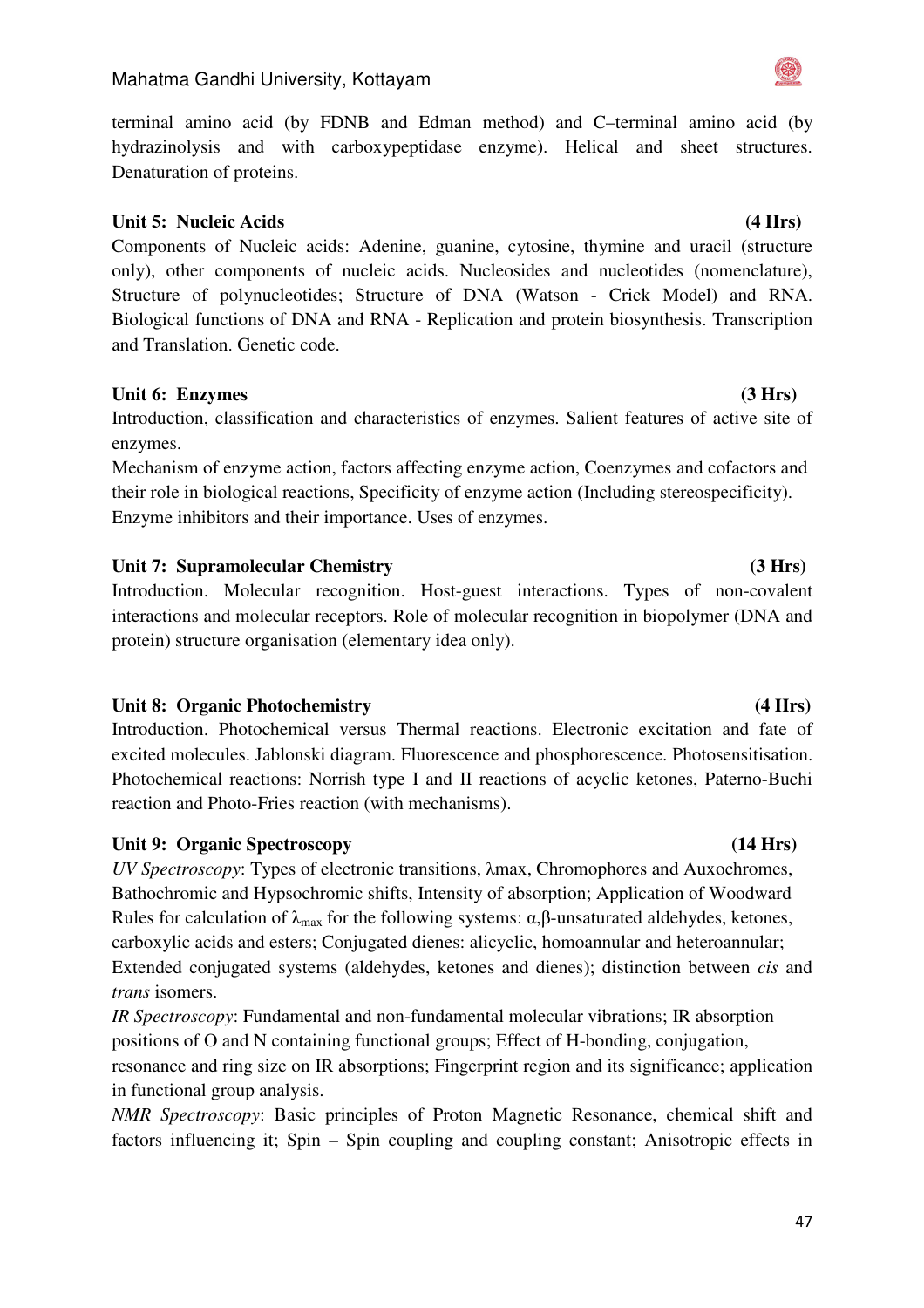

alkene, alkyne, aldehydes and aromatics, Interpretation of NMR spectra of simple compounds.

Applications of IR, UV and NMR for identification of simple organic molecules.

*Mass Spectrometry*: Introduction. EI ionisation. Determination of molecular mass by MS (elementary idea only – fragmentation study not required).

- 1. Finar, I. L. *Organic Chemistry* (*Volume 2)*, Dorling Kindersley (India) Pvt. Ltd. (Pearson Education).
- 2. Morrison, R.T., Boyd, R.N. & Bhattacharjee, S.K. *Organic Chemistry*, 7<sup>th</sup> ed., Dorling Kindersley (India) Pvt. Ltd (Pearson Education), 2011.
- 3. Nelson, D. L. & Cox, M. M. *Lehninger's Principles of Biochemistry*, 7<sup>th</sup> ed., W. H. Freeman.
- 4. Berg, J.M., Tymoczko, J.L. & Stryer, L. *Biochemistry*, W.H. Freeman, 2002.
- 5. Bhat S.V., Nagasampagi, B.A. & Sivakumar M. *Chemistry of Natural Products*, Narosa, 2005.
- 6. Jain, M.K. & Sharma, S.C. *Modern Organic Chemistry*, Vishal Publishing Co. 2010.
- 7. Bahl, A. & Bahl, B.S. *Advanced Organic Chemistry,* S. Chand, 2010.
- 8. Tewari, K.S. & Vishnoi, N.K. *Organic Chemistry*, Vikas Publishing House, 2012.
- 9. Billmeyer, F.W. *Textbook of Polymer Science*, Wiley.
- 10. Gowariker, V.R., Viswanathan, N.V. & Sreedhar J. *Polymer Science*, 2nd ed., New Age, 2015
- 11. Steed, J. W. & Atwood, J.L. *Supramolecular Chemistry*, 2<sup>nd ed</sup>., Wiley, 2009.
- 12. Dodziuk, H. *Introduction to Supramolecular Chemistry*, Springer, 2002.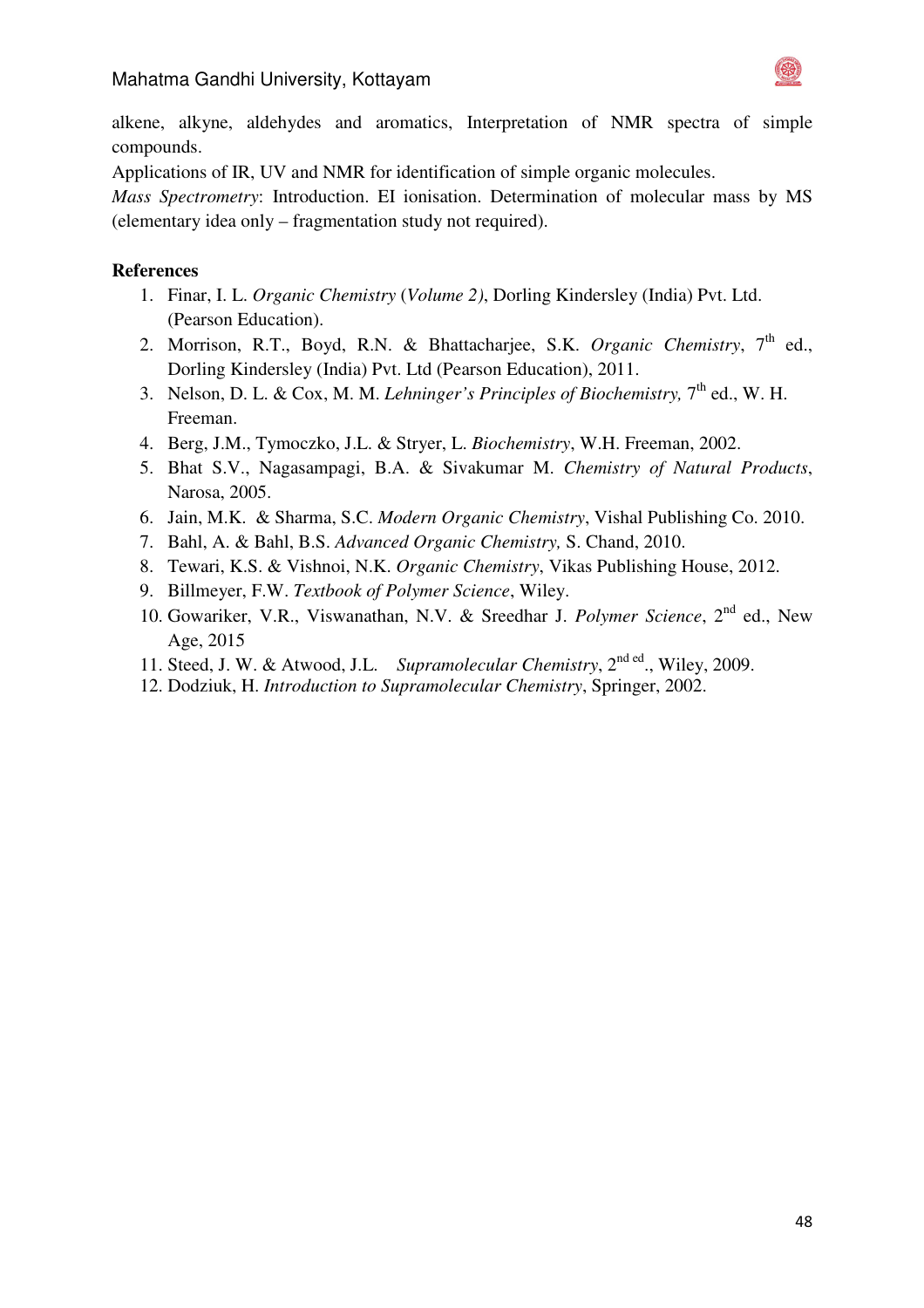# **CH6CRT11 – PHYSICAL CHEMISTRY – III**

### **Credits – 3 (54 Hrs)**

#### Unit 1: Thermodynamics-I (15 Hrs)

Basic concepts- system, surroundings, types of systems. Extensive and intensive properties, macroscopic properties. State functions and path functions. Types of Processes, Zeroth law of thermodynamics. Definition of internal energy and enthalpy. Heat capacities at constant volume  $(C_v)$  and at constant pressure  $(C_p)$ , relationship between  $C_p$  and  $C_v$ .

First law of thermodynamics –Mathematical statement of first law. Reversible process and maximum work. Calculation of work, heat, internal energy change and enthalpy change for the expansion of an ideal gas under reversible isothermal and adiabatic condition.

The Joule-Thomson effect – derivation of the expression for Joule-Thomson coefficient. Sign and magnitude of Joule-Thomson coefficient, inversion temperature. Liquefaction of gases.

Thermochemistry – standard states. Enthalpies of formation, combustion and neutralization. Integral and differential enthalpies of solution. Hess's law and its applications. Kirchoff's equation.

#### Unit 2: Thermodynamics-II (12 Hrs)

Second law: Limitations of first law – Different statements of  $II<sup>nd</sup>$  law, Thermodynamic scale of temperature. Carnot cycle and its efficiency, Carnot theorem.

Concept of entropy – Definition and physical significance. Entropy as a function of volume and temperature, Entropy as a function of pressure and temperature. Entropy as a criteria of spontaneity and equilibrium.

Gibbs and Helmholtz free energies and their significances- criteria of equilibrium and spontaneity. Gibbs-Helmholtz equation, dependence of Gibbs free energy change on temperature, volume and pressure. Third law of thermodynamics-statement and determination of absolute entropies of substances.

#### Unit 3: Chemical Equilibria (3 Hrs)

Law of mass action-equilibrium constant – Relation between Kp, Kc and Kx – Thermodynamic treatment of the law of mass action – Vant Hoff reaction isotherm – Temperature dependence of the equilibrium constant – The Van'tHoffs equation –Pressure dependence of the equilibrium constant Kp.

#### Unit 4: Ionic Equilibria (8 Hrs)

Introduction – Concepts of acids and bases, relative strength of acid-base pairs, influence ofsolvents, Dissociation constants – acids, bases, and polyprotic acids. Ostwald's dilution law.

Degree of ionization, factors affecting degree of ionization, ionization constant and ionic product of water-pH. Effects of solvents on ionic strength..

Buffer solutions – Mechanism ofbuffer action, Henderson equation. Hydrolysis of salts – degree of hydrolysis and hydrolysis constant, determination of degree of hydrolysis, pH of salt solutions.

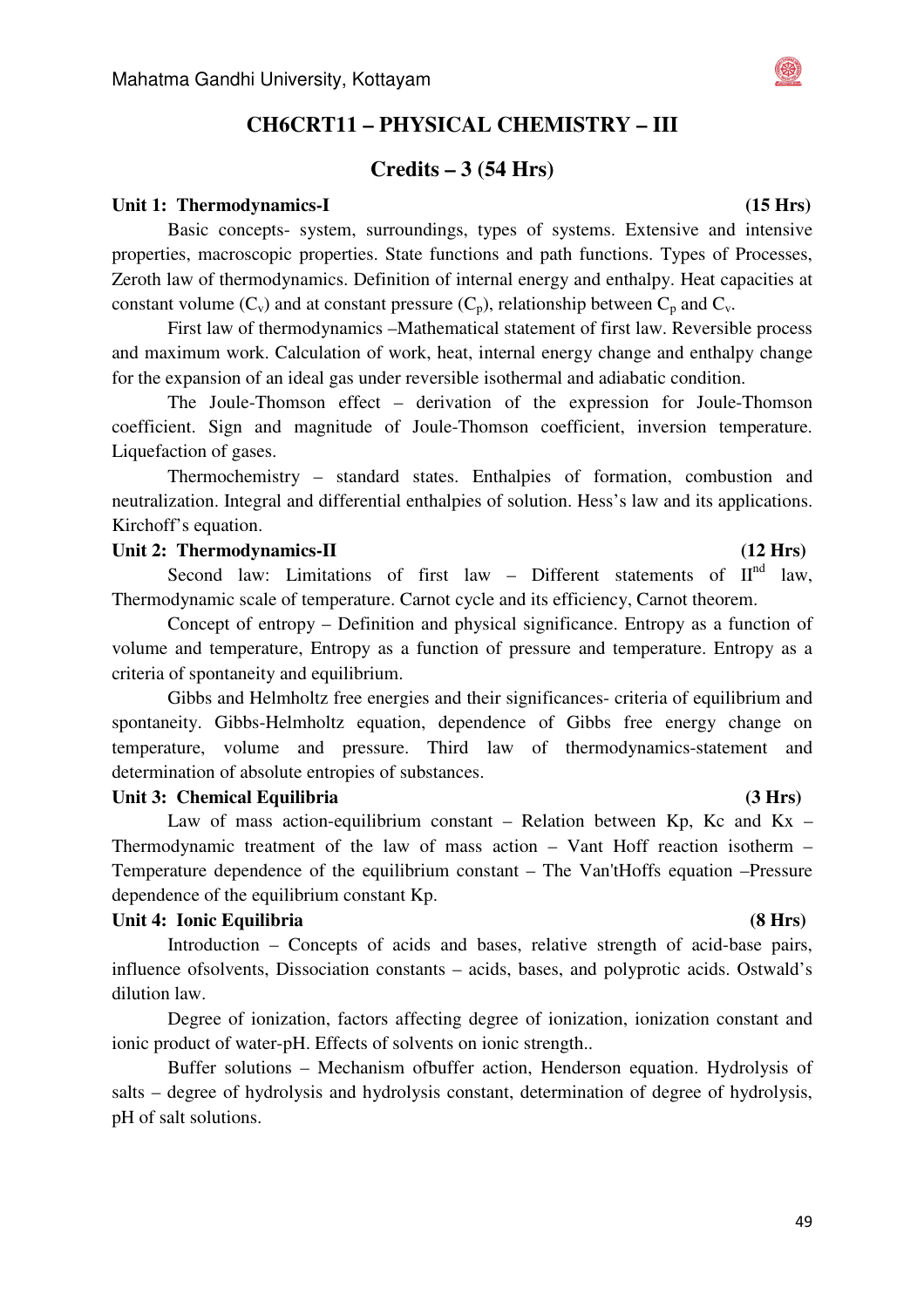### Unit 5: Phase equilibria (6 Hrs)

The phase rule-derivation, equilibrium between phases – conditions. One component system – watersystem, sulphur system. Two component systems – solid-liquid equilibrium – Simple Eutectic, Lead- Silver system, Formation of compounds with Congruent Melting Point; Ferric chloride–Water system, Formation of compounds with Incongruent Melting Point Sodium sulphate–Water system.

### Unit 6: Chemical Kinetics (10 Hrs)

Rate of reaction, rate equation, order and molecularity of reactions, determination of order of a reaction.Iintegrated rateexpressions for first and second order reactions (2A→ P and  $A + B \rightarrow P$ ). Zero order reactions, pseudoorderreactions, half life.

Theories of chemical kinetics: Effect of temperature on the rate of reaction:Arrheniusequation, concept of activation energy, Collision theory, Transition state theory.Thermodynamic parameters for activation – Eyring equation (no derivation needed),enthalpy and entropy of activation. Theory of unimolecular reactions – Lindemann Theory.

Kinetics of complex (composite) reactions: Opposing reactions, consecutive reactions,and parallel (simultaneous) reactions. Chain reactions – steady state treatment, Hydrogen– Bromine reaction- derivation of rate expression.

Catalysis: Homogeneous catalysis, enzyme catalysis – Michaelis–Menten equation (noderivation needed). Heterogeneous catalysis – Surface catalysis, Elementary idea about Autocatalysis.

### **References**

- 1. R. P. Rastogi, R. R. Misra, *An Introduction to Chemical Thermodynamics*, 6<sup>th</sup> edn., Vikas Pub. Pvt. Ltd. (2003).
- 2. P. Atkins and J Paula, *The elements of Physical chemistry*, 7<sup>th</sup>edn., Oxford University Press.
- 3. K.K. Sharma, L.K. Sharma, *A Textbook of Physical Chemistry*, 4<sup>th</sup>edn, Vikas publishing House.
- 4. B. R. Puri, L. R. Sharma, M. S. Pathania, *Elements of Physical chemistry*, Vishal Pub. Co. Jalandhar
- 5. J. Rajaram and J. C. Kuriakose, *Thermodynamics*, ShobanLalNagin Chand & Co (1986).
- 6. D. A. McQuarrie, J. D. Simon, *Physical Chemistry A molecular* Approach, Viva Books Pvt. Ltd.
- 7. F. A. Alberty and R. J .Silby, *Physical Chemistry*, John Wiley.
- 8. F Daniels and R A Alberty, *Physical Chemistry*, Wiley Eastern.
- 9. Gurdeep Raj, *Advanced Physical Chemistry*, Goel Publishing House.
- 10. S. Glasstone, *Thermodynamics for Chemists*, Affiliated East West Publishers.
- 11. G.S. Rush Brooke, *Statistical Mechanics*, Oxford University Press.
- 12. K. L. Kapoor, A *Textbook of Physical chemistry*, *Volumes 3*, Macmillan India Ltd.
- 13. Gurdeep Raj, *Chemical Kinetics*, Krishna's Educational Publishers (2014).
- 14. K. J. Laidler, *Chemical kinetics*, 3rdedn, Pearson education, 2004.

#### 50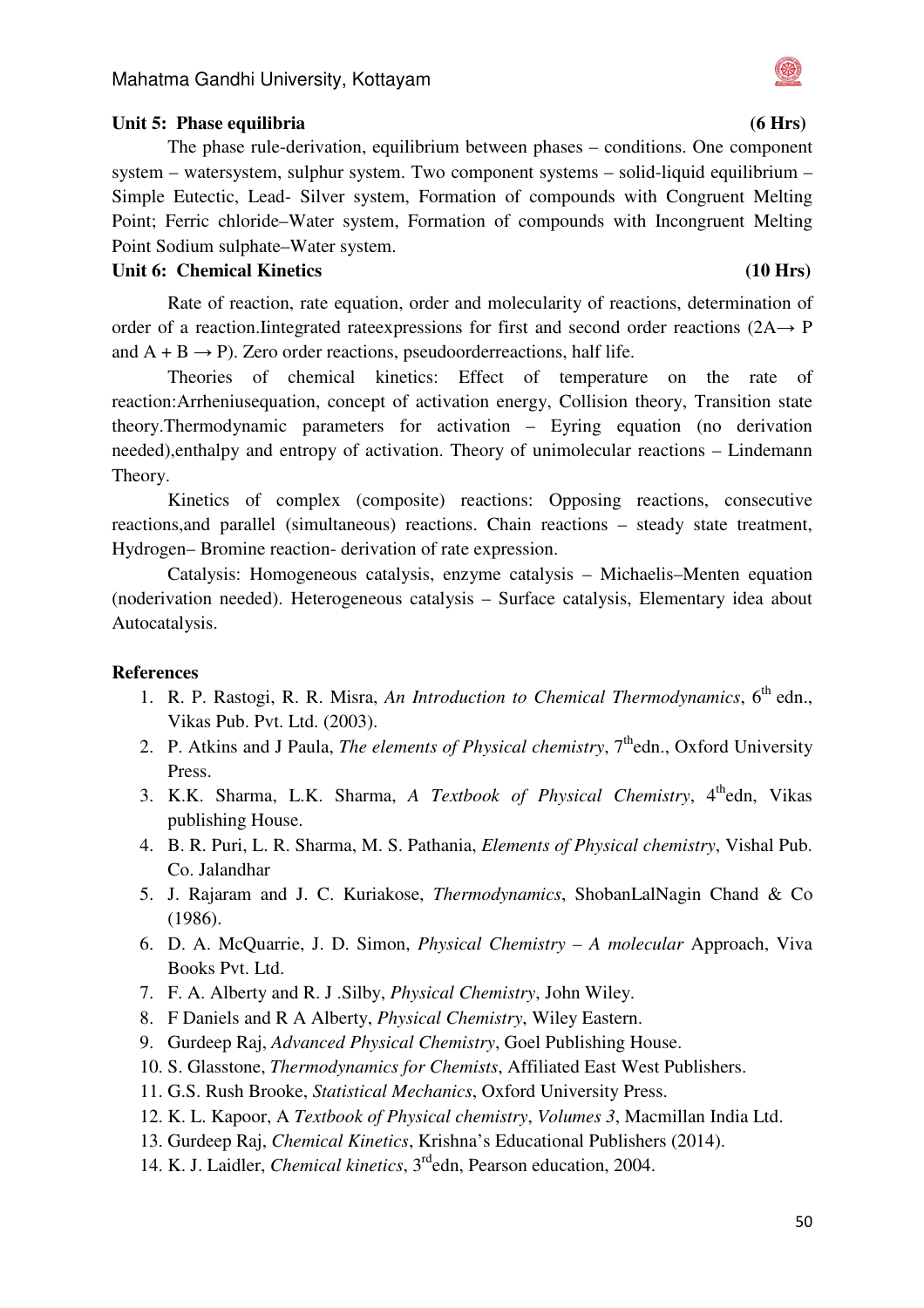# **CH6CRT12– PHYSICAL CHEMISTRY – IV**

### **Credits – 3 (54 Hrs)**

#### Unit 1: Solutions (12 Hrs) **12 Hrs**)

Introduction – Binary liquid solutions – Raoult's law- ideal and non-ideal solutions–  $\Delta G_{\rm mix}$ ,  $\Delta V_{\rm mix}$ , and  $\Delta S_{\rm mix}$  for ideal solutions. Vapour pressure – composition and temperature– composition curves of ideal and non-ideal binary liquid solutions. Fractional distillation of binary liquid-liquid solutions – distillation of immiscible liquids, partially miscible liquidliquid systems. Critical solution temperature (CST).

Solubility of gases in liquids – Henry's law. Distribution of a solute between two solvents– Nernst distribution law.

Partial molar quantities – Chemical potential – Gibbs–Duhem equation. Colligative properties of dilute solutions – vapour pressure lowering, Boiling point elevation and freezing point depression (thermodynamicderivation).Molar mass determination-related problems – Osmotic pressure –laws ofosmotic pressure – Reverse osmosis – purification of sea water. Abnormal molecularmasses – van't Hoff factor – Degree of association and Degree of dissociation.

#### Unit 2: Electrical Conductance (12 Hrs) **(12 Hrs)**

Introduction- Faraday's laws of electrolysis, electrochemical equivalent& chemicalequivalent. Electrolytic conductivity, molar conductivity – Variation of molar conductivitywith concentration. Kohlrausch's law – Applications.

Ionic mobility – relation with ion conductivity, influence of temperature on ionconductivity, ion conductivity and viscosity – Walden's rule. Abnormal ion conductivity of hydrogen andhydroxyl ions.

Transference number and its experimental determination using Hittorf and Moving boundary methods.

Debye-Hückel theory of strong electrolytes – the concept of ionic atmosphere,Asymmetry and electrophoretic effect, Debye- Hückel-Onsager equation (no derivation). Activity, mean ionic activity and mean ionic activity coefficients of electrolytes. Ionicstrength of a solution, Debye-Hückel limiting law (no derivation).

Applications ofconductance measurements – Determinations of degree of dissociation of weakelectrolytes,determination of solubility and solubility products of sparingly soluble salts, conductometric titrations involving strong acid- strong base, weak acid- strong base, mixture of a strong acid and weak acid against strong base and precipitation titrations.

#### **Unit 3: Electromotive Force** (15 Hrs)  $(15 \text{ Hrs})$

Introduction –Electrochemical cells and electrolytic cells, Galvanic cells, characteristics of reversible cells. Reversible electrodes – Different types, Reference electrodes – Standard Hydrogen Electrode, Calomel electrode, Electrode potential – Electrochemical series. Representation of cells, Electrode reactions and cell reactions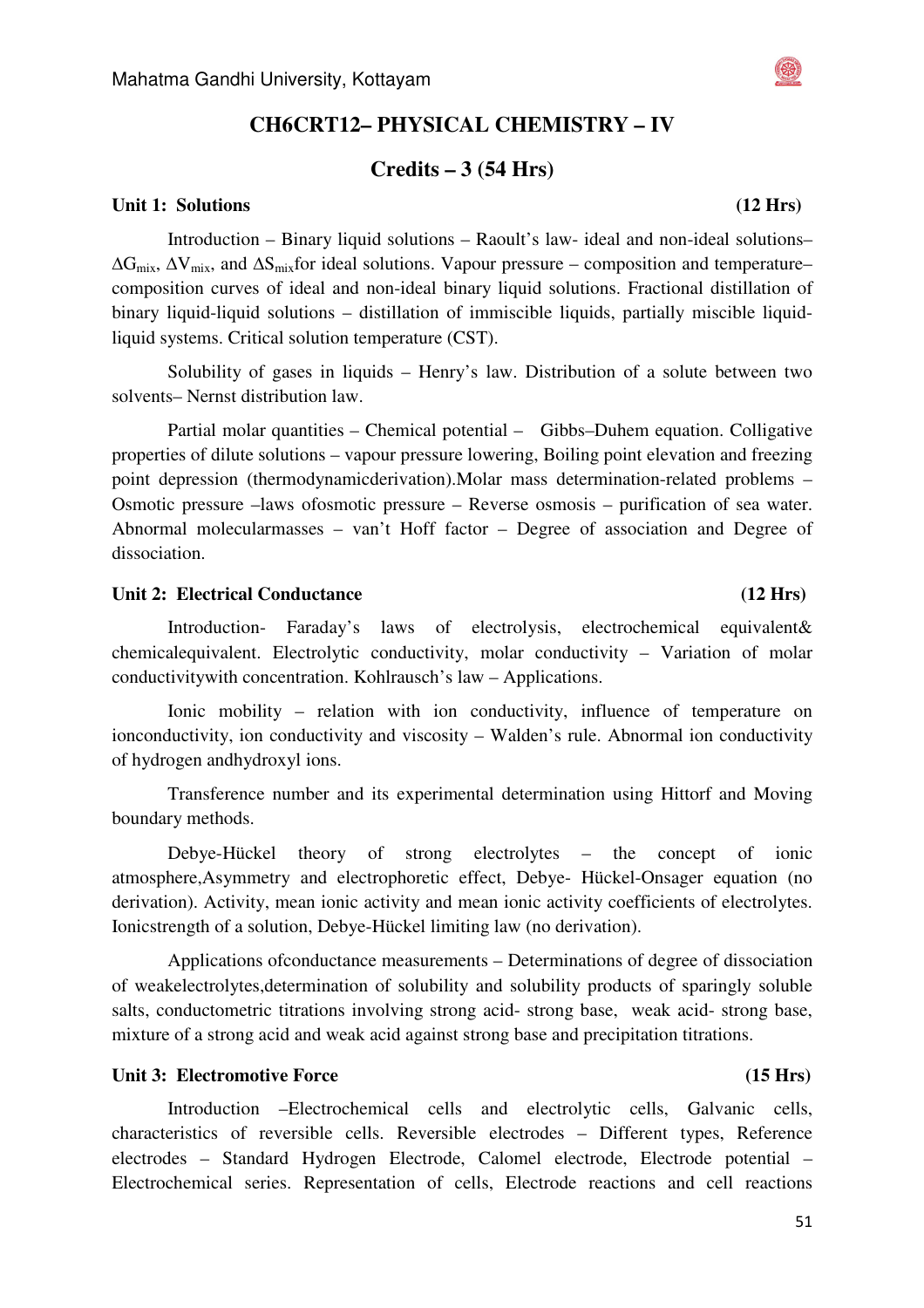#### Mahatma Gandhi University, Kottayam

Derivation of Nernst equation for electrode potential and cell potential, Gibb's Helmholtz equation and EMF of a cell, calculation of ∆G, ∆H and ∆S from EMF data. Calculation of equilibrium constant from EMF data.

Concentration cells – Electrode concentration cell and electrolyte concentration cells.Types of electrolyte concentration cells – with transference and without transference,liquid junction potential and salt bridge. Fuel cells – the hydrogen-oxygen fuel cell.

Applications of emf measurements – determination of solubility product, determinationof pH using hydrogen electrode, quinhydrone electrode and glass electrode.

Potentiometric titrations of acid-base and redox reaction, oxidation reduction indicators.Irreversible electrode processes – overvoltage.

Corrosion of metals – forms of corrosion,corrosion monitoring and prevention methods.

#### Unit 4: Photochemistry **6 Hrs**)

Laws of photochemistry-Grothus-Draper law, Stark-Einstein law. Jablonsky diagramqualitative description of fluorescence, phosphorescence, non-radiative processes (internal conversion, intersystem crossing). Quenching of fluorescence.

Quantum yield, examples of low and high quantum yields, photochemical reactions (decomposition of HBr, isomerisation of maleic acid to fumaric acid), photosensitised reactions (photosynthesis, isomerization of 2-butene), chemiluminescence, bioluminescence..

### Unit 5: Group Theory **1988** (9 Hrs)

Elements of symmetry – Proper and improper axis of symmetry, plane of symmetry, centre of symmetry and identity element. Combination of symmetry elements, Schoenflies symbol, Point groups,  $C_2V$ ,  $C_3V$  and  $D_3h$ , Group multiplication table of  $C_2V$ , Determination of point groups of simple molecules like  $H_2O$ ,  $NH_3$  and  $BF_3$ .

- 1. B. R. Puri, L. R. Sharma, M. S. Pathania, *Elements of Physical chemistry*, VishalPub. Co. Jalandhar.
- 2. K. L. Kapoor, *A Textbook of Physical chemistry*, *Volume 4*, Macmillan India Ltd.
- 3. Barrow, G.M. *Physical Chemistry*,Tata McGraw‐Hill (2007).
- 4. Castellan, G.W. *Physical Chemistry*, 4<sup>th</sup> Ed. Narosa (2004).
- 5. Kotz, J.C., Treichel, P.M. & Townsend, J.R., *General Chemistry*, Cengage Learning India Pvt. Ltd. New Delhi (2009).
- 6. Mahan, B.H. *University Chemistry*, 3rd Ed. Narosa (1998).
- 7. K. L. Kapoor, *A Textbook of Physical chemistry*, *Volumes 1*, Macmillan India Ltd,
- 8. Glasstone S, *An Introduction to Electrochemistry*, East-West Press (Pvt.) Ltd. (2006).
- 9. Gurdeep Raj, *Advanced Physical Chemistry*, Goel publishing house.
- 10. Glasstone and Lewis, *Elements of Physical Chemistry*, Macmillan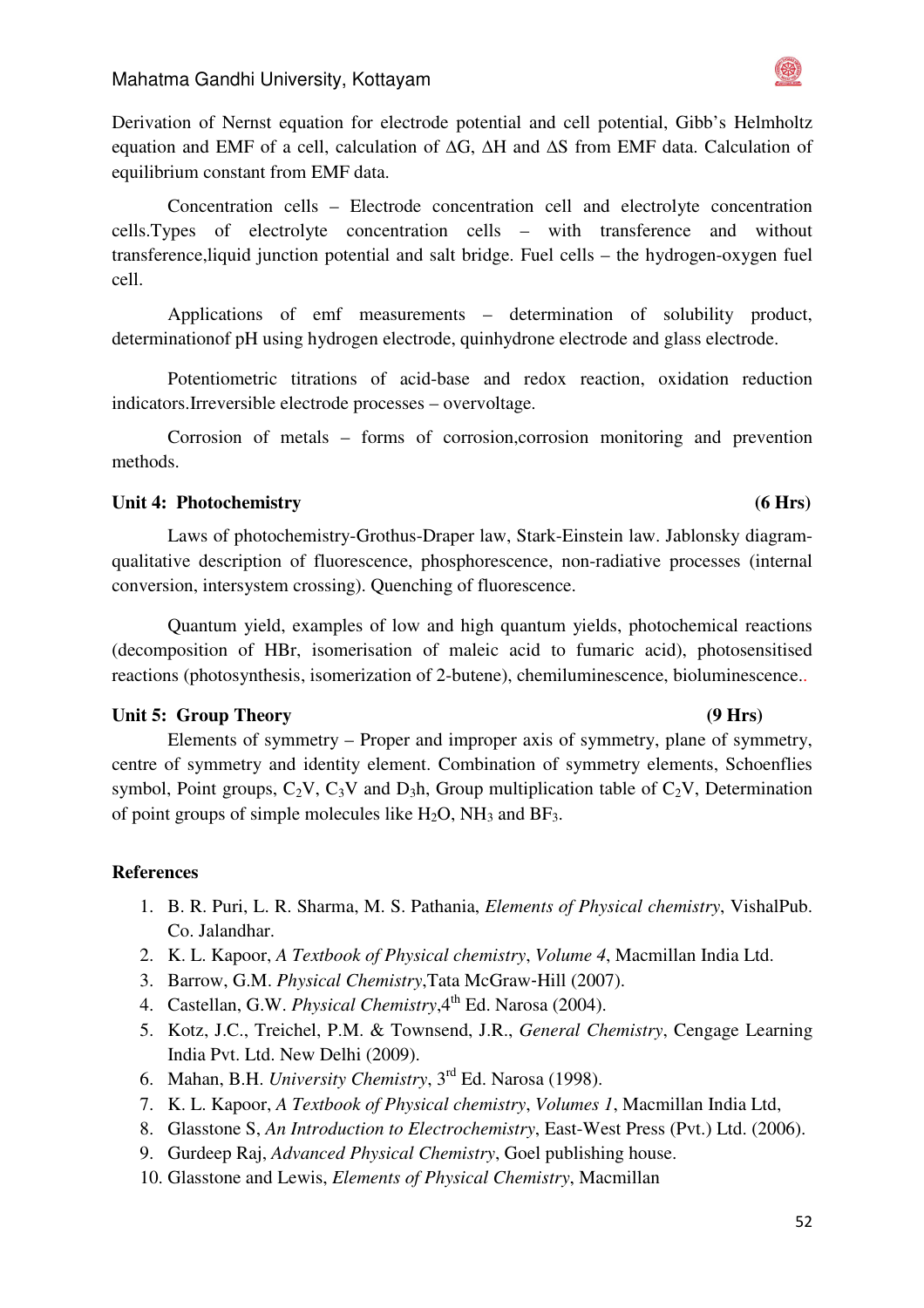

- 11. K. L. Kapoor, *A Textbook of Physical chemistry*, *Volumes 3*, Macmillan IndiaLtd.
- 12. I.N. Levine, *Physical Chemistry*, Tata McGraw Hill
- 13. F A Alberty and R J Silby, *Physical Chemistry*, John Wiley.
- 14. P. W. Atkins, *The elements of Physical chemistry*, 8<sup>th</sup>edn, Oxford UniversityPress.
- 15. D. A. McQuarrie, J. D. Simon, *Physical Chemistry A molecular Approach*, Viva Books Pvt.Ltd.
- 16. S. H. Marron and J. B. Lando, *Fundamentals of Physical Chemistry*, MacmillanLtd.
- 17. G. K. Vemulapalli, *Physical Chemistry*, Prentice-Hall of India Pvt. Ltd. (1997) V Ramakrishnan and M S Gopinathan, *"Group Theory in Chemistry"*, Vishal Publishing.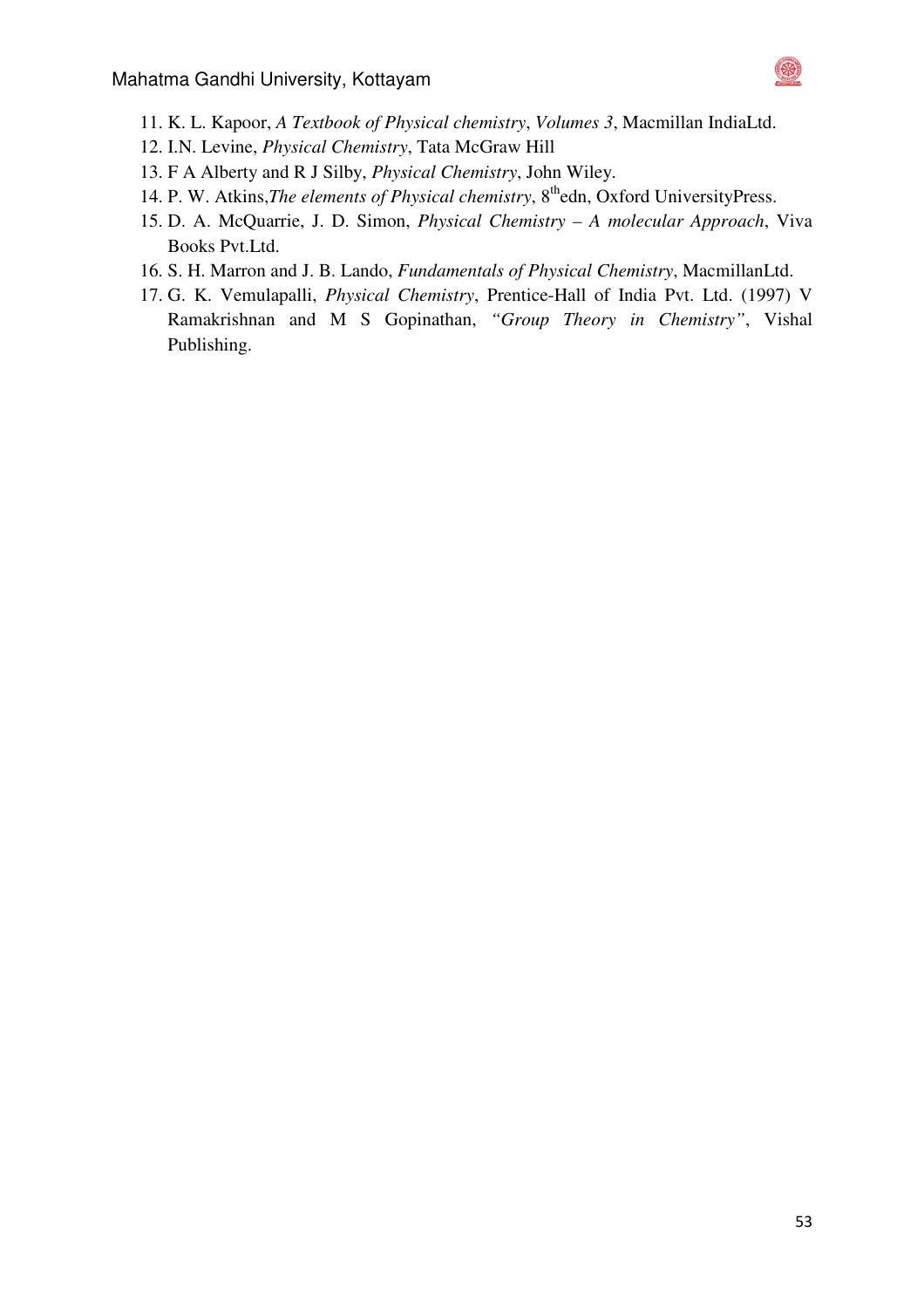

# **CH6CRP03 - QUALITATIVE INORGANIC ANALYSIS**

### **Credit – 3** (**108 Hrs)**

- 1. Study of the reactions of the following radicals with a view to their identification and confirmation. Ag<sup>+</sup>, Hg<sup>2+</sup>, Pb<sup>2+</sup>, Cu<sup>2+</sup>, Bi<sup>2+</sup>, Cd<sup>2+</sup>, As<sup>3+</sup>, Sn<sup>2+</sup>, Sb<sup>3+</sup>, Fe<sup>2+</sup>, Fe<sup>3+</sup>, Al<sup>3+</sup>,  $Cr^{3+}$ ,  $Zn^{2+}$ ,  $Mn^{2+}$ ,  $Co^{2+}$ ,  $Ni^{2+}$ ,  $Ca^{2+}$ ,  $Sr^{2+}$ ,  $Ba^{2+}$ ,  $Mg^{2+}$ ,  $Li^+$ ,  $Na^+$ ,  $K^+$ ,  $NH4^+$ .  $CO3^{2-}$ ,  $S2^-$ ,  $SO4^{2}$ , NO3<sup>,</sup> F, Cl, Br, BO2, C2O4<sup>2</sup>, C4H4O6<sup>2</sup>, CH3COO, PO4<sup>3</sup>, AsO3<sup>3</sup>, AsO $4^{3}$ - and CrO $4^{2}$ -
- 2. Systematic qualitative analysis of mixtures containing two acid and two basic radicals from the above list without interfering radical and with one interfering radical by Semimicro method only. (Minimum of 10 mixtures to be analysed)

### **References**

- 1. Vogel 'A Text Book of Quantitative Inorganic Analysis Including Elementary Instrumental Analysis': (Third Ed.) (ELBS)
- 2. G. Svehla, Text Book of Vogel's Macro and Semi-micro Inorganic Analysis, revised, Orient Longman.
- 3. V. V. Ramanujam, 'Inorganic Semi micro Qualitative Analysis', The National Publishing Co., Chennai,
- 4. W. G. Palmer 'Experimental Inorganic Chemistry', Cambridge.

# **CH6CRP04 - ORGANIC PREPARATIONS AND LABORATORY TECHNIQUES**

# **Crdits-2 (72 Hrs)**

### **A. Basic Laboratory Techniques**

- 1. Crystallisation Any four compounds using ethyl acetate, ethanol, and water Record the yield of recovery.
- 2. Distillation Purification of water and ethyl acetate-Record the yield of recovery.
- 3. Solvent extraction aniline from water methyl benzoate from water using ether-
- 4. Record the yield of recovery. (*Any two experiments shall be done*).

### **B. Organic Preparations**

*Organic preparations involving:* 

- 1. Oxidation (benzaldehyde to benzoic acid).
- 2. Hydrolysis (methyl salicylate or ethyl benzoate to the acid).
- 3. Nitration (*m*-dinitrobenzene and picric acid).

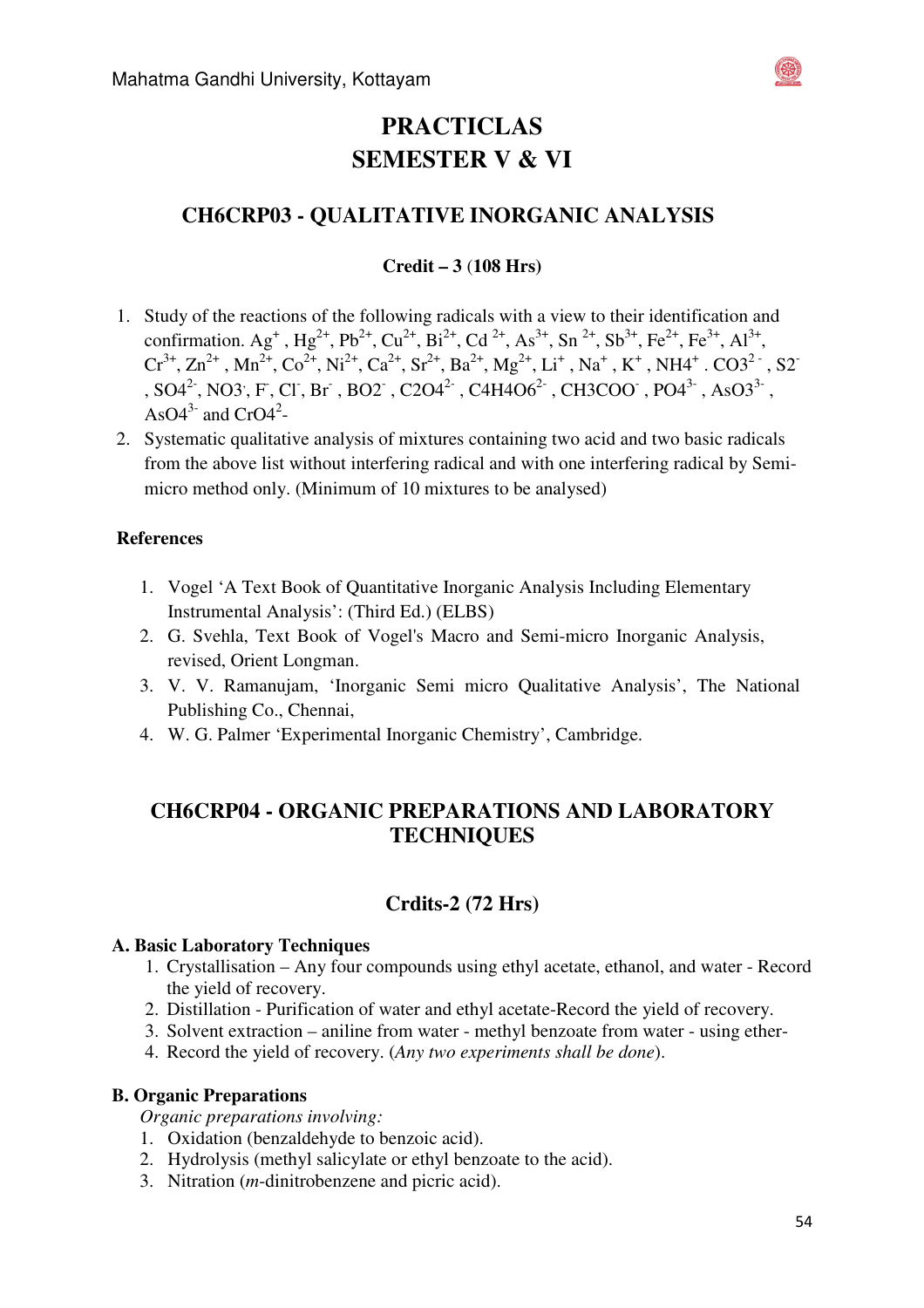### Mahatma Gandhi University, Kottayam



- 4. Halogenation (*p*-bromoacetanilide from acetanilide).
- 5. Acylation (Benzoylation of aniline, phenol, β-naphthol).
- 6. Esterification (benzoic acid ester).
- 7. Iodoform from acetone or ethyl methyl ketone.
- 8. Side chain oxidation (benzyl chloride to benzoic acid).
- 9. Claisen Schmidt reaction: Dibenzal acetone from benzaldyde.

### **C. Chromatography**

1. TLC - Separation and identification- Determination of Rf value of *o-*and *p*nitroanilines,

*o-* and *p-*chloroanilines, *p*-chlorophenol and *p*-nitrophenol, *p*-chloroaniline and *p*– nitroaniline, benzil and *o-*nitroaniline or any two amino acids.

2. Column Chromatography – Purification of *o*-nitro aniline, o-nitrophenol, benzil, mdinitro benzene, benzene azo –β-naphthol (*non–evaluative*).

#### **References**

- 1. Furniss, B.S.; Hannaford, A.J.; Rogers, V. Smith, P.W.G.; Tatchell, A.R. *Vogel's Textbook of Practical Organic Chemistry,* 5th ed., Pearson Education, 2005.
- 2. Mann,F.G.; Saunders, B.C. *Practical Organic Chemistry*, 4th ed., Pearson Education, 2009.
- 3. Ahluwalia, V.K.; Aggarwal, R. *Comprehensive Practical Organic Chemistry Preparation and Quantitative Analysis,* Universities Press, 2000.
- 4. Vishnoi, N.K. *Advanced Practical Organic Chemistry*, 3rd ed., Vikas Publishing House, New Delhi, 2010.

# **CH6CRP05 - PHYSICAL CHEMISTRY PRACTICALS**

#### **Credits 3 (108 hrs)**

- 1. Viscosity percentage composition of a mixture.
- 2. Heat of solution KNO3, NH4Cl
- 3. Heat of neutralization
- 4. Determination of equivalent conductance of an electrolyte
- 5. Conductometric titration strong acid *vs.* strong base, weak acid-strong base
- 6. Transition temperature of salt hydrates. (Sodium thiosulphate, sodium acetate)
- 7. Determination of the surface tension of a liquid(Drop number method or Drop weight method)
- 8. Critical solution temperature of phenol-water system.
- 9. Effect of electrolytes on the CST of phenol-water system.
- 10. Molecular weight determination by Rast's method. (using naphthalene,camphor or biphenyl as solvent and acetanilide, p-dichlorobenzene etc. assolute.)
- 11. Kinetics of simple reactions eg. Acid hydrolysis of methyl acetate.
- 12. Potentiometric titration  $\text{Fe}^{2+}$ *vs.*  $\text{Cr}_2\text{O}_7^{2-}$ ,  $\Gamma$ *vs.*  $\text{MnO}^{4-}$
- 13. Data analysis of kinetic experiments using spreadsheet program (determination of rate constant)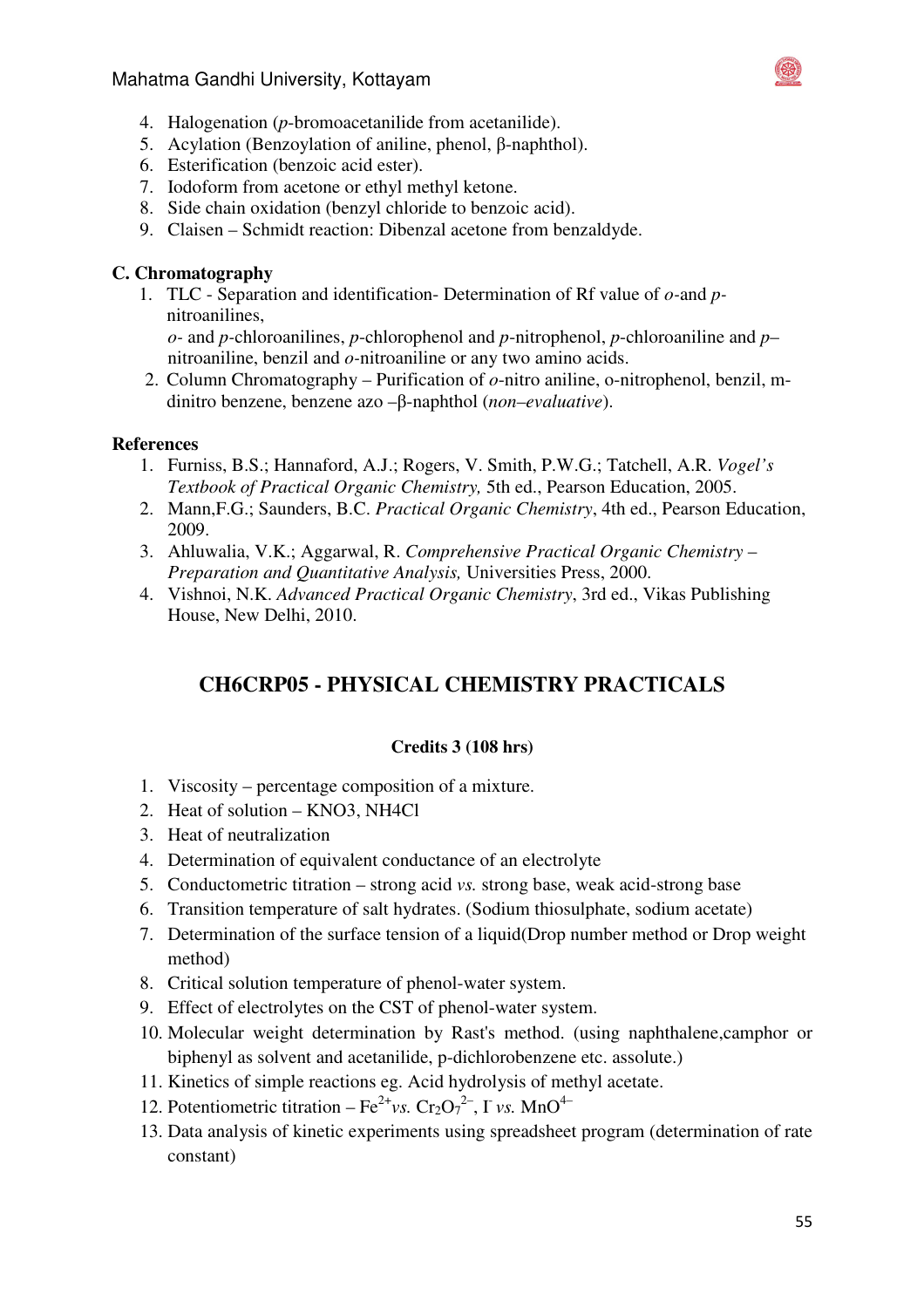

14. Determination of equivalence point of potentiometric and conductometric titrationsusing spreadsheet program.

### **References**

- 1. W. G. Palmer: 'Experimental physical chemistry', Cambridge University Press.
- 2. J.B. Yadav: Advanced Practical Physical Chemistry Goel Publishing House.
- 3. R.C. Das and B. Behra; 'Experiments in Physical Chemistry' , Tata McGraw hill.
- 4. K.K. Sharma : 'An Introduction of Practical Chemistry': Vikas Publishing House, New Delhi
- 5. Khosla, B. D.; Garg, V. C. &Gulati, A. *Senior Practical Physical Chemistry,*R. Chand & Co.: New Delhi (2011).

# **CH6CRP06 GRAVIMETRIC ANALYSIS**

### **2 Credits (36 Hrs) – Semester VI only**

- 1. Estimation of Barium as barium sulphate
- 2. Estimation of iron as Fe2O3
- 3. Estimation of sulphate as barium sulphate
- 4. Estimation of copper as cuprous thiocynate
- 5. Estimation of nickel as nickel dimethyl glyoxime.

- 1. J. Mendham. R.C. Denney, J.D. Barnes and M. Thomas, *Vogel's Textbook of Quantitative Chemical Analysis*, 6th Edition, Pearson Education, Noida, 2013.
- 2. D.A. Skoog*,* D.M. West*,* F.J. Holler and S.R. Crouch, *Fundamentals of Analytical Chemistry*, 8th Edition, Brooks/Cole, Thomson Learning, Inc., USA, 2004.
- 3. G. D. Christian, Analytical Chemistry, JohnWiley and Sons.
- 4. R. D. Day, A. L. Uderwood, Quantitative analysis,